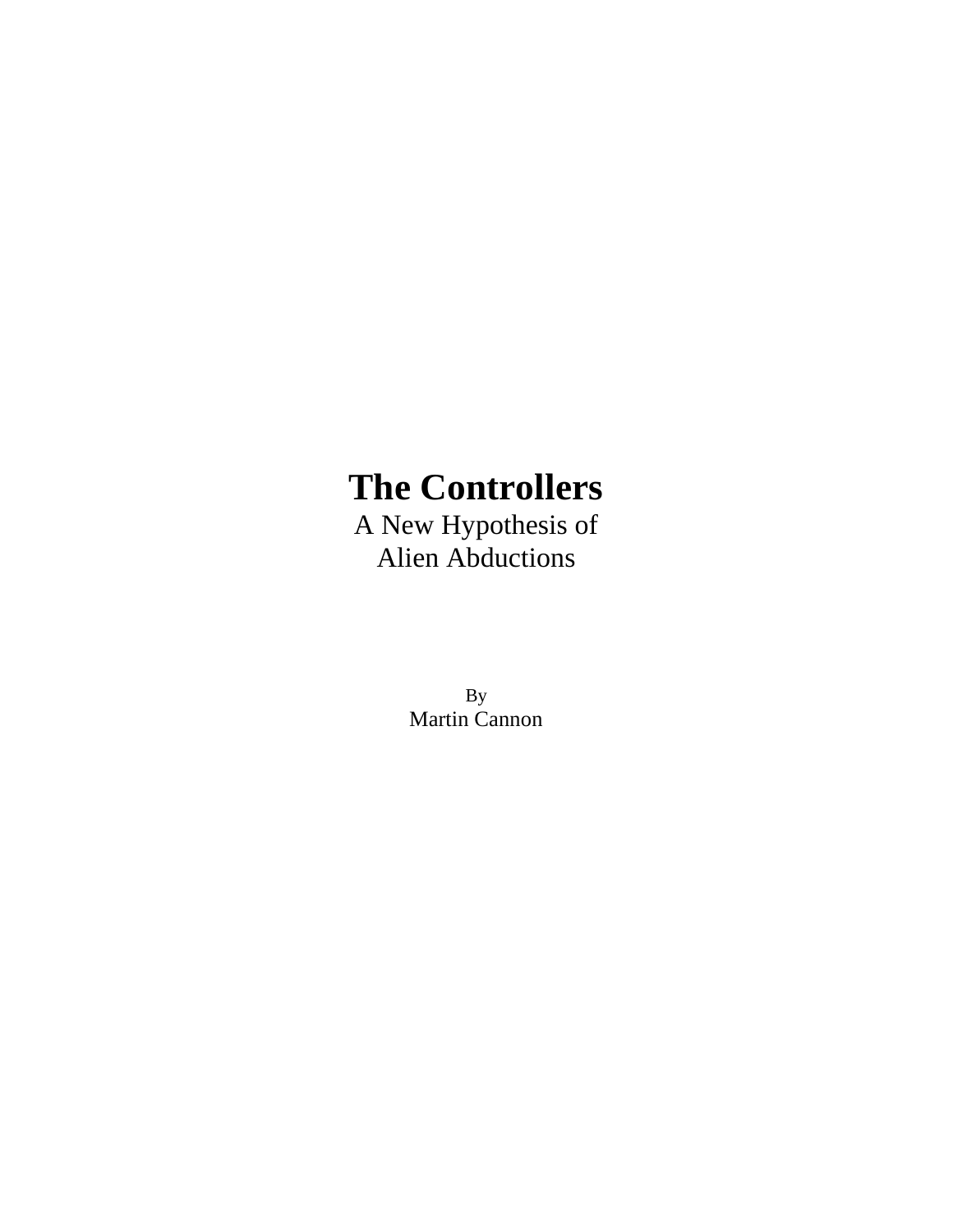# **Table of Contents**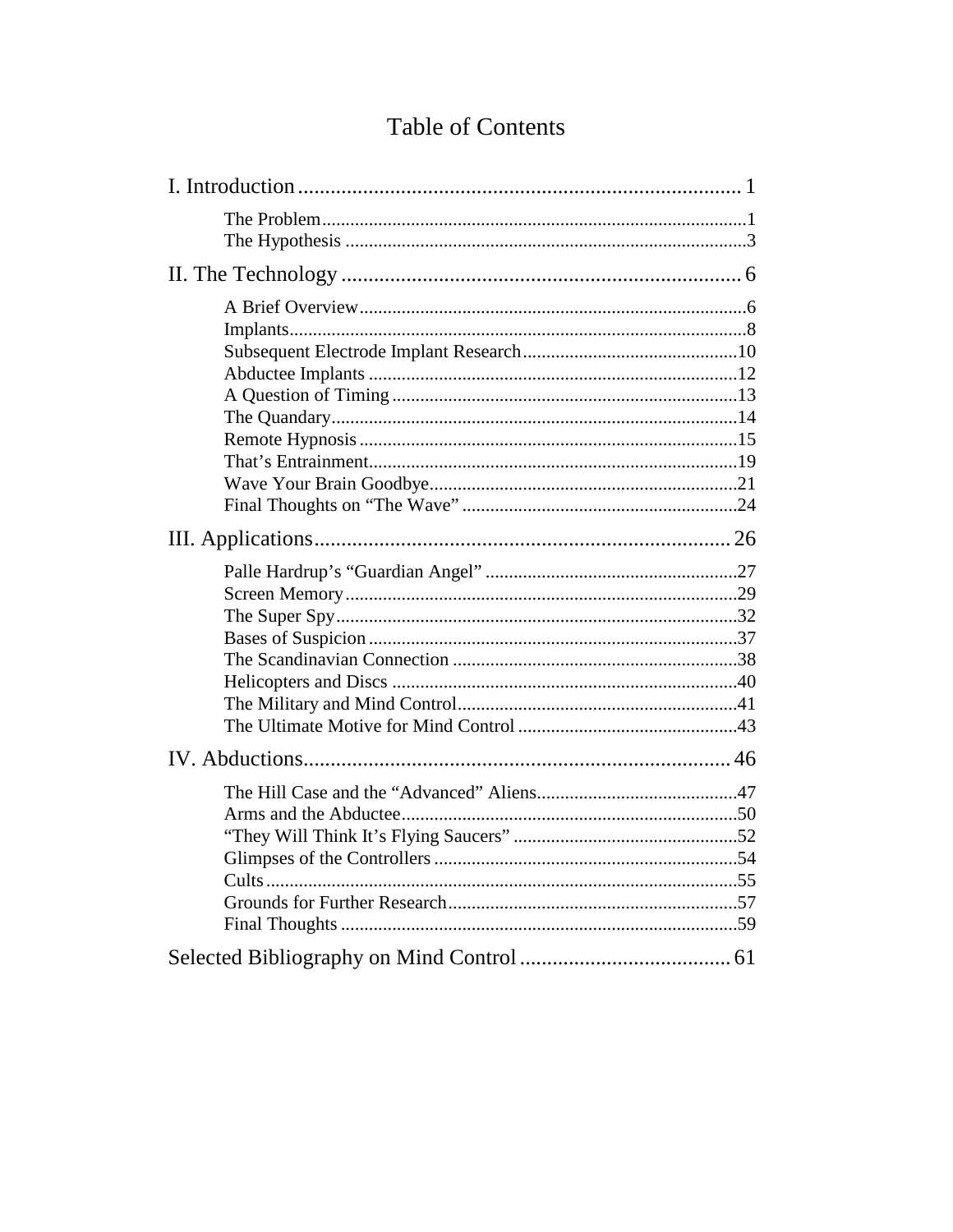## I. Introduction

One wag has dubbed the problem "Terra and the Pirates."

The pirates, ostensibly, are marauders from another solar system; their victims include a growing number of troubled human beings who insist that they've been shanghaied by these otherworldly visitors. An outlandish scenario—yet through the works of such authors as Budd Hopkins<sup>1</sup> and Whitley Strieber,<sup>2</sup> the "alien abduction" syndrome has seized the public imagination. Indeed, tales of UFO contact threaten to lapse into fashionability, even though, as I have elsewhere noted, $3$  they may still inflict a formidable social price upon the claimant.

Some time ago, I began to research these claims, concentrating my studies on the social and political environment surrounding the events. As I studied, the project grew and its scope widened. Indeed, I began to feel as though I'd gone digging through familiar terrain only to unearth Gomorrah.

These excavations may have disgorged a solution.

#### The Problem

-

Among ufologists, the term "abduction" has come to refer to an infinitelyconfounding experience, or matrix of experiences, shared by a dizzying number of individuals, who claim that travellers from the stars have scooped them out of their beds, or snatched them from their cars, and subjected them to interrogations, quasi-medical examinations, and "instruction" periods. Usually, these sessions are said to occur within alien spacecraft; frequently, the stories include terrifying details reminiscent of the tortures inflicted in Germany's death camps. The abductees often (though not always) lose all memory of these events; they find themselves back in their cars or beds, unable to account for hours of "missing time." Hypnosis, or some other trigger, can bring back these haunted hours in an explosion of recollection—and as the smoke clears, an abductee will often spot a trail of similar experiences, stretching all the way back to childhood.

Perhaps the oddest fact of these odd tales: Many abductees, for all their vividlyrecollected agonies, claim to love their alien tormentors. That's the word I've heard repeatedly: *love*.

Within the community of "scientific ufologists"—those lonely, all-too little-heard advocates of a reasonable and open-minded debate on matters saucerological—these claims have elicited cautious interest and a commendable restraint from conclusion-hopping. Outside the higher realms of scientific ufology, the situation is, alas, quite different. In the

<sup>1</sup> Budd Hopkins, *Missing Time* (New York: Richard Marek Publishers, 1981) and *Intruders* (New York: Random House, 1987).

<sup>2</sup> Whitley Strieber, *Communion* (New York: Beech Tree Books,1987).

<sup>&</sup>lt;sup>3</sup> Cannon, "Psychiatric Abuse of UFO Witness," *UFO* magazine, Vol. 3, No. 5 (December, 1988).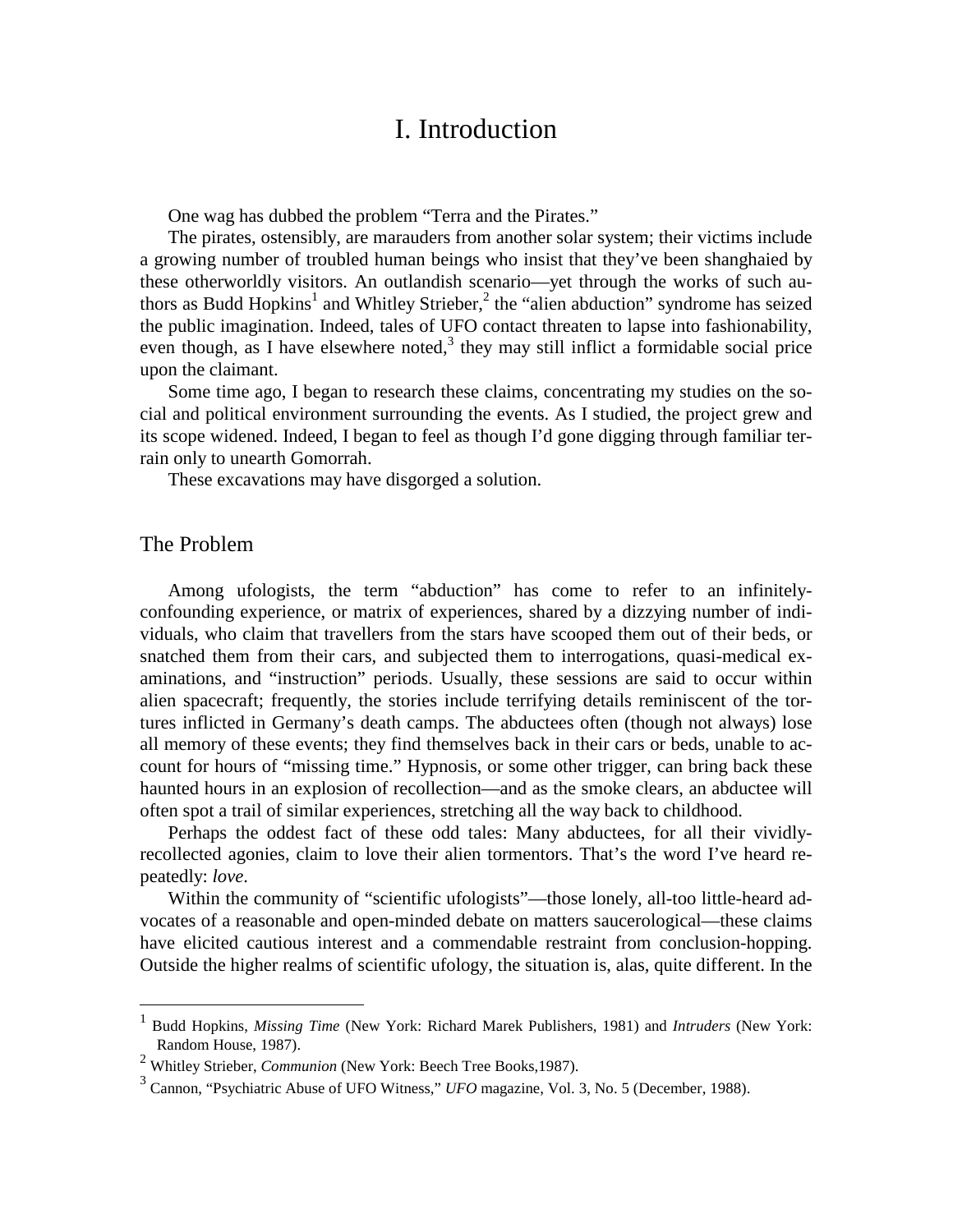<u>.</u>

popular press, in both the "straight" and sensationalist media, within that journalistic realm where issues are defined and public opinion solidified (despite a frequently superficial approach to matters of evidence and investigation) abduction scenarios have elicited two basic reactions: that of the Believer and the Skeptic.

The Believers—and here we should note that "Believers" and "abductees" are two groups whose memberships overlap but are in no way congruent—accept such stories at face value. They accept, despite the seeming absurdity of these tales, the internal contradictions, the askew logic of narrative construction, the severe discontinuity of emotional response to the actions described. The Believers believe, despite reports that their beloved "space brothers" use vile and inhuman tactics of medical examination—senseless procedures most of us (and certainly the vanguard of an advanced race) would be ashamed to inflict on an animal. The Believers believe, despite the difficulty of reconciling these unsettling tales with their own deliriums of benevolent off-worlders.

Occasionally, the rough notes of a rationalization are offered: "The aliens don't know what they are doing," we hear; or "Some aliens are bad." Yet the Believers confound their own reasoning when they insist on ascribing the wisdom of the ages and the beneficence of the angels to their beloved visitors. The aliens allegedly know enough about our society to go about their business undetected by the local authorities and the general public; they communicate with the abductees in human tongue; they concern themselves with details of the percipients' innermost lives—yet they remain so ignorant of our culture as to be unaware of the basic moral precepts concerning the dignity of the individual and the right to self-determination. Such dichotomies don't bother Believers; they are the faithful, and faith is assumed to have its mysteries. *Sancta Simplicitas*.

Conversely, the Skeptics dismiss these stories out of hand. They dismiss, despite the intriguing confirmatory details: the multiple witness events, the physical traces left by the ufonauts, the scars and implants left on the abductees. The skeptics scoff, though the abductees tell stories similar in detail—even certain tiny details, not known to the general public.

Philip Klass is a debunker who, through his appearances on such television programs as *Nova* and *Nightline,* has been in a position to affect much of the public debate on UFOs. In his interesting but poorly-documented work on abductions,<sup>4</sup> Klass claims that "abduction" is a psychological disease, spread by those who write about it. This argument exactly resembles the professional press-basher's frequent assertion that terrorism metastasizes through media exposure. Yet for all the millions of words expectorated by newsfolk on the subject of terrorism, terrorist actions remain quite rare, as any statistician (though few politicians) will admit, and verifiable linkage between crimes and their coverage remains to be found. For that matter, there have also been books—bestsellers, even—on unicorns and gnomes. People who claim to see those creatures are few. Abductees are plentiful.

<sup>4</sup> Philip Klass, *UFO Abductions: A Dangerous Game* (Buffalo: Prometheus Books, 1988). Klass makes some sharp observations, which are undercut by his refusal to interview abductees directly. The work has no footnotes and depends heavily on the work of Dr. Martin Orne—of whom more anon.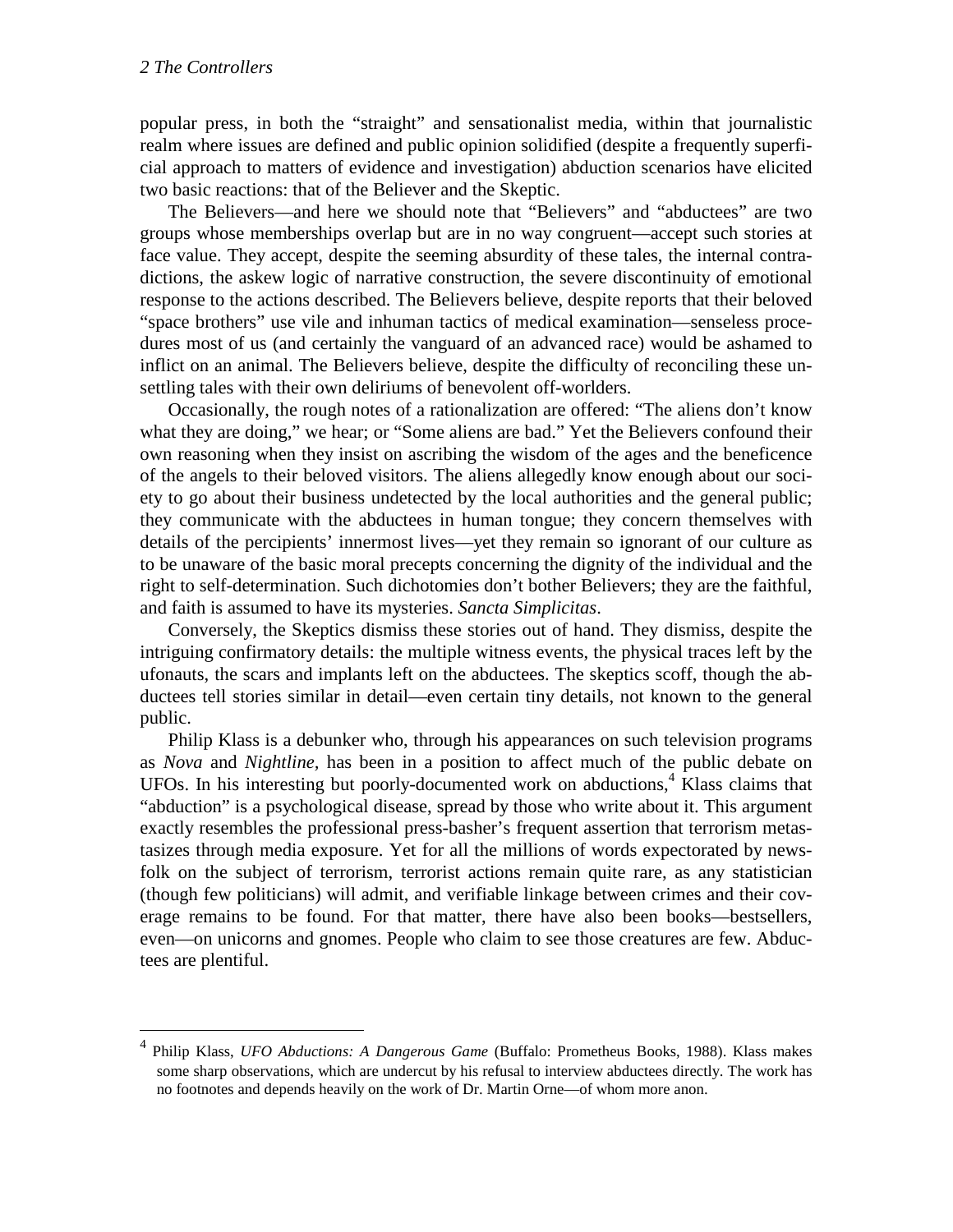Both Believer and Skeptic, in my opinion, miss the real story. Both make the same mistake: They connect the abduction phenomenon to the forty-year history of UFO sightings, and they apply their prejudices about the latter to the controversy about the former.

At first, the link seems natural. Shouldn't our thoughts about UFOs color our thoughts about UFO abductions?

*No*.

They may well be separate issues. Or, rather, they are connected only in this: The myth of the UFO has provided an effective cover story for an entirely different sort of mystery. Remove yourself from the Believer/Skeptic dialectic, and you will see the third alternative.

As we examine this alternative, we will, of necessity, stray far from the saucers. We must turn our face from the paranormal and concentrate on the occult—if, by "occult," we mean *secret*.

I posit that the abductees *have* been abducted. Yet they are also spewing fantasy—or, more precisely, they have been given a set of lies to repeat and believe. If my hypothesis proves true, then we must accept the following: The kidnapping is real. The fear is real. The pain is real. The instruction is real. But the little grey men from Zeti Reticuli are *not* real; they are constructs, Halloween masks meant to disguise the real faces of the controllers. The abductors may not be visitors from Beyond; rather, they may be a symptom of the carcinoma which blackens our body politic.

The fault lies not in our stars, but in ourselves.

## The Hypothesis

Substantial evidence exists linking members of this country's intelligence community (including the Central Intelligence Agency, the Defense Advanced Research Projects Agency, and the Office of Naval Intelligence) with the esoteric technology of *mind control*. For decades, "spy-chiatrists" working behind the scenes—on college campuses, in CIA-sponsored institutes, and (most heinously) in prisons have experimented with the erasure of memory, hypnotic resistance to torture, truth serums, post-hypnotic suggestion, rapid induction of hypnosis, electronic stimulation of the brain, non-ionizing radiation, microwave induction of intracerebral "voices," and a host of even more disturbing technologies. Some of the projects exploring these areas were ARTICHOKE, BLUEBIRD, PANDORA, MKDELTA, MKSEARCH and the infamous MKULTRA.

I have read nearly every available book on these projects, as well as the relevant congressional testimony.<sup>5</sup> I have also spent much time in university libraries researching relevant articles, contacting other researchers (who have graciously allowed me access to their files), and conducting interviews. Moreover, I traveled to Washington, DC to review the files John Marks compiled when he wrote *The Search for the "Manchurian Candi*date.<sup>"6</sup> These files include some 20,000 pages of CIA and Defense Department docu-

<sup>&</sup>lt;sup>5</sup> See bibliography.

<sup>6</sup> New York: Bantam Books, 1979.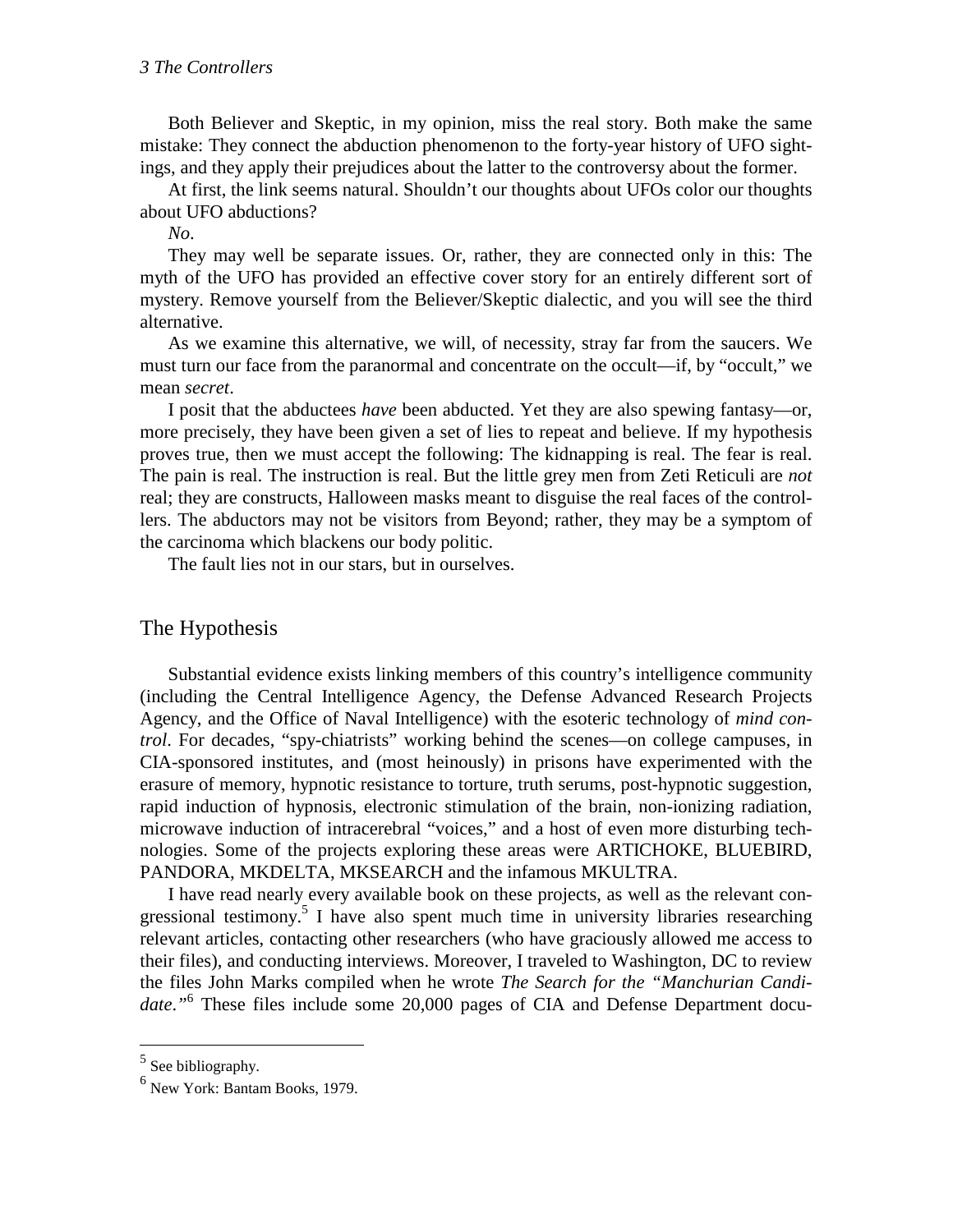ments, interviews, scientific articles, letters, etc. The views presented here are the result of extensive and ongoing research.

As a result of this research, I have come to the following conclusions:

- 1. Although misleading (and occasionally perjured) testimony before Congress indicated that the CIA's "brainwashing" efforts met with little success,<sup>7</sup> striking advances were, in fact, made in this field. As CIA veteran Miles Copeland once admitted to a reporter, "The congressional subcommittee which went into this sort of thing got only the barest glimpse."<sup>8</sup>
- 2. Clandestine research into thought manipulation has *not* stopped, despite CIA protestations that it no longer sponsors such studies. Victor Marchetti, 14-year veteran of the CIA and author of the renown expose, *The CIA and the Cult of Intelligence,* confirmed in a 1977 interview that the mind-control research continues, and that CIA claims to the contrary are a "cover story."<sup>9</sup>
- 3. The Central Intelligence Agency was not the only government agency involved in this research.<sup>10</sup> Indeed, many branches of our government took part in these studies—including NASA, the Atomic Energy Commission, as well as all branches of the Defense Department.

To these conclusions I would append the following—*not* as firmly-established historical fact, but as a working hypothesis and grounds for investigation:

4. The "UFO abduction" phenomenon *might* be a continuation of clandestine mindcontrol operations.

I recognize the difficulties this thesis might present to those readers emotionally wedded to the extraterrestrial hypothesis, or to those whose political *Weltanschauung* disallows any such suspicions. Still, the open-minded student of abductions should consider the possibilities. Certainly, we are not being narrow-minded if we ask researchers to exhaust *all* terrestrial explanations before looking heavenward.

Granted, this particular explanation may, at first, seem as bizarre as the phenomenon itself. But I invite the skeptical reader to examine the work of George Estabrooks, a semi-

 $\overline{a}$ 

<sup>7</sup> See generally *Project MKULTRA, the CIA's Program of Research In Behavior Modification,* joint hearing before the Select Committee on Health and Scientific Research of the Committee on Human Resources, Unites States Senate (Washington: Government Printing Office, 1977).

<sup>8</sup> Robert Eringer, "Secret Agent Man," *Rolling Stone,* 1985.

<sup>&</sup>lt;sup>9</sup> John Marks interview with Victor Marchetti (Marks files, available at the National Security Archives, Washington, D.C.).

<sup>&</sup>lt;sup>10</sup> In an interview with John Marks, hypnosis expert Milton Kline, a veteran of clandestine experimentation in this field, averred that his work for the government continued. Since the interview took place in 1977, years after the CIA allegedly halted mind-control research, we must conclude either that the CIA lied, or that another agency continued the work. In another interview with Marks, former Air Force-CIA liaison L. Fletcher Prouty confirmed that the Department of Defense ran studies either in conjunction with or parallel to those operated by the CIA. (Marks files.)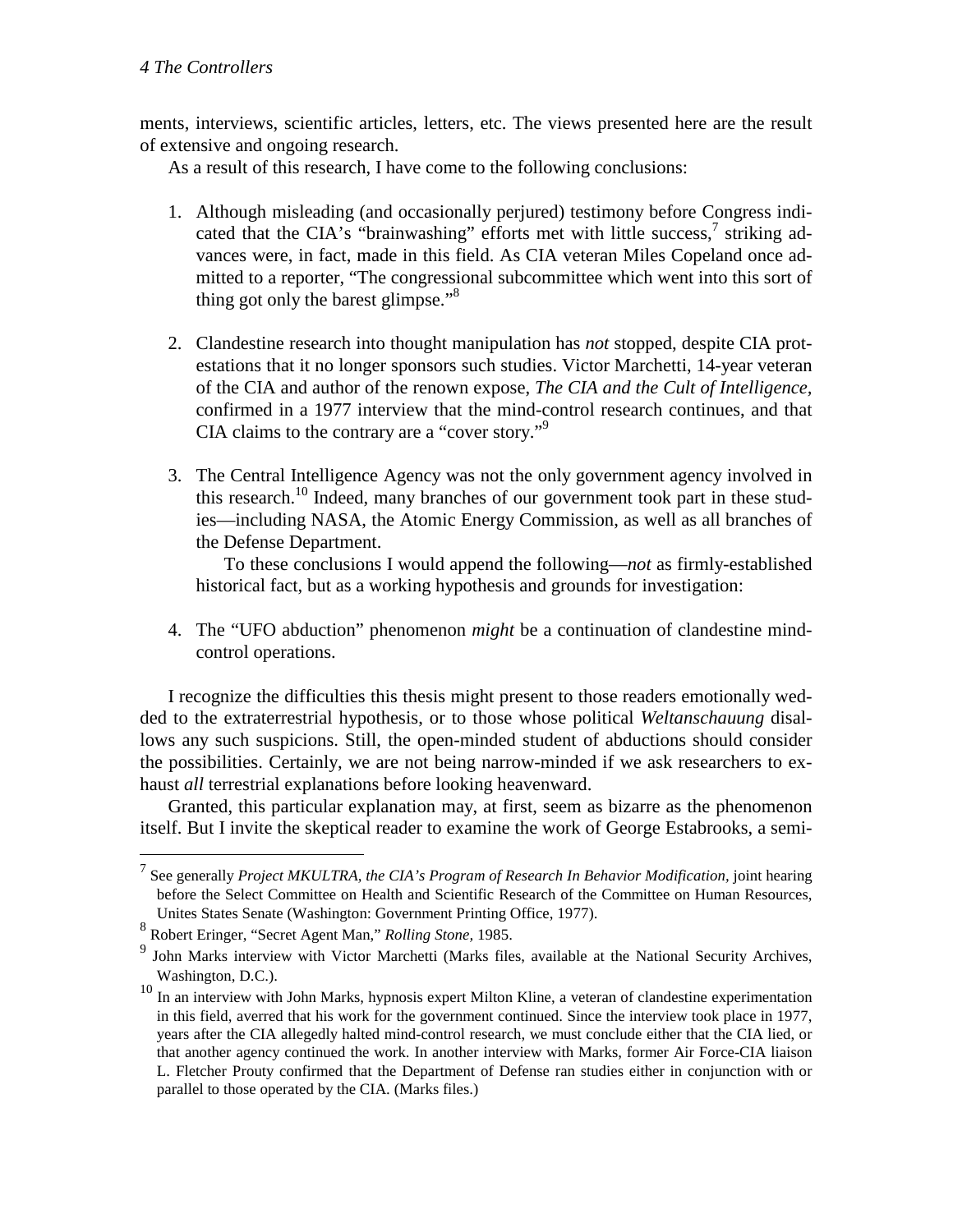<u>.</u>

nal theorist on the use of hypnosis in warfare, and a veteran of Project MKULTRA. Estabrooks once amused himself during a party by covertly hypnotizing two friends, who were led to believe that the Prime Minister of England had just arrived; Estabrooks' victims spent an hour conversing with, and even serving drinks to, the esteemed visitor.<sup>11</sup> For ufologists, this incident raises an inescapable question: If the Mesmeric arts can successfully evoke a non-existent Prime Minister, why can't a representative from the Pleiades be similarly induced?

But there is much more to the present day technology of mind control than mere hypnosis—and many good reasons to suspect that UFO abduction accounts are an artifact of continuing brainwashing/behavior modification experiments. Moreover, I intend to demonstrate that, by using UFO mythology as a cover story, the experimenters may have solved the major problem with the work conducted in the 1950s—"the disposal problem," i.e., the question of "What do we do with the victims?"

If, in these pages, I seem to stray from the subject of the saucers, I plead for patience. Before I attempt to link UFO abductions with mind-control experiments, I must first show that this technology *exists*. Much of the forthcoming is an introduction to the topic of mind control—what it is, and how it works.

<sup>11</sup> Estabrooks, *Hypnosis* (New York: E.P. Dutton & Co., Inc., 1957 [revised edition]), 13-14.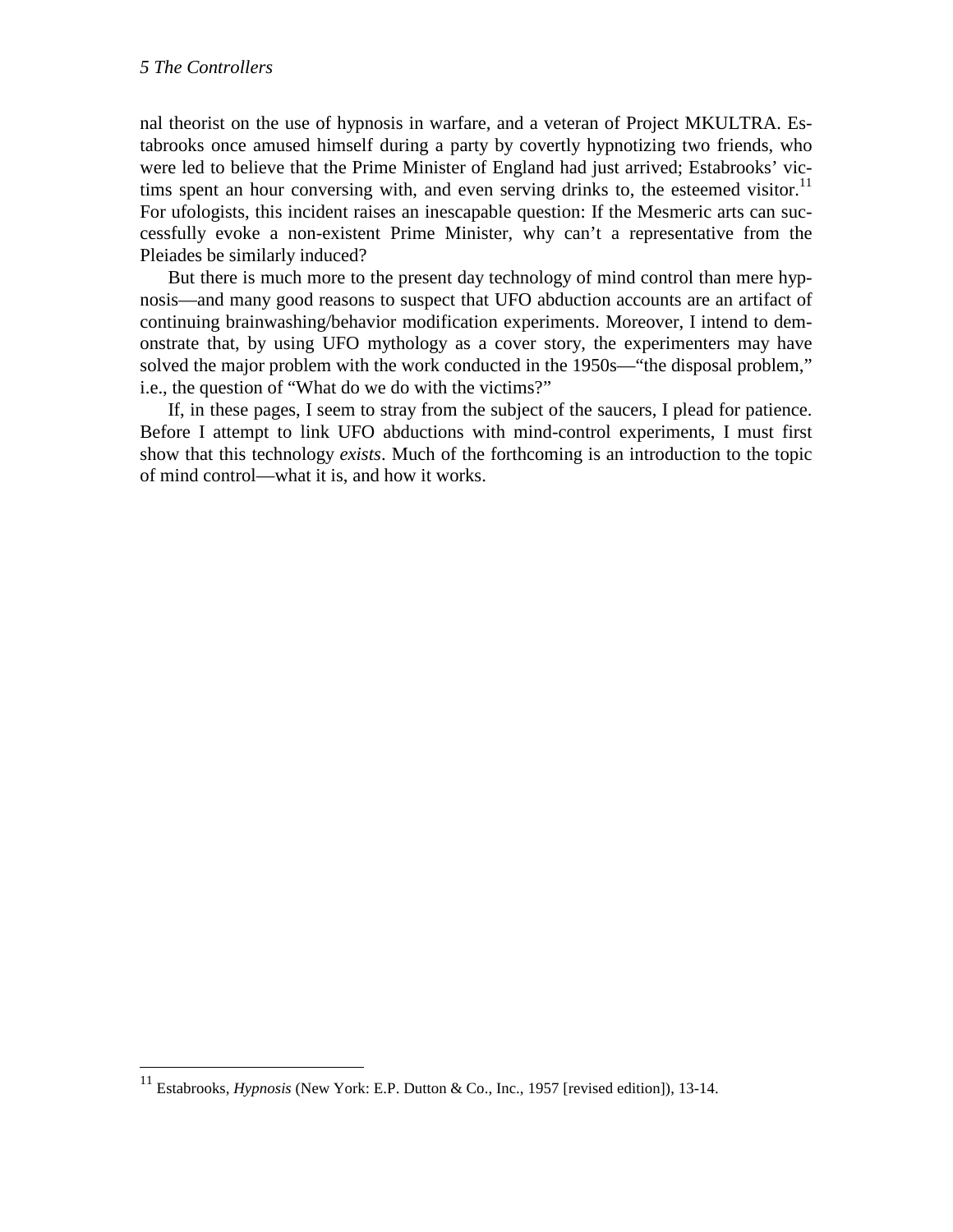# II. The Technology

## A Brief Overview

In the early days of World War II, George Estabrooks, of Colgate University, wrote to the Department of War, describing in breathless terms the possible uses of hypnosis in warfare.<sup>12</sup> The Army was intrigued; Estabrooks had a job. The true history of Estabrooks' wartime collaboration with the CID,  $FBI<sup>13</sup>$  and other agencies may never be told: After the war, he burned his diary pages covering the years 1940-45, and thereafter avoided discussing his continuing government work with anyone, even with close members of the family.<sup>14</sup> Occasionally, he strongly intimated that his work involved the creation of hypno-programmed couriers and hypnotically-induced split personalities, but whether he succeeded in these areas remains a controversial point. Nevertheless, the eccentric and flamboyant Estabrooks remains a pivotal figure in the early history of clandestine behavioral research.

Which is not to say that he worked alone. World War II was the first conflict in which the human brain became a field of battle, where invading forces were led by the most notable names in psychology and pharmacology. On both sides, the war spurred furious efforts to create a "truth drug" for use in interrogating prisoners. General William "Wild Bill" Donovan, director of the OSS, tasked his crack team—including Dr. Winifred Overhulser, Dr. Edward Strecker, Harry J. Anslinger and George White—to modify human perception and behavior through chemical means; their "medicine cabinet" included scopolamine, peyote, barbiturates, mescaline, and marijuana. (This research had its amusing side: Donovan's "psychic warriors" conducted many extensive and expensive trials before deciding that the best method of administering tetrahydrocannabinol, the active ingredient in marijuana, was via the cigarette. Any jazz musician could have told them as much.) $15$ 

Simultaneously, the notorious Nazi doctors at Dachau experimented with mescaline as a means of eliminating the victim's will to resist. Jews, Slavs, gypsies, and other "Untermenschen" in the camp were surreptitiously slipped the drug; later, mescaline was combined with hypnosis.<sup>16</sup> The results of these tests were made available to the United States after the War.

In 1947, the Navy conducted the first known post-war mind-control program, Project CHATTER, which continued the drug experiments. Decades later, journalists and investigators still haven't uncovered much information about this project—or, indeed, about

 $12$  A copy of this letter can be found in the Marks files.

<sup>&</sup>lt;sup>13</sup> Estabrooks attracted an eclectic group of friends, including J. Edgar Hoover and Alan Watts.

<sup>&</sup>lt;sup>14</sup> Interview with daughter Doreen Estabrooks, Marks files, Washington, D.C.

<sup>15</sup> Martin A. Lee and Bruce Shlain, *Acid Dreams* (New York: Grove Press, 1985) 3-4; Marks, *The Search for the "Manchurian Candidate",* 6-8.

 $16$  Marks, ibid. 4-6.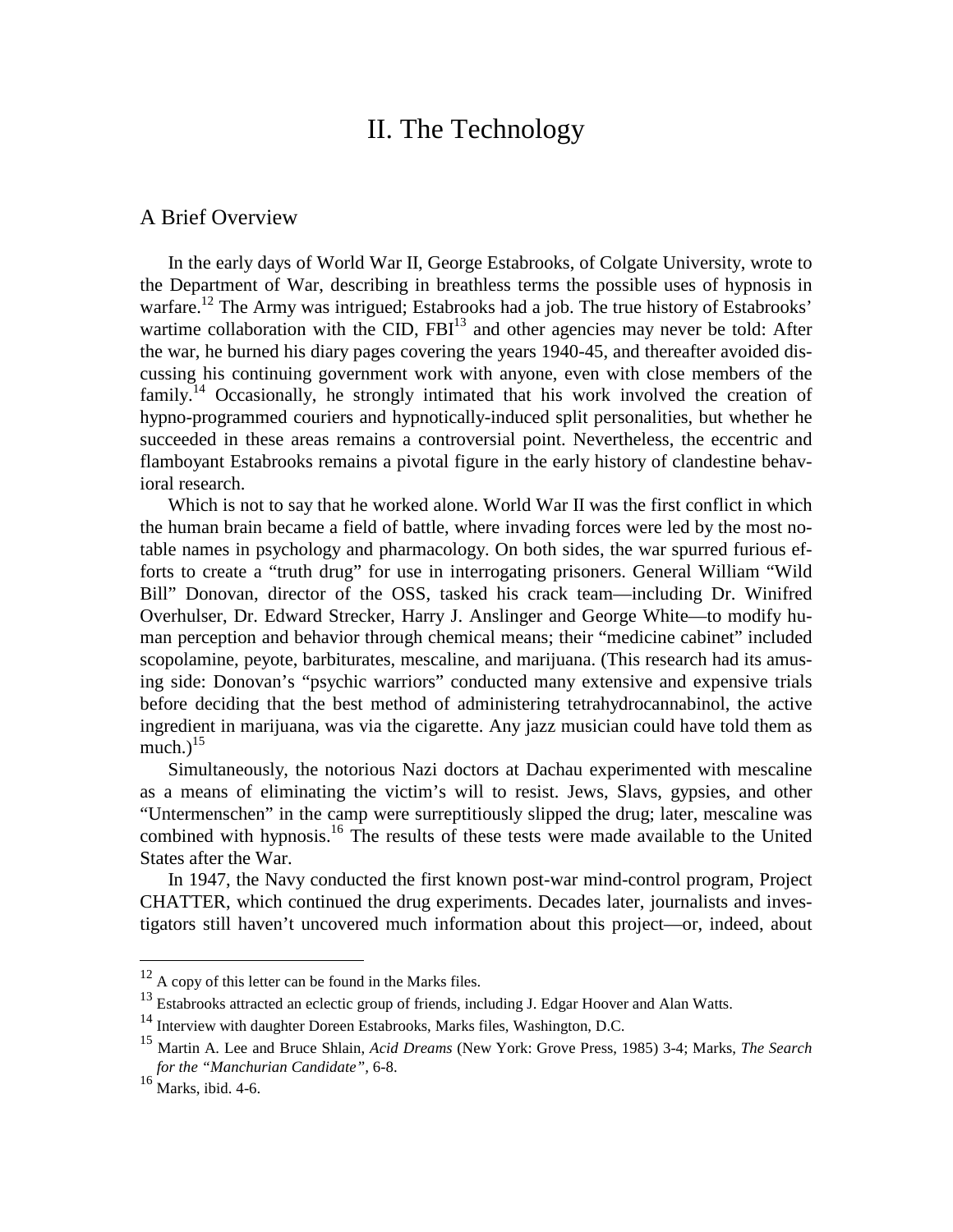<u>.</u>

any of the military's other excursions into this field. We know that the Army eventually founded operations THIRD CHANCE and DERBY HAT; other project names remain mysterious, though the existence of these programs is unquestionable.

The newly-formed CIA plunged into this cesspool in 1950, with Project BLUEBIRD, rechristened ARTICHOKE in 1951. To establish a "cover story" for this research, the CIA funded a propaganda effort designed to convince the world that the Communist Bloc had devised insidious new methods of re-shaping the human will; the CIA's own efforts could therefore, if exposed, be explained as an attempt to "catch up" with Soviet and Chinese work. The primary promoter of this "line" was one Edward Hunter, a CIA contract employee operating undercover as a journalist, and, later, a prominent member of the John Birch society. (Hunter was an OSS veteran of the China theatre—the same spawning grounds which produced Richard Helms, Howard Hunt, Mitch Werbell, Fred Chrisman, Paul Helliwell and a host of other noteworthies who came to dominate that strange land where the worlds of intelligence and right-wing extremism meet.<sup>17</sup>) Hunter offered "brainwashing" as the explanation for the numerous confessions signed by American prisoners of war during the Korean War and (generally) *un-*recanted upon the prisoners' repatriation. These confessions alleged that the United States used germ warfare in the Korean conflict, a claim which the American public of the time found impossible to accept. Many years later, however, investigative reporters discovered that Japan's germ warfare specialists (who had wreaked incalculable terror on the conquered Chinese during WWII) had been mustered into the American national security apparat—and that the knowledge gleaned from Japan's horrifying germ warfare experiments probably *was* used in Korea, just as the "brainwashed" soldiers had indicated.<sup>18</sup> Thus, we now know that the entire brainwashing scare of the 1950s constituted a CIA hoax perpetrated upon the American public: CIA deputy director Richard Helms admitted as much when, in 1963, he told the Warren Commission that Soviet mind-control research consistently lagged years behind American efforts.<sup>19</sup>

When the CIA's mind-control program was transferred from the Office of Security to the Technical Services Staff (TSS) in 1953, the name changed again—to MKULTRA.<sup>20</sup> Many consider this wide-ranging "octopus" project—whose tentacles twined through the corridors of numerous universities and around the necks of an army of scientists—the most ominous operation in CIA's catalogue of atrocity. Through MKULTRA, the Agency created an umbrella program of a positively Joycean scope, designed to ferret out all possible means of invading what George Orwell once called "the space between our ears"

<sup>17</sup> Edward Hunter, *Brainwashing in Red China* (New York: Vanguard Press, 1951.). Hunter invented the term "brainwashing" in a September 24, 1950 Miami *News* article.

<sup>18</sup> "Japan's germ experiments," *The Globe and Mail* (Toronto), May 19, 1982.

<sup>19</sup> Walter Bowart, *Operation Mind Control* (New York: Dell, 1978), 191-2, quoting Warren Commission documents. We cannot fairly derive from this statement a sanguine attitude about *present* Soviet capabilities; in this field, even outdated technology suffices for mischief.

<sup>20</sup> Marks, *The Search for the "Manchurian Candidate",* 60-61. A folk etymology has it that the "MK" of MKULTRA stands for "Mind Kontrol." According to Marks, TSS prefixed the cryptonyms of all its projects with these initials. Note, though, that MKULTRA was preceded by a still-mysterious TSS program called QKHILLTOP.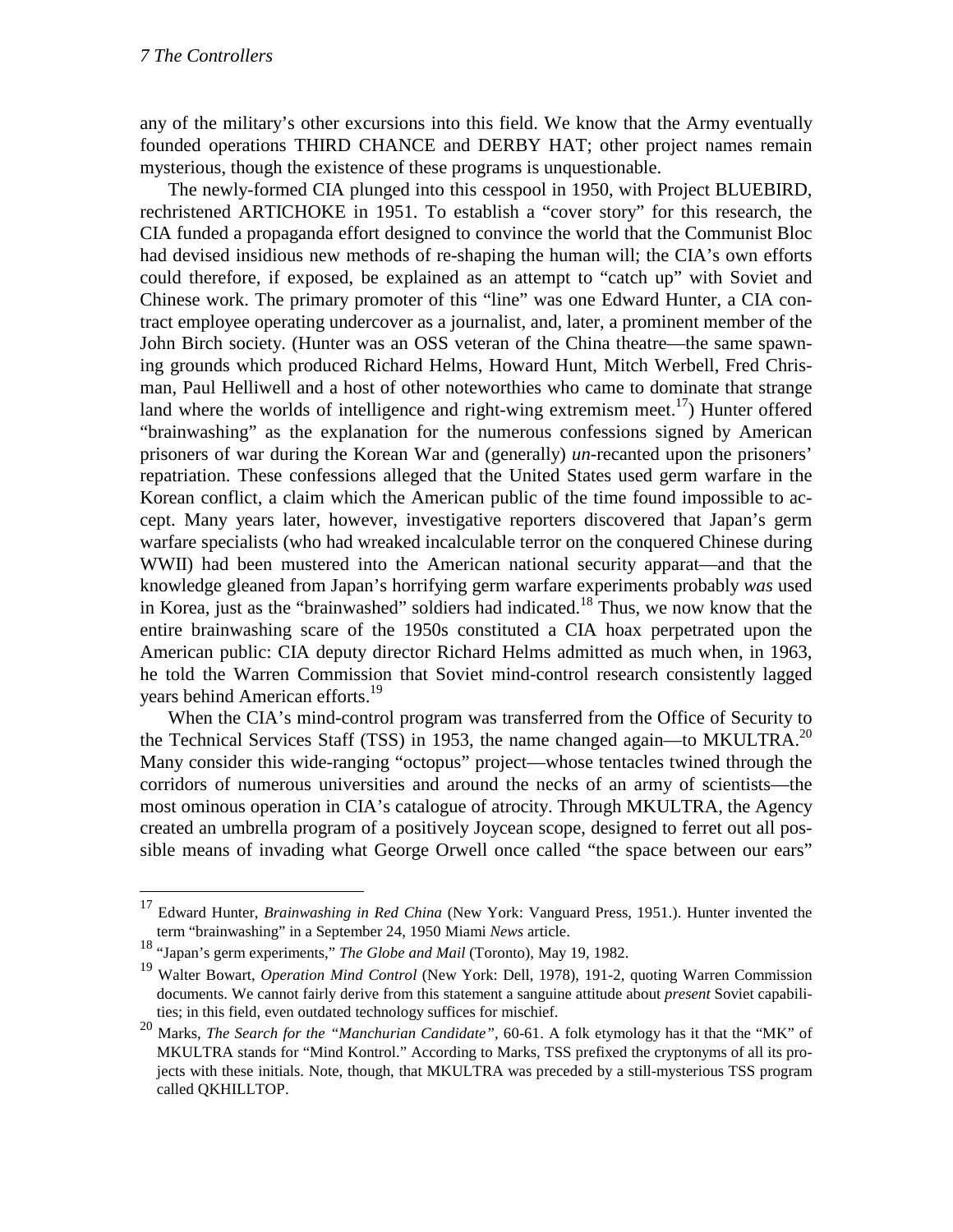(Later still, in 1962, mind-control research was transferred to the Office of Research and Development; project cryptonyms remain unrevealed.<sup>21</sup>)

What was studied? Everything—including hypnosis, conditioning, sensory deprivation, drugs, religious cults, microwaves, psycho-surgery, brain implants, and even ESP. When MKULTRA "leaked" to the public during the great CIA investigations of the 1970s, public attention focused most heavily on drug experimentation and the work with  $ESP<sup>22</sup>$  Mystery still shrouds another area of study, the area which seems to have most interested ORD: psychoelectronics. This research may prove key to our understanding of the UFO abduction phenomenon.

## Implants

<u>.</u>

Perhaps the most interesting pieces of evidence surrounding the abduction phenomenon are the intracerebral implants allegedly visible in the X-rays and MRI scans of many abductees.<sup>23</sup> Indeed, abductees often describe operations in which needles are inserted into the brain; more frequently still, they report implantation of foreign objects through the sinus cavities. Many abduction specialists assume that these intracranial incursions must be the handiwork of scientists from the stars. Unfortunately, these researchers have failed to familiarize themselves with certain little-heralded advances in terrestrial technology.

The abductees' implants strongly suggest a technological lineage which can be traced to a device known as a "stimoceiver," invented in the late '50s-early '60s by a neuroscientist named Jose Delgado. The stimoceiver is a miniature depth electrode which can receive and transmit electronic signals over FM radio waves. By stimulating a correctly-positioned stimoceiver, an outside operator can wield a surprising degree of control over the subject's responses.

The most famous example of the stimoceiver in action occurred in a Madrid bull ring. Delgado "wired" the bull before stepping into the ring, entirely unprotected. Furious for gore, the bull charged toward the doctor—then stopped, just before reaching him. The

<sup>21</sup> Marks, *The Search for the "Manchurian Candidate",* 224-229. Seven MKULTRA subprojects were continued, under TSS supervision, as MKSEARCH. This project ended in 1972. CIA apologists often proclaim that "brainwashing" research ceased in either 1962 or 1972; these blandishments refer to the TSS projects, not to the ORD work, which remains *terra incognita* for independent researchers. Marks discovered that the ORD research was so voluminous that retrieving documents via FOIA would have proven unthinkably expensive.

<sup>&</sup>lt;sup>22</sup> For a description of the research into parapsychology, see Ronald M. McRae's *Mind Wars* (New York: St. Martin's Press, 1984). The best book available on a subject which awaits a truly authoritative text.

<sup>&</sup>lt;sup>23</sup> Abduction researcher and hypnotherapist Miranda Park, of Lancaster, California, reports that she has viewed such anomalies in abductee MRI scans. See also Whitley Strieber, *Transformations* (New York: Beech Tree Books, 1988) 246-247. At this writing, both Strieber and Hopkins report initially promising results in their efforts to document the presence of these "extras" in abductees.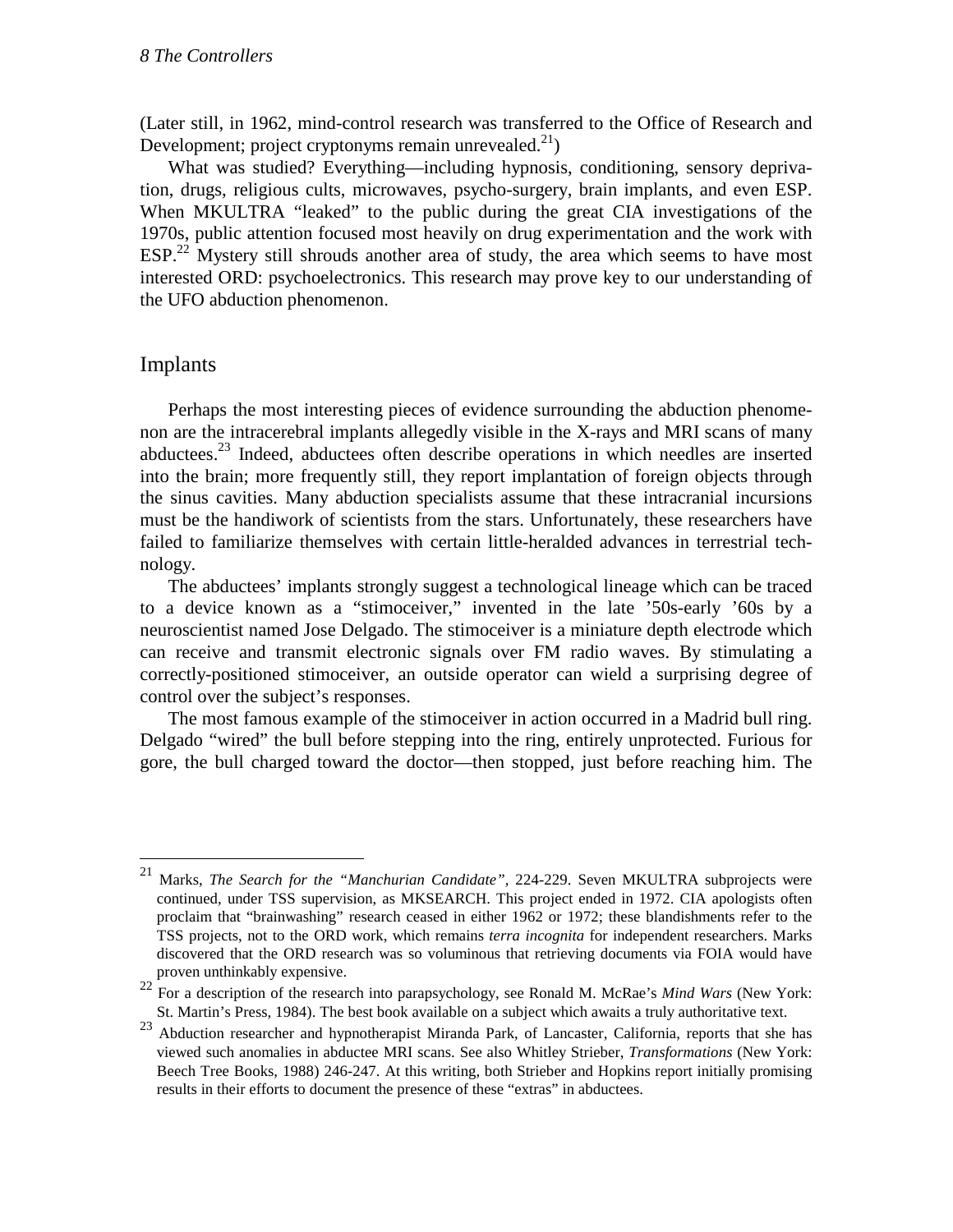technician-turned-toreador had halted the animal by simply pushing a button on a black box, held in the hand. $^{24}$ 

Delgado's *Physical Control of the Mind: Toward a Psychocivilized Society*<sup>25</sup> remains the sole, full-length, popularly-written work on intracerebral implants and electronic stimulation of the brain (ESB). (The book's ominous title and unconvincing philosophical rationales for mass mind control prompted an unfavorable public reaction—which may have deterred other researchers from publishing on this theme for a general audience.) While subsequent work has long since superceded the techniques described in this book, Delgado's achievements were seminal. His animal and human experiments clearly demonstrate that the experimenter can electronically induce emotions and behavior: Under certain conditions, the extremes of temperament—rage, lust, fatigue, etc.—can be elicited by an outside operator as easily as an organist might call forth a C-major chord.

Delgado writes: "Radio stimulation of different points in the amygdala and hippocampus in the four patients produced a variety of effects, including pleasant sensations, elation, deep, thoughtful concentration, odd feelings, super relaxation, colored visions, and other responses."<sup>26</sup> The evocative phrase "colored vision" clearly indicates remotelyinduced hallucination; we will detail later how these hallucinations may be "controlled" by an outside operator.

Speaking in 1966—and reflecting research undertaken years previous—Delgado asserted that his experiments "support the distasteful conclusion that motion, emotion, and behavior can be directed by electrical forces and that humans can be controlled like robots by push buttons."<sup>27</sup> He even prophesied a day when brain control could be turned over to non-human operators, by establishing two-way radio communication between the implanted brain and a computer.<sup>28</sup>

Of one experimental subject, Delgado notes that "the patient expressed the successive sensations of fainting, fright and floating around. These 'floating' feelings were repeatedly evoked on different days by stimulation of the same point..."<sup>29</sup> Ufologists may recognize the similarity of this sequence of events to abductee reports of the opening minutes of their experiences.<sup>30</sup> Under subsequent hypnosis, the abductee could be instructed to misremember the cause of this floating sensation.

<sup>24</sup> Allegedly, the experiment took place in 1964. However, in *Were We Controlled?* (New Hyde Park, NY: University Books, 1967), the pseudonymous "Lincoln Lawrence" makes an interesting argument (on page 36) that the demonstration took place some years earlier.

 $25$  New York: Harper and Row, 1969. Much of Delgado's work was funded by the Office of Naval Intelligence, a common conduit for CIA funds during the 1950s and '60s. (Gordon Thomas' *Journey Into Madness* (New York: Bantam, 1989) misleadingly implies that CIA interest in Delgado's work began in  $\frac{1972.}{26}$ 

<sup>26</sup> J.M.R. Delgado. "Intracerebral Radio Stimulation and Recording in Completely Free Patients," *Psychotechnology* (Robert L. Schwitzgebel and Ralph K. Schwitzgebel, editors; New York: Holt, Rinehart and Winston, 1973): 195.

<sup>27</sup> David Krech, "Controlling the Mind Controllers," *Think* 32 (July-August), 1966.

<sup>28</sup> Delgado, *Physical Control of the Mind*.

<sup>&</sup>lt;sup>29</sup> Delgado, "Intracerebral Radio Stimulation and Recording in Completely Free patients," 195.

<sup>30</sup> Note, for example, Charles Hickson's account of the Pascagoula Incident. Charles Hickson and William Mendez, *UFO Contact at Pascagoula* (Tucson: Wendelle C. Stevens, 1983).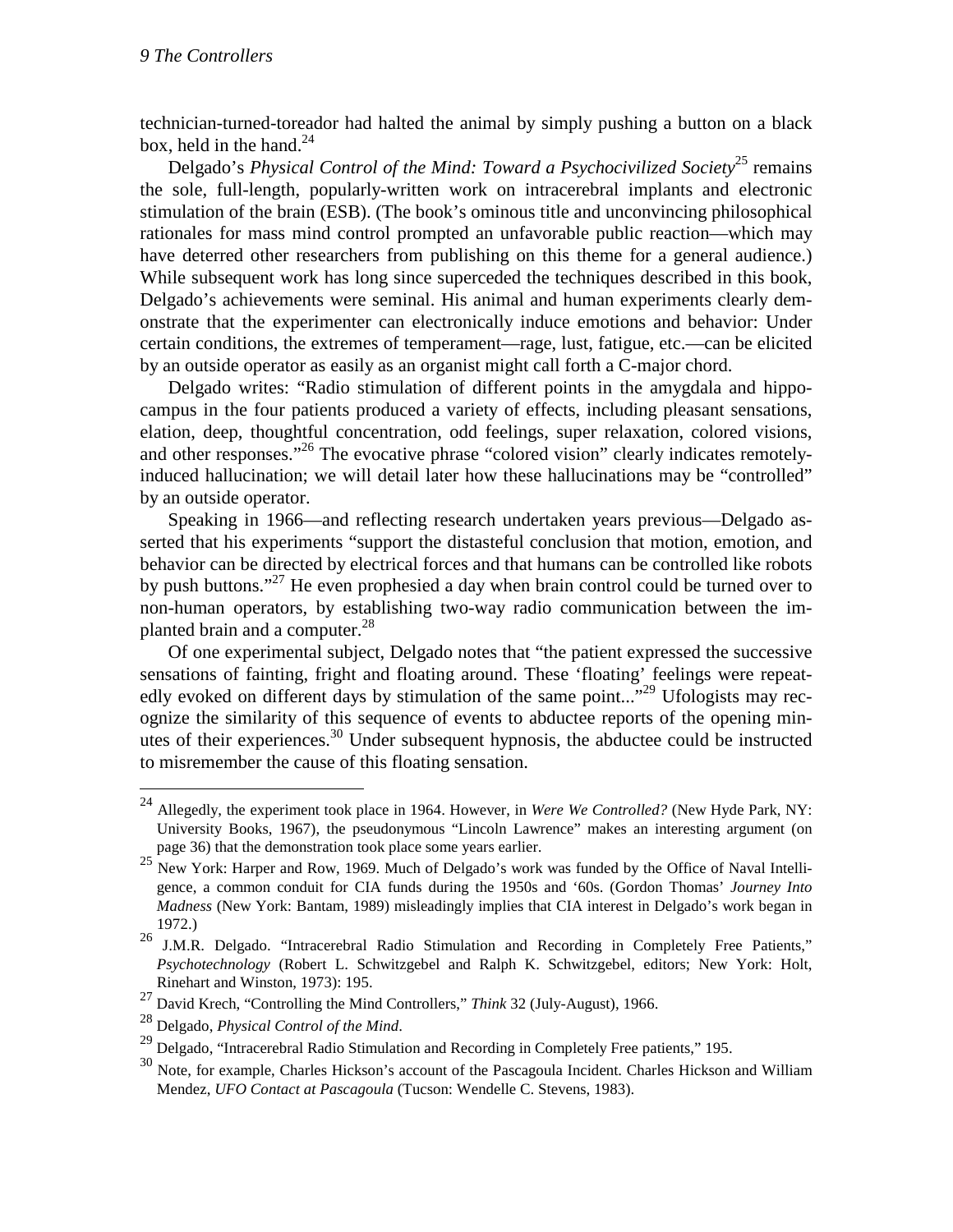In a fascinating series of experiments, Delgado attached the stimoceiver to the tympanic membrane, thereby transforming the ear into a sort of microphone. An assistant would whisper "How are you?" into the ear of a suitably "fixed" cat, and Delgado could hear the words over a loudspeaker in the next room. The application of this technology to the spy trade should be readily apparent. According to Victor Marchetti, The Agency once attempted a highly-sophisticated extension of this basic idea, in which radio implants were attached to a cat's cochlea, to facilitate the pinpointing of specific conversations, freed from extraneous surrounding noises.<sup>31</sup> Such "advances" exacerbate the alreadyimposing level of Twentieth-Century paranoia: Not only can our phones be tapped and mail checked, but even *Tabby* may be spying on us!

Yet the ramifications of this technology may go even deeper than Marchetti indicates. I presume that if a suitably-wired subject's inner ear can be made into a microphone, it can also be made into a loudspeaker—one possible explanation for the "voices" heard by abductees.<sup>32</sup> Indeed, I have personally viewed a strange, opalescent implant within the ear canal of an abductee. I see no reason to ascribe this device to alien intrusion—more than likely, the "intruders" in this case were the technological inheritors of the Delgado legacy. Indeed, not many years after Delgado's experiments with the cat, Ralph Schwitzgebel devised a "bug-in-the-ear" via which a therapist—odd term, under the circumstances—can communicate with his subject.<sup>33</sup>

## Subsequent Electrode Implant Research

Other researchers have made notable contributions to this field.

Robert G. Heath, of Tulane University, who has implanted as many as 125 electrodes in his subjects, achieved his greatest notoriety by attempting to "cure" homosexuality through ESB. In his experiments, he discovered that he could control his patients' memory, (a feat which, applied in the ufological context, may account for the phenomenon of "missing time"); he could also induce sexual arousal, fear, pleasure, and hallucinations.<sup>34</sup>

Heath and another researcher, James Olds, $35$  have independently illustrated that areas of the brain in and near the hypothalamus have, when electronically stimulated, what has been described as "rewarding" and "aversive" effects. Both animals and men, when given

<sup>31</sup> John Ranelagh, *The Agency* (New York: Simon and Shuster, 1986): 208. Marchetti casts this story in the form of an amusing anecdote: After much time and expense, a cat was suitably trained and prepared only, on its first assignment, to be run over by a taxi. Marchetti neglects to point out that nothing stopped the Agency from getting another cat. Or from using a human being.

<sup>&</sup>lt;sup>32</sup> Of course, this suggestion raises the knotty question of whether the abductees suffer from a form of schizophrenia, which may also be characterized by "voices." I refer the reader to the work of Hopkins, Strieber, Thomas Bullard, and others who have described the difficulties of ascribing all abductions to psychotic states.

<sup>33</sup> Alan W. Scheflin and Edward M. Opton, Jr., *The Mind Manipulators* (London: Paddington Press, 1978), 347.

<sup>34</sup> Thomas, *Journey Into Madness,* 276.

<sup>35</sup> James Olds, "Hypothalamic Substrates of Reward," in *Physiological Reviews,* 1962, 42:554; "Emotional Centers in the Brain," *Science Journal,* 1967, 3 (5).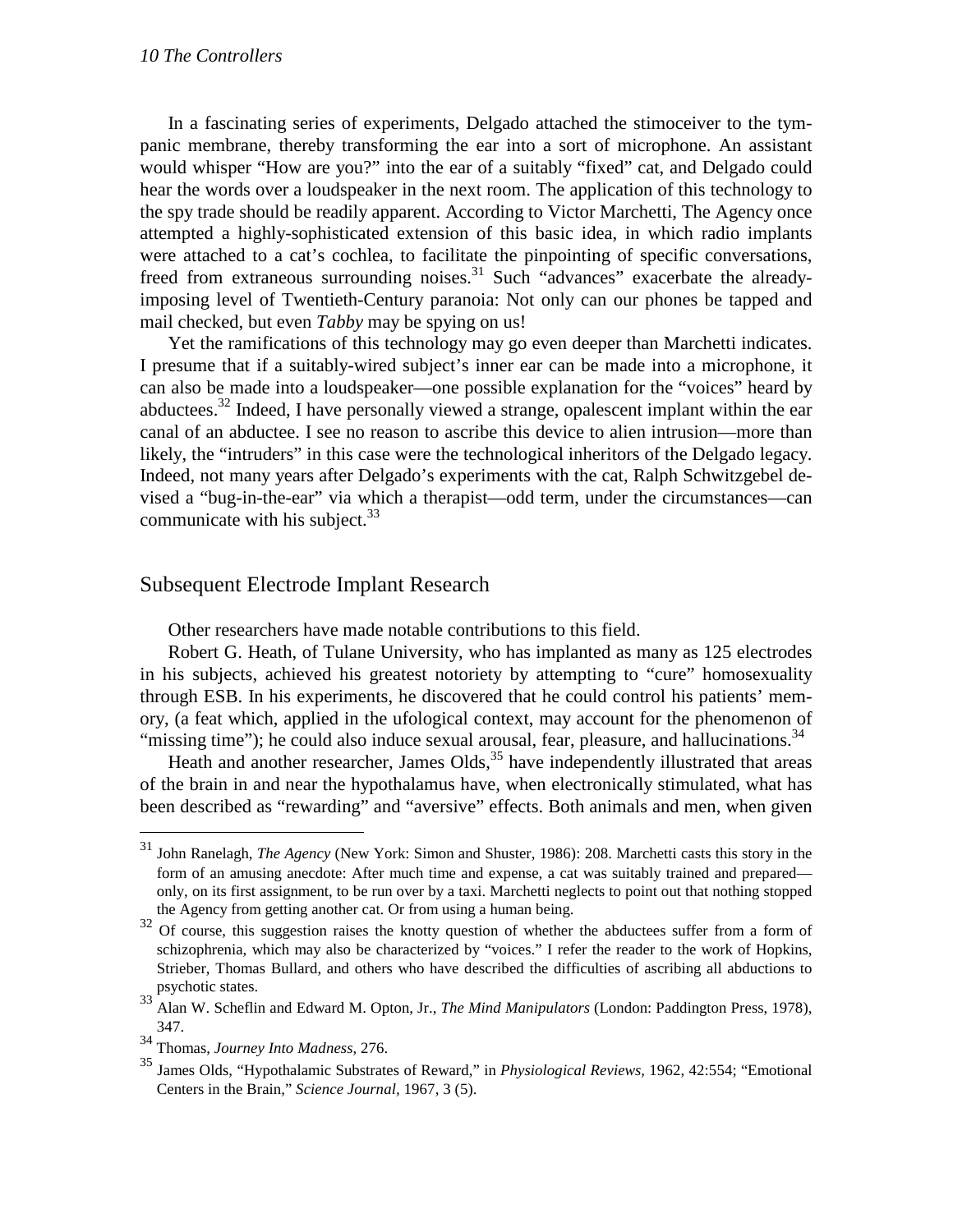<u>.</u>

the means to induce their own ESB of the brain's pleasure centers, will stimulate themselves at a tremendous rate, ignoring such basic drives as hunger and thirst.<sup>36</sup> (Using fixed electrodes of his own invention, John C. Lilly had accomplished similar effects in the early 1950s.<sup>37</sup>) Anyone who has studied the abduction phenomenon will find himself on familiar territory here, for the abductee accounts are replete with stories of bewildering and inappropriate sexual response countered by extremely painful stimuli—operant conditioning, at its most extreme, and most insidious, for here we see a form of conditioning in which the manipulator renders himself invisible. Indeed, B.F. Skinner-esque aversive therapy, remotely applied, was Heath's prescription for "healing" homosexuality.<sup>38</sup>

Ralph Schwitzgebel and his brother Robert have produced a panoply of devices for tracking individuals over long ranges; they may be considered the creators of the "electronic house arrest" devices recently approved by the courts.<sup>39</sup> Schwitzgebel devices could be used for tracking all the physical and neurological signs of a "patient" within a quarter of a mile,<sup>40</sup> thereby lifting the distance limitations which restricted Delgado.

In Ralph Schwitzgebel's initial work, application of this technology to ESB seems to have been limited to cumbersome brain implants with protruding wires. But the technology was soon miniaturized, and a scheme was proposed whereby radio receivers would be mounted on utility poles throughout a given city, thereby providing 24-hour-a-day monitoring capability.<sup>41</sup> Like Heath, Schwitzgebel was much exercised about homosexuality and the use of intracranial devices to combat sexual deviation. But he has also spoken ominously about applying his devices to "socially troublesome persons"...which, of course, could mean *anyone*. 42

Bryan Robinson, of the Yerkes primate laboratory has conducted fascinating simian research on the use of remote ESB in a social context. He could cause mothers to ignore

<sup>36</sup> Vernon Mark and Frank Ervin, *Violence and the Brain* (New York: Harper and Row, 1970), chapter 12, excerpted in *Individual Rights and the Federal Role in Behavior Modification,* prepared by the Staff of the Subcommittee on Constitutional Rights of the Committee of the Judiciary, United States Senate (Washington: Government Printing Office, 1974).

<sup>37</sup> John Lilly, *The Scientist* (Berkeley, Ronin Publishing, 1988 [revised edition]), 90. Monkeys allowed to stimulate themselves continually via ESB brought themselves to orgasm once every three minutes, sixteen hours a day. Scientific gatherings throughout the world saw motion pictures of these experiments, which surely made spectacular cinema.

<sup>38</sup> Scheflin and Opton, *The Mind Manipulators,* 336-337. Heath even monitored his patient's brain responses during the subject's first heterosexual encounter. Such is the nature of the brave new world before us.

<sup>&</sup>lt;sup>39</sup> Robert L. Schwitzgebel and Richard M. Bird, "Sociotechnical Design Factors in Remote Instrumentation with Humans in Natural Environments," *Behavior Research Methods and Instrumentation,* 1970, 2, 99- 105.

<sup>40</sup> Thomas, *Journey Into Madness,* 277. In the *Behavior Research Methods and Instrumentation* article referenced above, Schwitzgebel details how the radio signals may be fed into a telephone line via a modem and thus analyzed by a computer anywhere in the world.

<sup>41</sup> Scheflin and Opton, *The Mind Manipulators,* 347-349.

<sup>42</sup> Louis Tackwood and the Citizen's Research and Investigation Committee, *The Glass House Tapes* (New York: Avon, 1973), 226.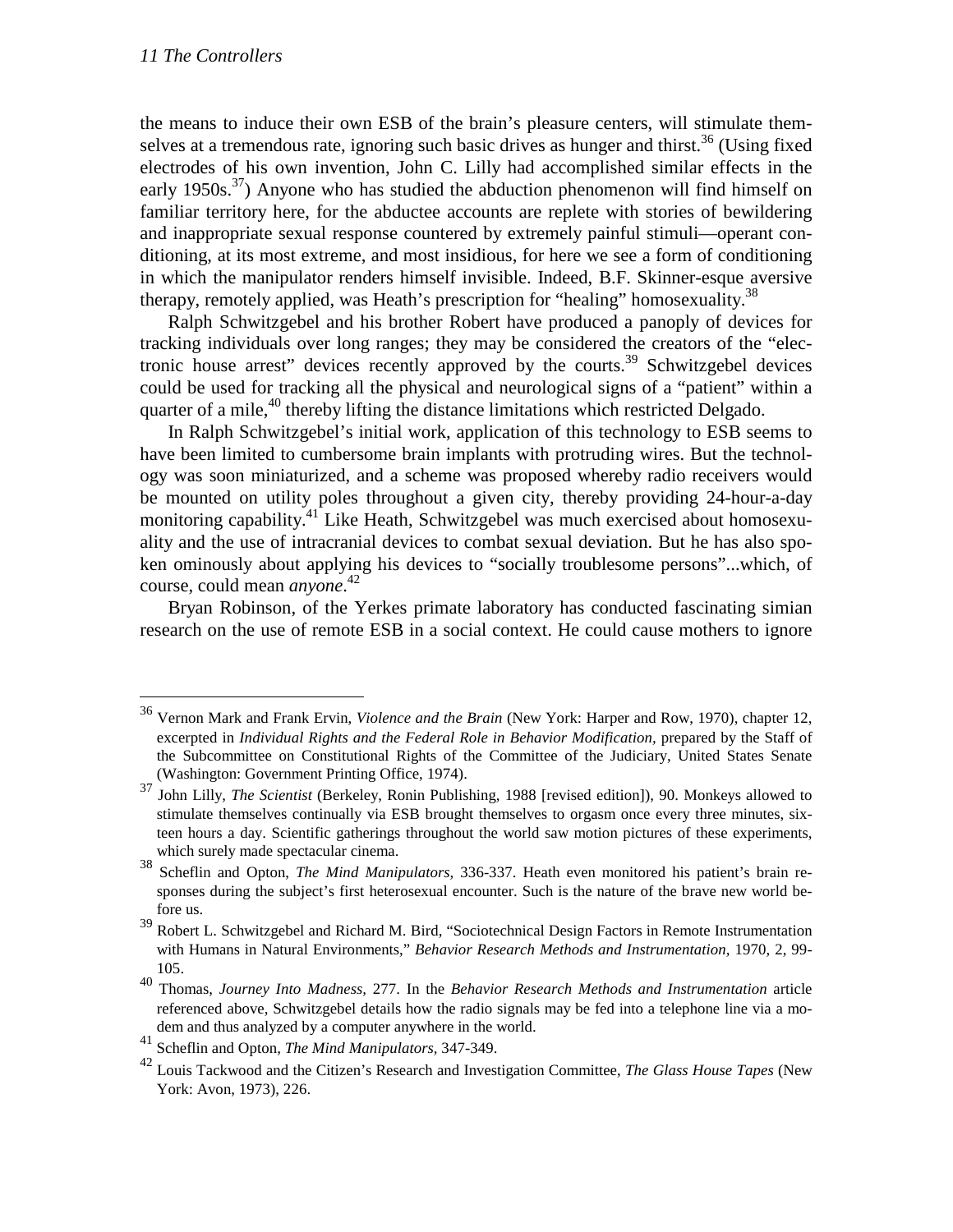their offspring, despite the babies' cries. He could turn submission into dominance, and vice-versa.<sup>43</sup>

Perhaps the most disturbing wanderer in this mind-field is Joseph A. Meyer, of the National Security Agency, the most formidable and secretive component of America's national security complex. Meyer has proposed implanting roughly half of all Americans arrested—not necessarily convicted—of any crime; the numbers of "subscribers" (his euphemism) would run into the tens of millions. "Subscribers" could be monitored continually by computer wherever they went. Meyer, who has carefully worked out the economics of his mass-implantation system, asserts that taxpayer liability should be reduced by forcing subscribers to "rent" the implant from the State. Implants are cheaper and more efficient than police, Meyer suggests, since the call to crime is relentless for the poor "urban dweller"—who, this spook-scientist admits in a surprisingly candid aside, is fundamentally unnecessary to a post-industrial economy. "Urban dweller" may be another of Meyer's euphemisms: He uses New York's Harlem as his model community in working out the details of his mind-management system.<sup>44</sup>

## Abductee Implants

<u>.</u>

If we are to take seriously abductee accounts of brain implants, we must consider the possibility that the implanters, properly perceived, *don't* look much like the "greys" pictured on Strieber's dustjackets. Instead, the visitors may resemble Dr. Meyer and his brethren. We would thus have an explanation for both the reports of abductee brain implants and, as we shall see, the "scoop marks" and other scars visible on other parts of the abductees' bodies. We would also have an explanation for the reports of individuals suffering personality change after contact with the UFO phenomenon.

Skeptics might counter that the time factor of UFO abductions disallows this possibility. If estimates of "missing time" are correct, the abductions rarely take longer than oneto-three hours. Wouldn't a brain surgeon, operating under less-than-ideal conditions (perhaps in a mobile unit) need more time?

*No*—not if we accept the claims of a Florida doctor named Daniel Man. He recently proposed a draconian solution to the overblown "missing children problem," by suggesting a program wherein America's youngsters would be implanted with tiny transmitters in order to track the children continuously. Man brags that the operation can be done right in the office—and would take less than 20 minutes. $45$ 

Conceivably, it might take a tad longer in the field.

<sup>43</sup> Perry London, *Behavior Control* (New York: Harper and Row, 1969), 145.

<sup>44</sup> Scheflin and Opton, *The Mind Manipulators,* 351-353; Tackwood, *The Glass House Tapes,* 228.

<sup>45</sup> "Beepers in kids' heads could stop abductors," Las Vegas *Sun,* Oct. 27, 1987.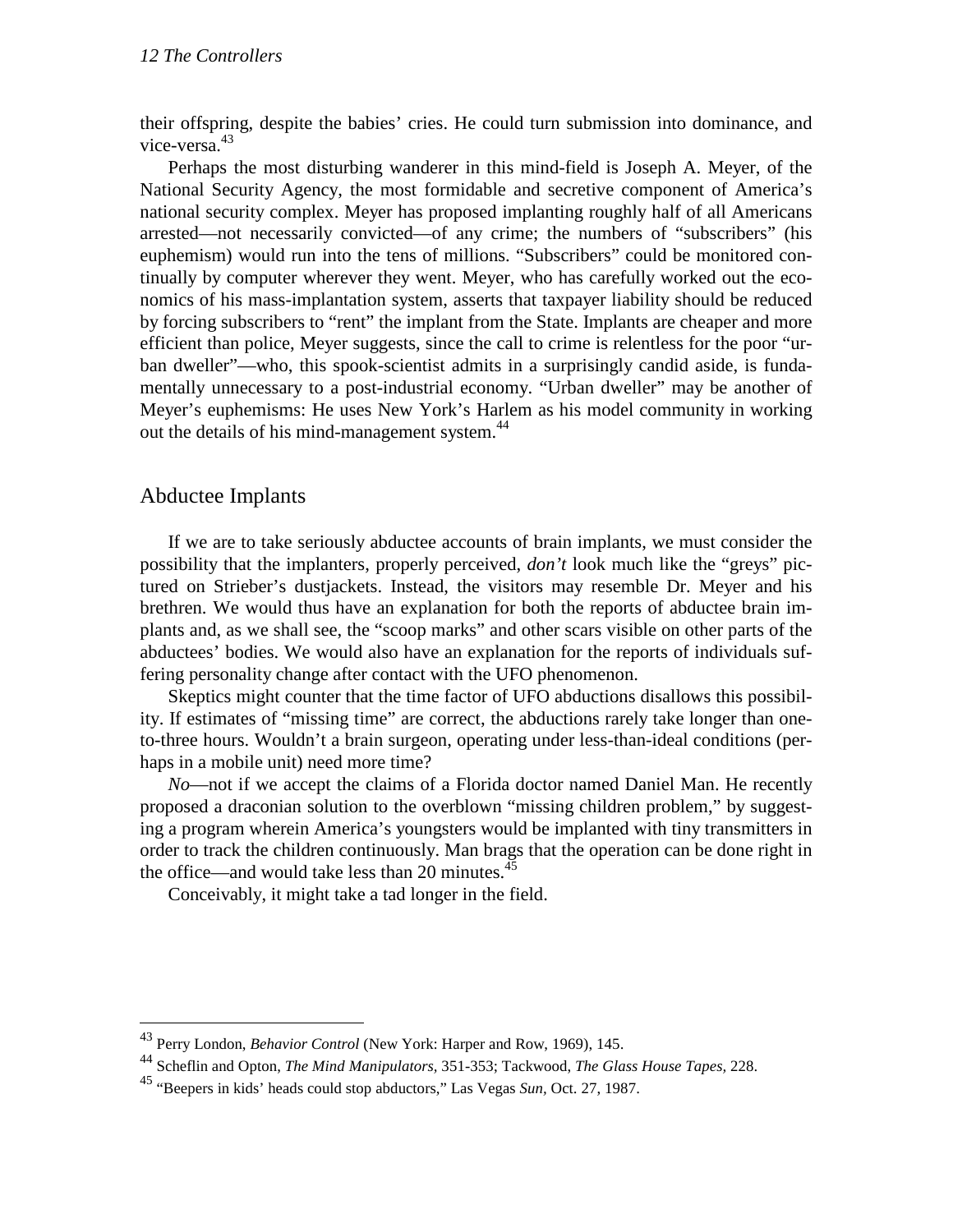## A Question of Timing

The history of brain implantation, as gleaned from the open literature, is certainly disquieting. Yet this history has almost certainly been censored, and the dates manipulated in a nigh-Orwellian fashion. When dealing with research funded by the engines of national security, one can never know the true origin date of any individual scientific advance. However, if we listen carefully to the scientists who have pioneered this research, we may hear whispers, faint but unmistakable, hinting that remotely-applied ESB originated earlier than published studies would indicate.

In his autobiography *The Scientist,* John C. Lilly (who would later achieve a cultish renown for his work with dolphins, drugs and sensory deprivation) records a conversation he had with the director of the National Institute of Mental Health—*in 1953*. The director asked Lilly to brief the CIA, FBI, NSA and the various military intelligence services on his work using electrodes to stimulate directly the pleasure and pain centers of the brain. Lilly refused, noting, in his reply:

Dr. Antoine Remond, using our techniques in Paris, has demonstrated that this method of stimulation of the brain can be applied to the human without the help of the neurosurgeon; he is doing it in his office in Paris without neurosurgical supervision. This means that anybody with the proper apparatus can carry this out on a person covertly, with no external signs that electrodes have been used on that person. I feel that if this technique got into the hands of a secret agency, they would have total control over a human being and be able to change his beliefs extremely quickly, leaving little evidence of what they had done.<sup>46</sup>

Lilly's assertion of the moral high ground here is interesting. Despite his avowed phobia against secrecy, a careful reading of *The Scientist* reveals that he continued to do work useful to this country's national security apparatus. His sensory deprivation experiments expanded upon the work of ARTICHOKE's Maitland Baldwin, and even his dolphin research has—perhaps inadvertently proved useful in naval warfare.<sup>47</sup> One should note that Lilly's work on monkeys carried a "secret" classification, and that NIMH was a common CIA funding conduit. $48$ 

But the most important aspect of Lilly's statement is its date. *1953?* How far back does radio-controlled ESB go? Alas, I have not yet seen Remond's work—if it is available in the open literature. In the documents made available to Marks, the earliest reference to remotely-applied ESB is a 1959 financial document pertaining to MKULTRA subproject 94. The general subproject descriptions sent to the CIA's financial department

-

<sup>46</sup> Lilly, *The Scientist,* 91.

<sup>47</sup> Marks, *The Search for the "Manchurian Candidate",* 151-154.

<sup>48</sup> Interestingly, Lilly has come out of the closet as a sort of proto-Strieber; *The Scientist* recounts his close interaction with alien (though not necessarily extraterrestrial) forces which he labels "solid state entities."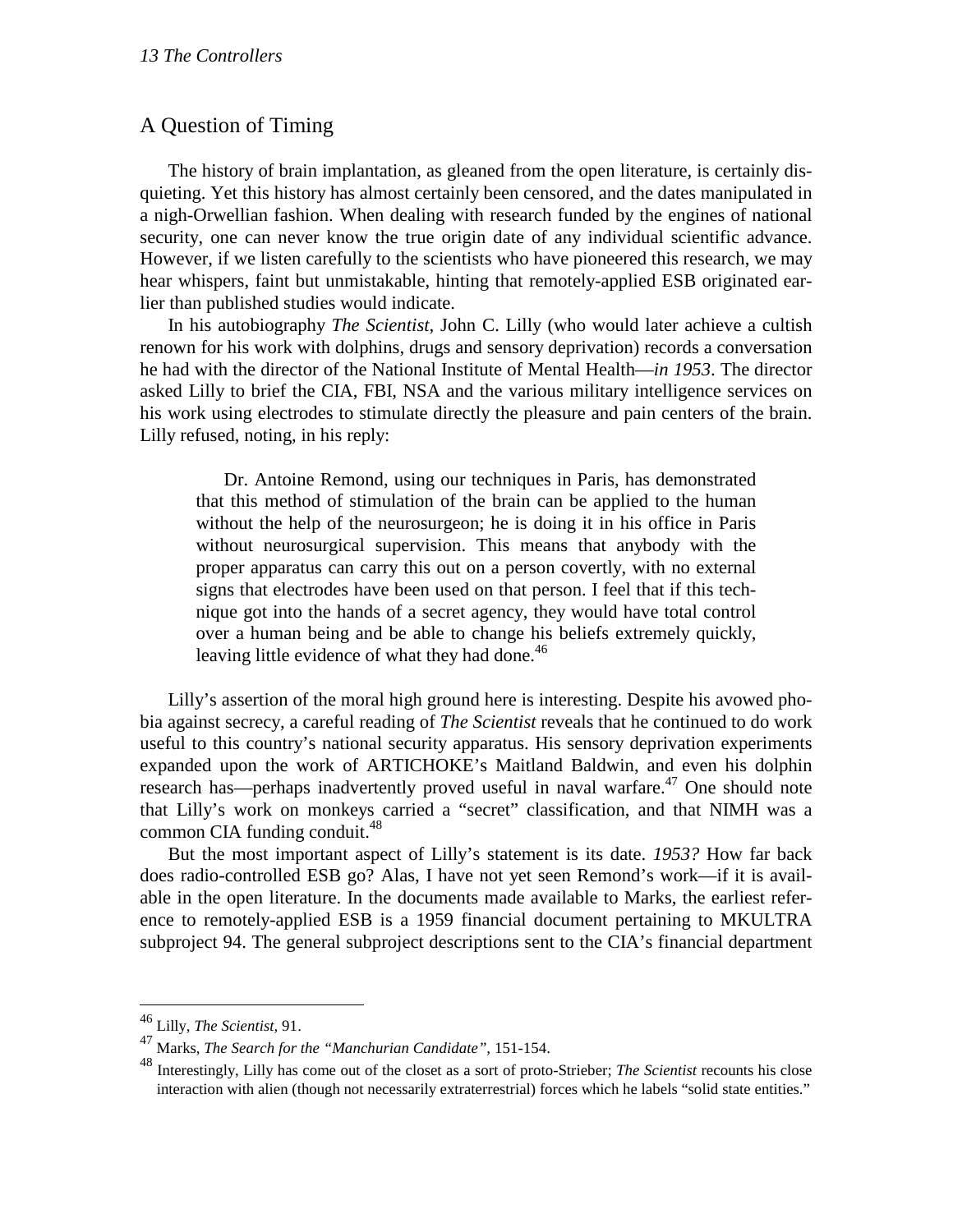rarely contain much information, and rarely change from year to year, leaving us little idea as to when this subproject began.

Unfortunately, even the Freedom of Information Act couldn't pry loose much information on electronic mind-control techniques, though we know a great deal of study was done in these areas. We have, for example, only four pages on subproject 94—by comparison, a veritable flood of documents were released on the use of drugs in mind control. (Whenever an author tells us that MKULTRA met with little success, the reference is to drug testing.) On this point, I must criticize John Marks: His book never mentions that roughly 20-25 percent of the MKULTRA subprojects are "dark"—i.e., little or no information was ever made available, despite lawyers and FOIA requests. Marks seems to feel that the only information worth having is the information he received. We know, however, that research into psychoelectronics was extensive; indeed, statements of project goals dating from ARTICHOKE and BLUEBIRD days clearly identify this area as a high priority. Marks' anonymous informant, jocularly named "Deep Trance," even told a previous interviewer that, beginning in 1963, the CIA and military's mind-control efforts strongly emphasized electronics.<sup>49</sup> I therefore assume—not rashly, I hope—that the "dark" MKULTRA subprojects concerned matters such as brain implants, microwaves, ESB, and related technologies.

I make an issue of the timing and secrecy involved in this research to underscore three points: 1. We can never know with certainty the true origin dates of the various brainwashing methods—often, we discover that techniques which seem impossibly futuristic actually originated in the 19th century. (Pioneering ESB research was conducted in 1898, by J.R. Ewald, professor of physiology at Straussbourg.<sup>50</sup>) 2. The open literature almost certainly gives a bowdlerized view of the actual research. 3. Lavishly-funded clandestine researchers—unrestrained by peer review or the need for strict controls—can achieve far more rapid progress than scientists on "the outside."

Potential critics should keep these points in mind should they attempt to invalidate the "mind control" thesis of UFO abductions by citing an abduction account which antedates Delgado.

## The Quandary

<u>.</u>

We have amply demonstrated, then, that as far back as the 1960s—and possibly earlier still—scientists have had the capability to create implants similar to those now purportedly visible in abductee MRI scans. Indeed, we have no notion just how advanced this technology has become, since the popular press stopped reporting on brain implantation

<sup>&</sup>lt;sup>49</sup> The story of Deep Trance, an MKULTRA "insider" who provided invaluable information, is somewhat involved. I do not know who Trance is/was and Marks may not know either. He contacted Trance via the writer of an article published shortly before research on *The Search for the "Manchurian Candidate"* began, addressing his informant "Dear Source whose anonymity I respect." I respect it too—hence my reticence to name the aforementioned article, which may mark a trail to Trance. The fact that I have not followed this trail would not prevent others from doing so.

<sup>50</sup> London, *Behavior Control,* 139.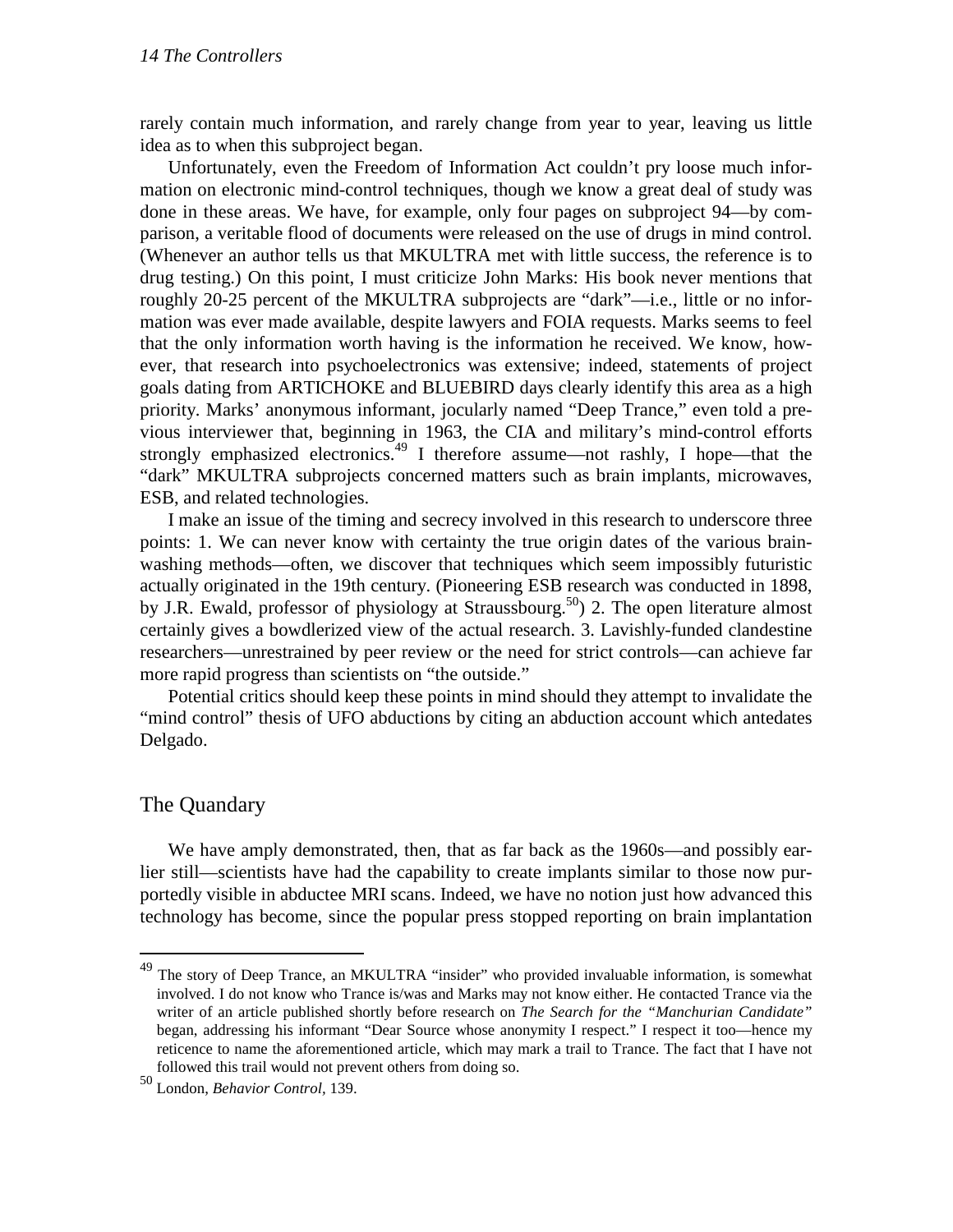in the 1970s. The research has no doubt continued, albeit in a less public fashion. In fact, scientists such as Delgado have cast their eye far beyond the implants; ESB effects can now be elicited with microwaves and other forms of electromagnetic radiation, used with and without electrodes.

So why—if we take UFO abduction accounts at face value—are the "advanced aliens" using an old technology, an *Earth* technology, a technology which may soon be rendered obsolescent, if it hasn't been so rendered already? I am reminded of the charming anachronisms in the old Flash Gordon serials, where swords and spaceships clashed continually.

Do they also watch black-and-white television on Zeta Reticuli?

## Remote Hypnosis

 $\overline{a}$ 

Hypnosis provides the (highly controversial) key which opens the door to many abduction accounts.<sup>51</sup> And obviously, if my thesis is correct, hypnosis plays a large part in the abduction itself. One thing we know with certainty: Since the earliest days of project BLUEBIRD, the CIA's spy-chiatrists spent enormous sums mastering Mesmer's art.

I cannot here give even a brief summary of hypnosis, nor even of the CIA's studies in this area. (Fortunately, FOIA requests were rather more successful in shaking loose information on this topic than in the area of psychoelectronics.) Here, we will concentrate on a particularly intriguing allegation—one heard faintly, but persistently, for the past twenty years by those who would investigate the shadow side of politics.

If this allegation proves true, hypnosis is *not* necessarily a person-to-person affair.

The abductee—or the mind-control victim—need not have physical contact with a hypnotist for hypnotic suggestion to take effect; trance could be induced, and suggestions made, via the intracerebral transmitters described above. The concept sounds like something out of Huxley's or Orwell's most masochistic fantasies. Yet remote hypnosis was first reported—using allegedly parapsychological means—in the early 1930s, by L.L. Vasiliev, Professor of Physiology in the University of Leningrad.<sup>52</sup> Later, other scientists attempted to accomplish the same goal, using less mystic means.

Over the years, certain journalists have asserted that the CIA has mastered a technology call RHIC–EDOM. RHIC means "Radio Hypnotic Intracerebral Control." EDOM stands for "Electronic Dissolution of Memory." Together, these techniques can allegedly—remotely induce hypnotic trance, deliver suggestions to the subject, and erase all memory for both the instruction period and the act which the subject is asked to perform.

RHIC uses the stimoceiver, or a microminiaturized offspring of that technology to induce a hypnotic state. Interestingly, this technique is also reputed to involve the use of *intramuscular* implants, a detail strikingly reminiscent of the "scars" mentioned in Budd

<sup>51</sup> See generally, *UFO* magazine, Vol. 4, No. 2; especially the interesting contribution by Whitley Strieber.

<sup>52</sup> Lawrence, *Were We Controlled?,* 36-37; Anita Gregory, "Introduction to Leonid L. Vasiliev's *Experiments In Distant Influence,*" in *Psychic Warfare: Fact Or Fiction* (editor: John White) (Nottinghamshire: Aquarian, 1988) 34-57.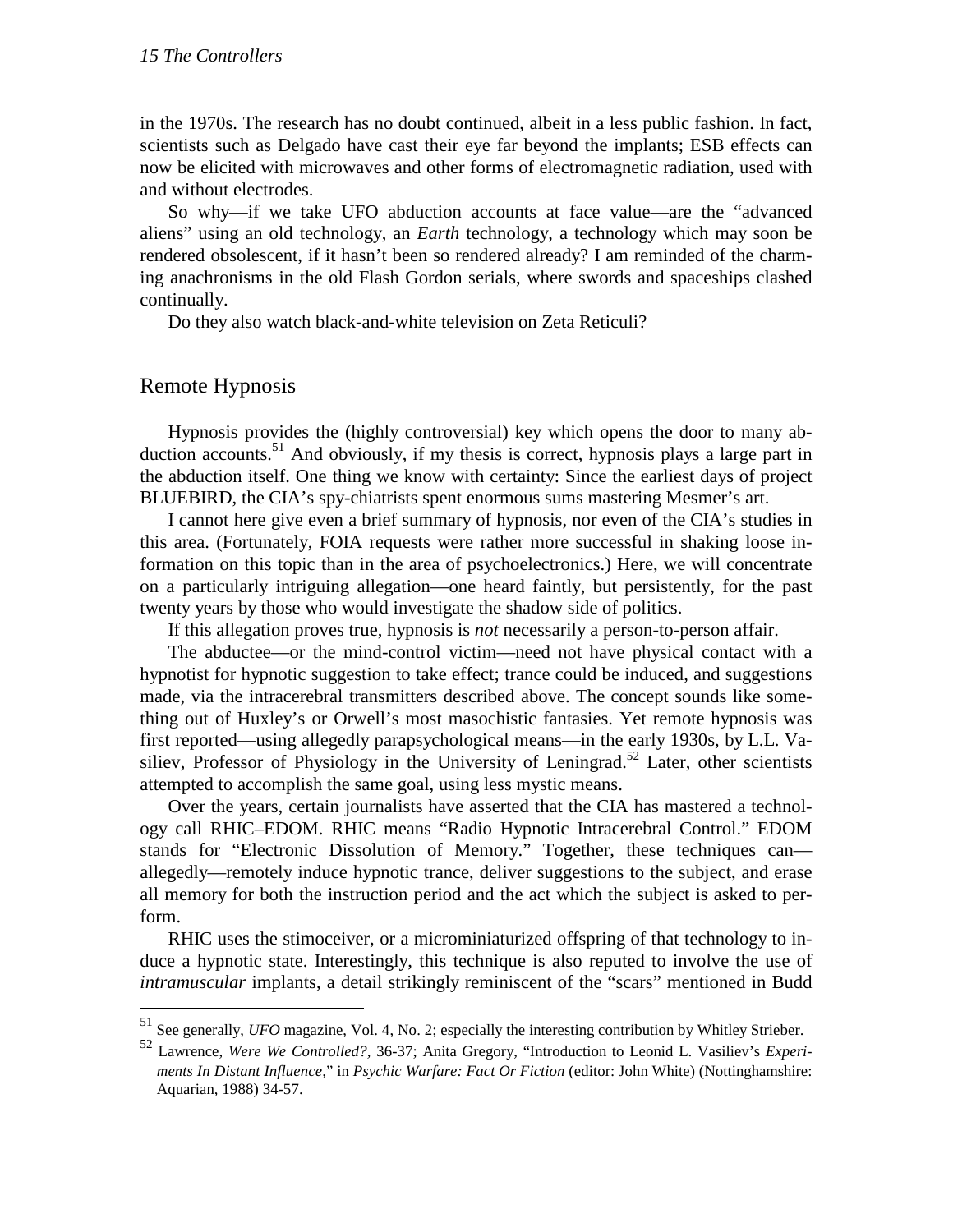Hopkin's *Missing Time*. Apparently, these implants are stimulated to induce a posthypnotic suggestion.

EDOM is nothing more than "missing time" itself—the erasure of memory from consciousness through the blockage of synaptic transmission in certain areas of the brain. By jamming the brain's synapses through a surfeit of acetylcholine, neural transmission along selected pathways can be effectively stilled. According to the proponents of RHIC– EDOM, acetylcholine production can be affected by electromagnetic means. (Modern research in the psycho-physiological effects of microwaves confirm this proposition.)

Does RHIC–EDOM exist? In our discussion of Delgado's work, I have already cited a strange little book (published in 1969) titled *Were We Controlled?,* written by one Lincoln Lawrence, a former FBI agent turned journalist. (The name is a pseudonym; I know his real identity.) This work deals at length with RHIC–EDOM; a careful comparison of Lawrence's work with MKULTRA files declassified ten years later indicates a strong possibility that the writer did indeed have "inside" sources.

Here is how Lawrence describes RHIC in action:

It is the ultra-sophisticated application of post-hypnotic suggestion *triggered at will* [italics in original] by radio transmission. It is a recurring hypnotic state, re-induced automatically at intervals by the same radio control. An individual is brought under hypnosis. This can be done either with his knowledge—or *without* it by use of narco-hypnosis, which can be brought into play under many guises. He is then programmed to perform certain actions and maintain certain attitudes upon radio signal.<sup>53</sup>

Other authors have mentioned this technique—specifically Walter Bowart (in his book *Operation Mind Control*) and journalist James Moore, who, in a 1975 issue of a periodical called *Modern People,* claimed to have secured a 350-page manual, prepared in 1963, on RHIC–EDOM.<sup>54</sup> He received the manual from CIA sources, although interestingly—the technique is said to have originated in the military.

The following quote by Moore on RHIC should prove especially intriguing to abduction researchers who have confronted odd "personality shifts" in abductees:

Medically, these radio signals are directed to certain parts of the brain. When a part of your brain receives a tiny electrical impulse from outside sources, such as vision, hearing, etc., an emotion is produced—anger at the sight of a gang of boys beating an old woman, for example. The same emotion of anger can be created by artificial radio signals sent to your brain by a controller. You could instantly feel the same white-hot anger without any apparent reason.<sup>55</sup>

 $\overline{a}$ 

<sup>53</sup> Lawrence, *Were We Controlled?,* 38.

<sup>54</sup> Bowart, *Operation Mind Control,* 261-264.

<sup>55</sup> Ibid. 263.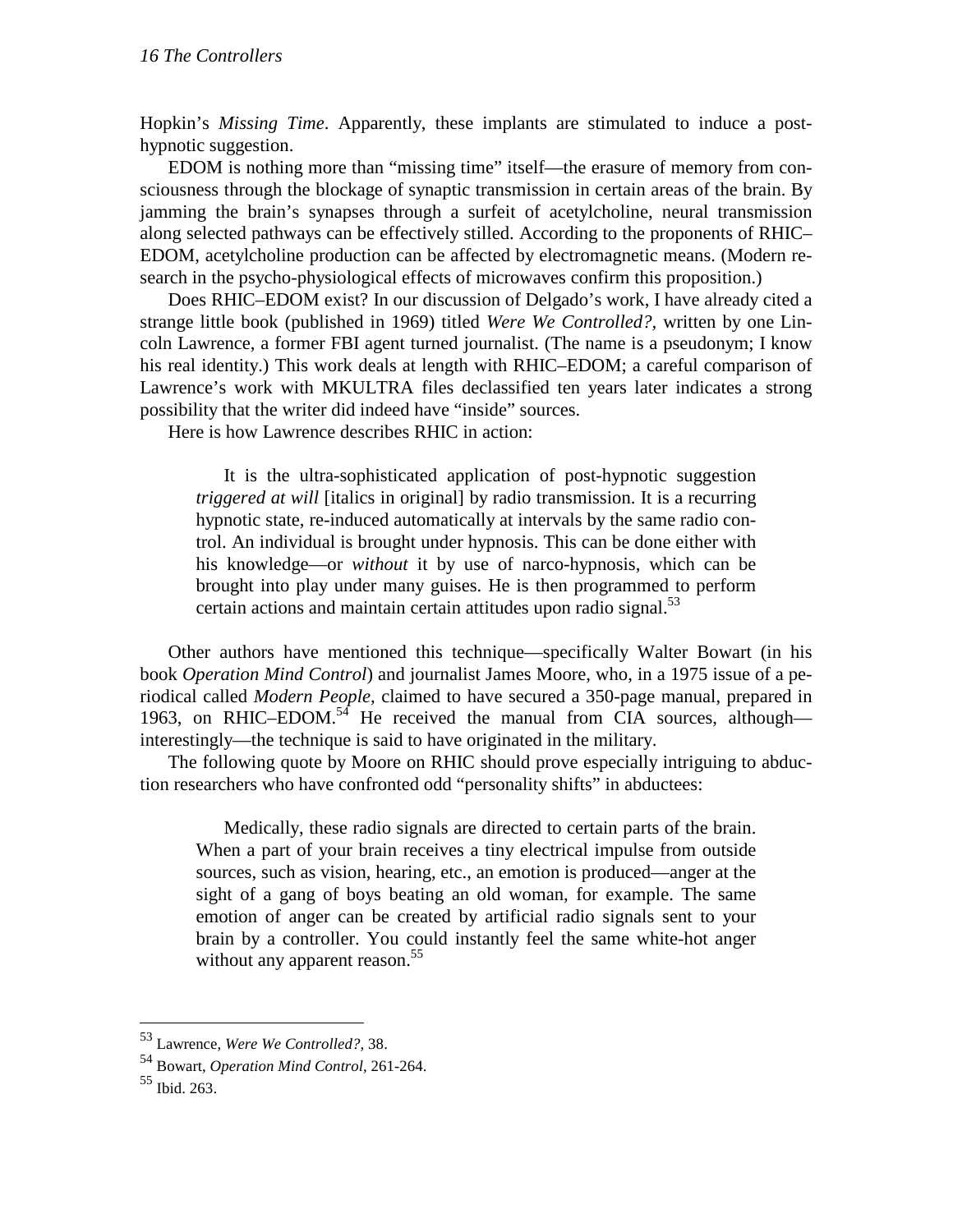Lawrence's sources imparted an even more tantalizing—and frightening—revelation:

...there is already in use a small EDOM generator-transmitter which can be concealed on the body of the person. Contact with this person—a casual handshake or even just a touch—transmits a tiny electronic charge plus an ultra-sonic signal tone which for a short while will disturb the time orientation of the person affected.<sup>56</sup>

If RHIC–EDOM exists, it goes a long way toward providing an earthbound rationale for alien abductions—or, at least, certain aspects of them. The phenomenon of "missing time" is no longer mysterious. Abductee implants, both intracerebral and otherwise, are explained. And note the reference to a "recurring hypnotic state, re-induced automatically by the same radio command." This situation may account for "repeater" abductees who, after their initial encounter, have regular sessions of "missing time" and abduction—even while a bed-mate sleeps undisturbed.

At present, I cannot claim conclusively that RHIC–EDOM is real. To my knowledge, the only official questioning of a CIA representative concerning these techniques occurred in 1977, during Senate hearings on CIA drug testing. Senator Richard Schweicker had the following interchange with Dr. Sidney Gottlieb, an important MKULTRA administrator:

*Schweicker:* Some of the projects under MKULTRA involved hypnosis, is that correct?

*Gottlieb:* Yes.

*Schweicker:* Did any of these projects involve something called radio hypnotic intracerebral control, which is a combination, as I understand it, in layman's terms, of radio transmissions and hypnosis?

*Gottlieb:* My answer is "No."

*Schweicker:* None whatsoever?

*Gottlieb:* Well, I am trying to be responsive to the terms that you used. As I remember it, there was a current interest, running interest, all the time in what affects people's standing in the field of radio energy have, and it could easily have been that somewhere in many projects, someone was trying to see if you could hypnotize someone easier if he was standing in a radio beam. That would seem like a reasonable piece of research to do.

Schweicker went on to mention that he had heard testimony that radar (i.e., microwaves) had been used to wipe out memory in animals; Gottlieb responded, "I can believe that, Senator."<sup>57</sup>

<sup>56</sup> Lawrence, *Were We Controlled?,* 52.

<sup>57</sup> *Human Drug Testing by the CIA,* 202.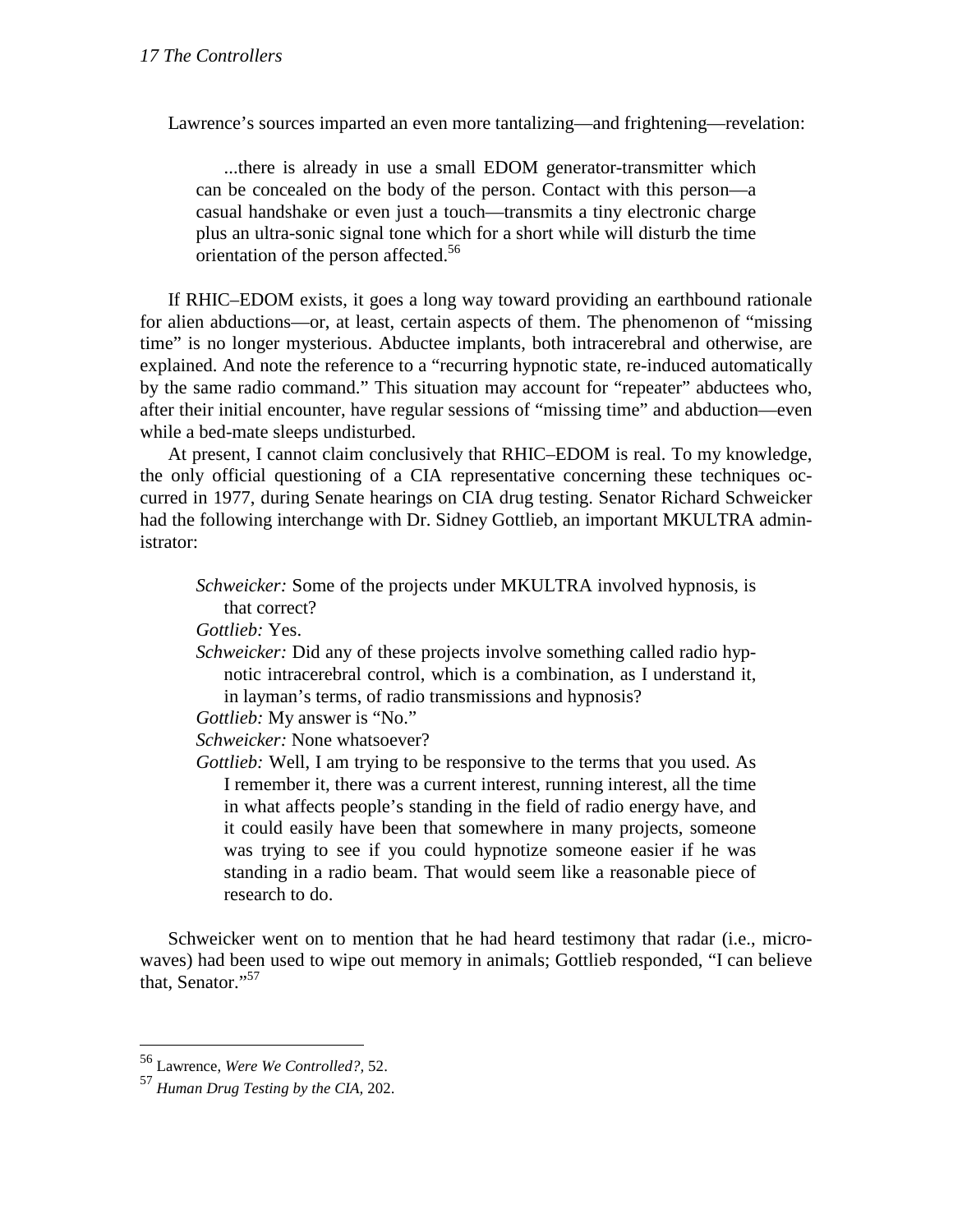$\overline{a}$ 

Gottlieb's blandishments do not comfort much. For one thing, the good doctor did not always provide thoroughly candid testimony. (During the same hearing he averred that 99 percent on the CIA's research had been openly published; if so, why are so many MKULTRA subprojects still "dark," and why does the Agency still go to great lengths to protect the identities of its scientists?<sup>58</sup>) We should also recognize that the CIA's operations are compartmentalized on a "need-to-know" basis; Gottlieb may not have had access to the information requested by Schweicker. Note that the MKULTRA rubric circumscribed Gottlieb's statement: RHIC–EDOM might have been the focus of another program. (There were several others: MKNAOMI, MKACTION, MKSEARCH, etc.) Also keep in mind the revelation by "Deep Trance" that the CIA concentrated on psychoelectronics *after* the termination of MKULTRA in 1963. Most significantly: RHIC– EDOM is described by both Lawrence and Moore as a product of *military* research; Gottlieb spoke only of matters pertaining to CIA. He may thus have spoken truthfully—at least in a strictly technical sense—while still misleading the Congressional interlocutors.

Personally, I believe that the RHIC–EDOM story deserves a great deal of further research. I find it significant that when Dr. Petter Lindstrom examined X-rays of Robert Naesland, a Swedish victim of brain-implantation, the doctor authoritatively cited *Were We Controlled?* in his letter of response.<sup>59</sup> This is the same Dr. Lindstrom noted for his pioneering use of ultrasonics in neurosurgery.<sup>60</sup> Lincoln Lawrence's book has received a strong endorsement indeed.

Bowart's *Operation Mind Control* contains a significant interview with an intelligence agent knowledgeable in these areas. Granted, the reader has every right to adopt a skeptical attitude toward information culled from anonymous sources; still, one should note that this operative's statements confirm, in pertinent part, Lincoln Lawrence's the- $\sin^{61}$ 

Most importantly: The open literature on brain-wave entrainment and the behavioral effects of electromagnetic radiation substantiates much of the RHIC–EDOM story—as we shall see.

<sup>58</sup> Note especially the Supreme Court's decision in *Central Intelligence Agency et al*. *v*. *Sims, et al*. (No. 83-1075; decided April 16, 1986). The egregious and dangerous majority opinion in this case held that disclosure of the names of scientists and institutions involved in MKULTRA posed an "unacceptable risk of revealing 'intelligence sources.' The decisions of the [CIA] Director, who must of course be familiar with 'the whole picture,' as judges are not, are worthy of great deference...it is conceivable that the mere explanation of why information must be withheld can convey valuable information to a foreign intelligence agency." How do we square this continuing need for secrecy with the CIA's protestations that MKULTRA achieved little success, that the studies were conducted within the Nuremberg statutes governing medical experiments, and that the research was made available in the open literature?

<sup>59</sup> Letter, P.A. Lindstrom to Robert Naeslund, July 27, 1983; copy available from Martti Koski, Kiilinpellontie 2, 21290 Rusko, Finland. Lindstrom writes that he fully agrees with Lincoln Lawrence, author of *Were We Controlled?*

<sup>60</sup> Bowart, *Operation Mind Control,* 265. I have attempted without success to contact Dr. Lindstrom.

<sup>61</sup> Bowart, *Operation Mind Control,* 233-249. This interview was reprinted without attribution in a bizarre compendium of UFO rumors called *The Matrix,* compiled by "Valdamar Valerian" (actually John Grace, allegedly a Captain working for Air Force intelligence).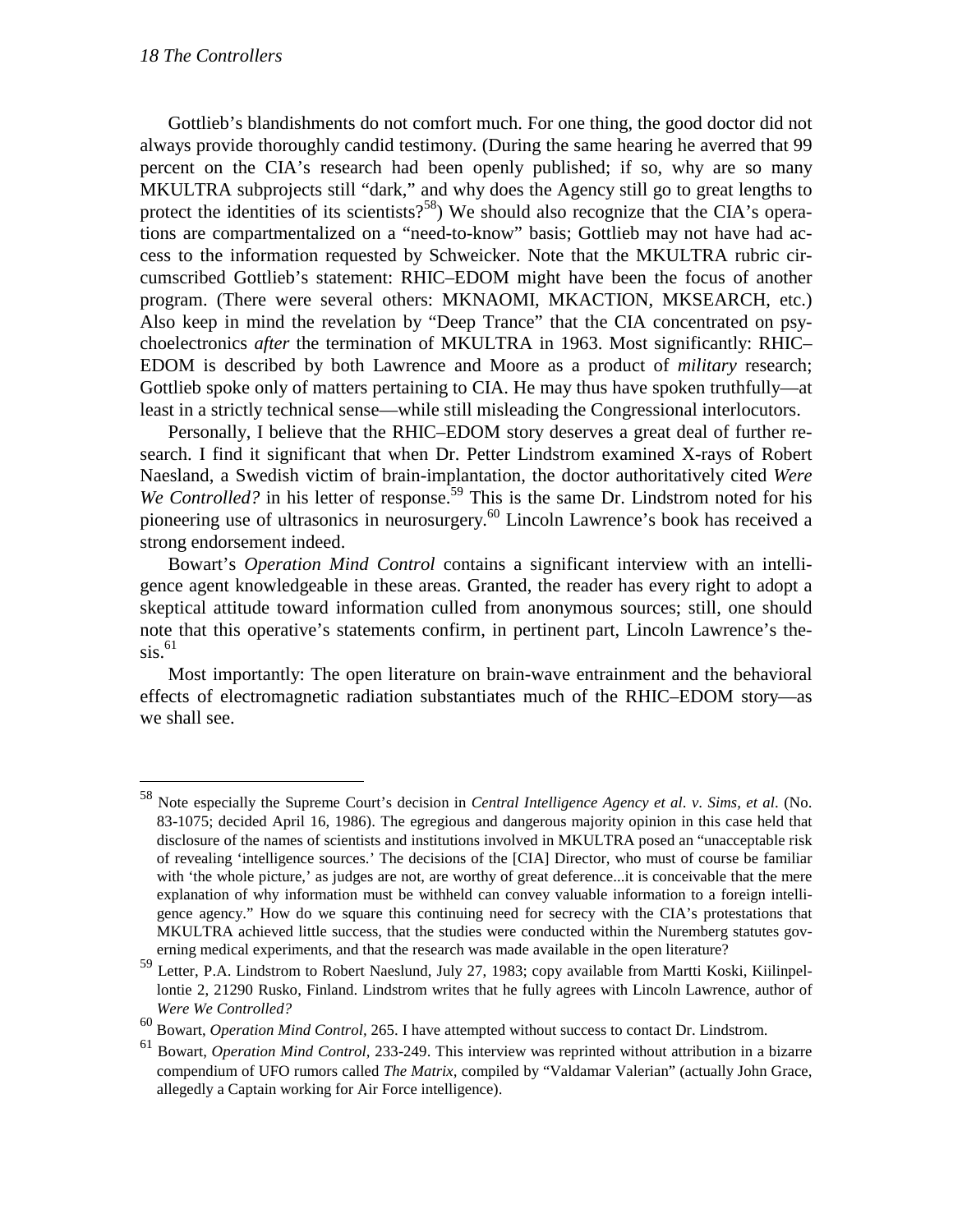$\overline{a}$ 

## That's Entrainment

Robert Anton Wilson, an author with a devoted cult following, recently has taken to promoting a new generation of "mind machines" designed to promote creativity, stimulate learning, and alter consciousness—i.e., provide a drug-less high. Interestingly, these machines can also induce "Out-of-Body-Experiences," in which the percipient mentally "travels" to another location while his body remains at rest.<sup>62</sup> This rapidly-developing technology has spawned a technological equivalent to the drug culture; indeed, the aficionados of the electronic buzz even have their own magazine, *Reality Hackers*. I strongly suspect that we will hear much of these machines in the future.

One such device is called the "hemi-synch." This headphone-like invention produces slightly different frequencies in each ear; the brain calculates the difference between these frequencies, resulting in a rhythm known as the "binaural beat." The brain "entrains" itself to this beat—that is, the subject's EEG slows down or speeds up to keep pace with its electronic running partner. $63$ 

The brain has a "beat" of its own.

This rhythm was first discovered in 1924 by the German psychiatrist Hans Berger, who recorded cerebral voltages as part of a telepathy study.<sup>64</sup> He noted two distinct frequencies: alpha (8-13 cycles per second), associated with a relaxed, alert state, and beta (14-30 cycles per second), produced during states of agitation and intense mental concentration. Later, other rhythms were noted, which are particularly important for our present purposes: theta (4-7 cycles per second), a hypnogogic state, and delta (.5 to 3.5 cycles per second), generally found in sleeping subjects.<sup>65</sup>

The hemi-synch—and related mind-machines—can produce alpha or theta waves, on demand, according to the operator's wishes. A suitably-entrained brain is much more responsive to suggestion, and is even likely to experience vivid hallucinations.

I have spoken to several UFO abductees who describe a "stereophonic sound" effect—*exactly similar to that produced by the hemi-synch*—preceding many "encounters." Of course, one usually administers the hemi-synch via headphones, but I see no reason why the effect cannot be transmitted via the above-described stimoceiver. Again, I remind the reader of the abductee with an implant just inside her ear canal.

There's more than one way to entrain a brain. Michael Hutchison's excellent book *Mega Brain* details the author's personal experiences with many such devices—the Alpha-stim, TENS, the Synchro-energizer, Tranquilite, etc. He recounts dazzling, Daliesque hallucinations, as a result of using this mind-expanding technology; moreover, he offers a seductive argument that these devices may represent a true breakthrough in consciousness-control, thereby fulfilling the dashed dream of the hallucinogenic '60s.

<sup>62</sup> Robert Anton Wilson, "Adventures with Head Hardware," *Magical Blend,* 23, July 1989.

<sup>63</sup> Michael Hutchison, *Mega Brain* (New York: Ballantine, 1986) 199-201; Gerald Oster, "Auditory Beats in the Brain," *Scientific American,* September, 1973.

<sup>64</sup> Marilyn Ferguson, *The Brain Revolution* (New York: Taplinger, 1973), 90.

 $65$  Ibid., 91-92. The presence of delta in a waking subject can indicate pathology.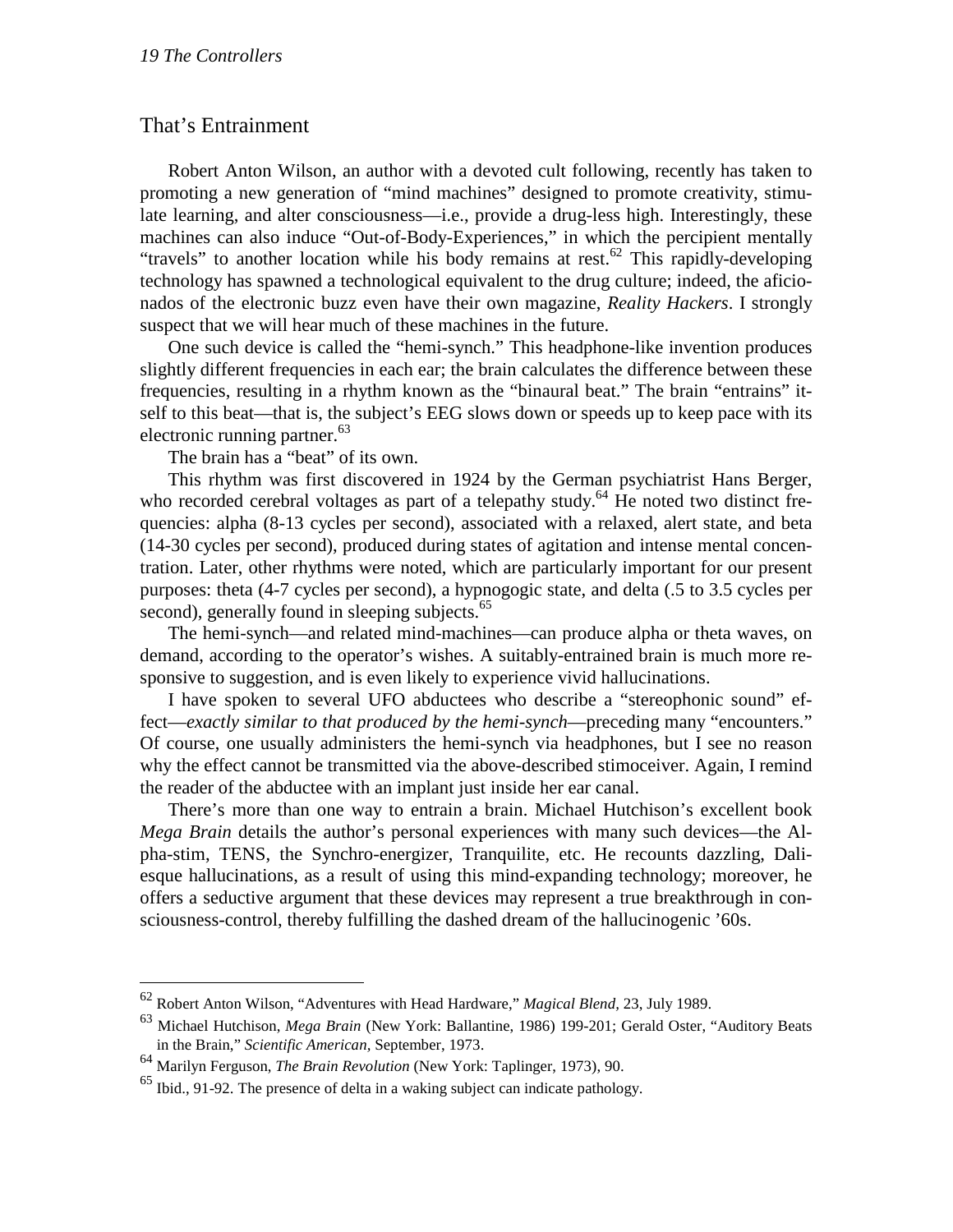<u>.</u>

I wish to avoid a knee-jerk Luddite response to these fascinating wonder-boxes. At the same time, I recognize the dangers involved. What about the possibility of an outside operator literally "changing our minds" by altering our brainwaves without our knowledge or permission? If these machines can induce a hypnotic state, what's to stop a skilled hypnotist from making use of this state?

Granted, most of these devices require some physical interaction with the subject. But a tool called the Bio-Pacer can, according to its manufacturer, produce a number of mood altering frequencies—*without* attachment to the subject. Indeed, the Bio-Pacer III (a highpowered version) can affect an entire room. This device costs \$275, according to the most recent price sheet available.<sup>66</sup> What sort of machine might \$27,500 buy? Or \$275,000? What effects, what ranges might a million-dollar machine be capable of?

The military certainly has that sort of money.

And they're certainly interested in this sort of technology, according to Michael Hutchison. His interview with an informant named Joseph Light elicited some particularly provocative revelations. According to Light:

There are important elements in the scientific community, powerful people, who are very much interested in these areas...but they have to keep most of their work secret. Because as soon as they start to publish some of these sensitive things, they have problems in their lives. You see, they work on research grants, and if you follow the research being done, you find that as soon as these scientists publish something about this, their research funds are cut off. There are areas in bioelectric research where very simple techniques and devices can have mind-boggling effects. Conceivably, if you have a crazed person with a bit of a technical background, he can do a lot of damage.<sup>67</sup>

This last statement is particularly evocative. In 1984, a violent neo-Nazi group called The Order (responsible for the murder of talk-show host Alan Berg) established contact with two government scientists engaged in clandestine research to project chemical imbalances and render targeted individuals docile via certain frequencies of electronic waves. For \$100,000 the scientists were willing to deliver this information.<sup>68</sup>

Thus, at least one group of crazed individuals almost got the goods.

<sup>&</sup>lt;sup>66</sup> Bio-Pacer promotional and price sheet, available from Lindemann Laboratories, 3463 State Street, #264, Santa Barbara, CA 93105.

<sup>67</sup> Hutchison, *Mega Brain,* 117-118. Compare Light's observations about "the grant game" to Sid Gottlieb's protestations that nearly all "mind control" research was openly published.

<sup>68</sup> Thomas Martinez and John Gunther, *The Brotherhood of Murder* (New York: McGraw-Hill, 1988), 230.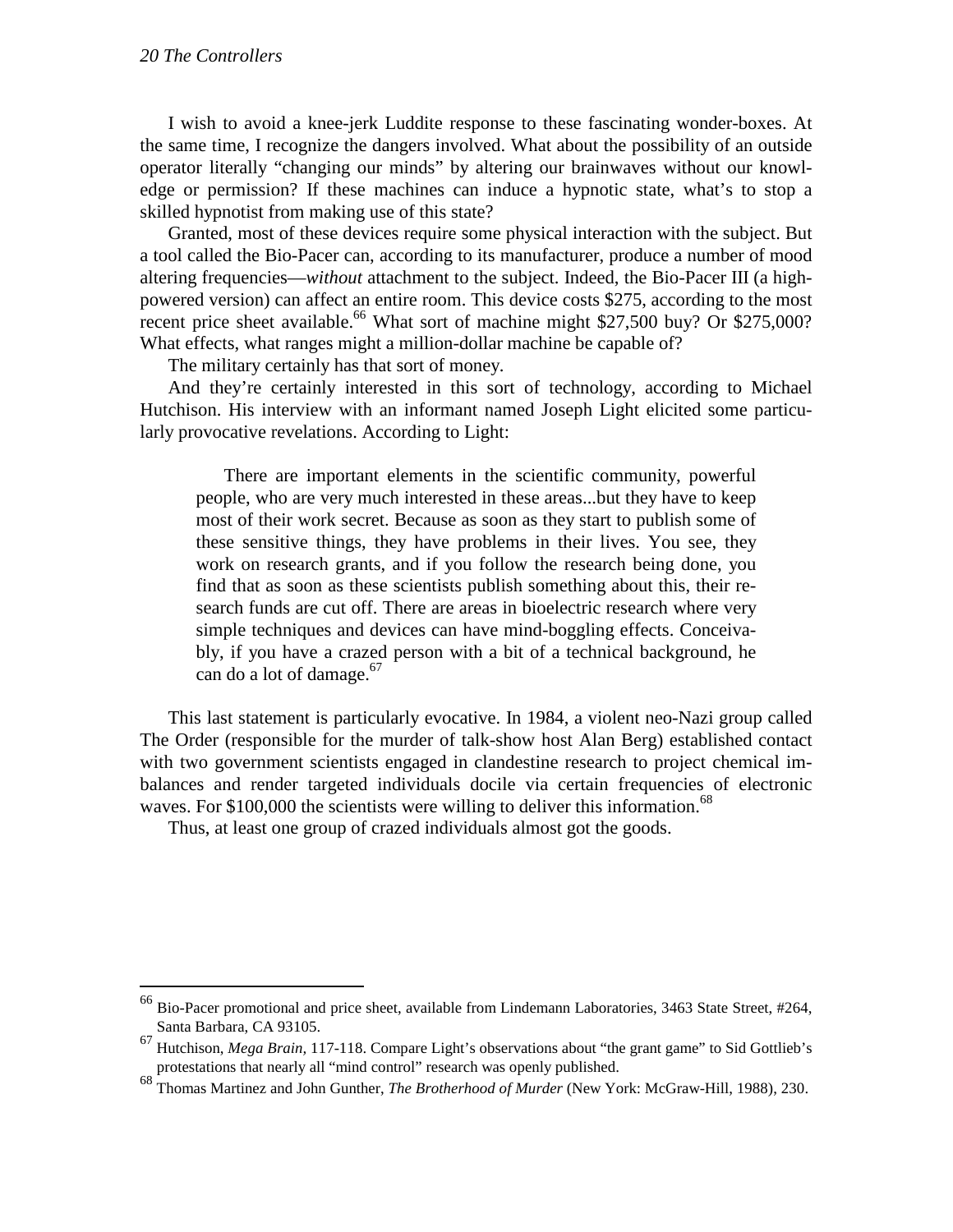### Wave Your Brain Goodbye

Every Senator and Congressional representative has a "wavie" file. So do many state representatives. Wavies have even pled their case to private institutions such as the Christic Institute.<sup>69</sup>

And who are the wavies?

They claim to be victims of clandestine bombardment with non-ionizing radiation or microwaves. They report sudden changes in psychological states, alteration of sleep patterns, intracerebral voices and other sounds, and physiological effects. Most people never realize how many wavies there are in this country. I've spoken to a number of wavies myself.

Are these troubled individuals seeking an exterior rationale for their mental problems? Maybe. Indeed, I'm sure that such is the case in many instances. But the fact is that the literature on the behavioral effects of microwaves, extra-low-frequencies (ELF) and ultra-sonics is such that we cannot blithely dismiss *all* such claims.

For decades, American science and industry tried to convince the population that microwaves could have no adverse effects on human beings at sub-thermal levels—in other words, the attitude was, "If it can't burn you, it can't hurt you." This approach became increasingly difficult to defend as reports mounted of microwave-induced physiological effects. Technicians described "hearing" certain radar installations; users of radar telescopes began developing cataracts at an appallingly high rate.<sup>70</sup> The Soviets had long recognized the strange and sometimes subtle effects of these radio frequencies, which is why their exposure standards have always been much stricter.

Soviet microwave bombardment of the U.S. Embassy in Moscow prompted the Defense Advanced Research Projects Agency's Project PANDORA (later renamed), whose ostensible goal was to determine whether these pulsations (reportedly 10 cycles per second, which puts them in the alpha range) could be used for the purposes of mind control. I suspect that the "war on Tchaikovsky Street," as I call it, $^{71}$  was used, at least in part, as a cover story for DARPA mind-control research, and that the stories floated in the news (via, for example, Jack Anderson's column) about Soviet remote brainwashing served the same propaganda purposes as did the bleatings of Edward Hunter during the  $1950s$ .<sup>72</sup>

What can low-level microwaves do to the mind?

<sup>&</sup>lt;sup>69</sup> Interview, Sandy Monroe of the Los Angeles office of the Christic Institute.

<sup>70</sup> See generally Paul Brodeur, *The Zapping of America* (Toronto, George J. MacLeod, 1977).

 $71$  Until recently, the American Embassy was on a street named after the composer.

 $72$  It was finally determined that the microwaves were used to receive transmissions from bugs planted within the embassy. DARPA Director George H. Heimeier went on record stating that PANDORA was never designed to study "microwaves as a surveillance tool." See Anne Keeler, "Remote Mind Control Technology," *Full Disclosure* #15. I would note that the Soviet embassy was "bugged and waved" in Canada during the 1950s, and according to the Los Angeles *Times* (June 5, 1989), the Soviet embassy in Britain had been similarly affected.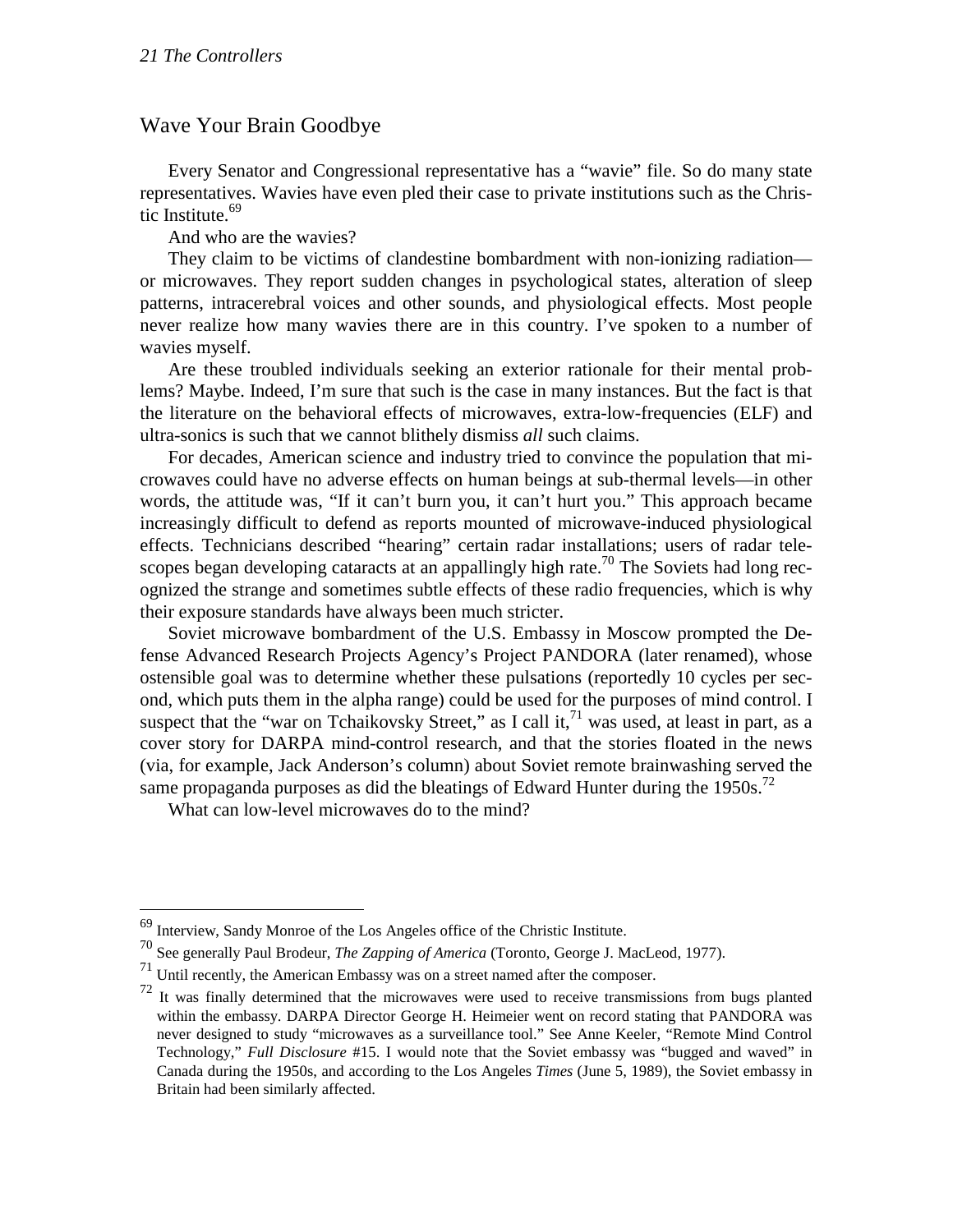According to a DIA report released under the Freedom of Information Act,  $^{73}$  microwaves can induce metabolic changes, alter brain functions, and disrupt behavior patterns. PANDORA discovered that pulsed microwaves can create leaks in the blood/brain barrier, induce heart seizures, and create behavioral disorganization.<sup>74</sup> In 1970, a RAND Corporation scientist reported that microwaves could be used to promote insomnia, fatigue, irritability, memory loss, and hallucinations.<sup>75</sup>

Perhaps the most significant work in this area has been produced by Dr. W. Ross Adey at the University of Southern California. He determined that behavior and emotional states can be altered without electrodes—simply by placing the subject in an electromagnetic field. By directing a carrier frequency to stimulate the brain and using amplitude modulation to "shape" the wave into a mimicry of a desired EEG frequency, he was able to impose a 4.5 cps theta rhythm on his subjects—a frequency which he previously measured in the hippocampus during avoidance learning. Thus, he could externally condition the mind towards an aversive reaction.<sup>76</sup> (Adey has also done extensive work on the use of electrodes in animals.<sup>77</sup>) According to another prominent microwave scientist, Allen Frey, other frequencies could—in animal studies—induce docility.<sup>78</sup>

The controversial researcher Andrijah Puharich asserts that "a weak (1 mW) 4 Hz magnetic sine wave will modify human brain waves in 6 to 10 seconds. The psychological effects of a 4 Hz sine magnetic wave are negative—causing dizziness, nausea, headache, and can lead to vomiting." Conversely, an 8 Hz magnetic sine wave has beneficial effects.<sup>79</sup> Though some writers question Puharich's integrity (perhaps correctly, considering his involvement in the confused tale of Uri Geller), his claims here seem in line with the findings of less-flamboyant experimenters.

As investigative journalist Anne Keeler writes:

Specific frequencies at low intensities can predictably influence sensory processes... pleasantness-unpleasantness, strain-relaxation, and excitement-quiescence can be created with the fields. Negative feelings and avoidance are strong biological phenomena and relate to survival. Feelings

-

<sup>73</sup> Ronald I. Adams and R.A. Williams, *Biological Effects of Electromagnetic Radiation (Radiowaves and Microwaves) Eurasian Communist Countries,* (Defense Intelligence Agency, March 1976.) Brodeur notes that much of the work ascribed to the Soviets in this report was actually first accomplished by scientists in the United States. Keeler argues that this report constitutes an example of "mirror imaging" i.e., parading domestic advances as a foreign threat, the better to pry funding from a suitably-fearful Congress.

<sup>74</sup> Keeler, "Remote Mind Control Technology."

<sup>75</sup> R.J. MacGregor, "A Brief Survey of Literature Relating to Influence of Low Intensity Microwaves on Nervous Function" (Santa Monica: RAND Corporation, 1970).

<sup>76</sup> Keeler, "Remote Mind Control Technology."

<sup>77</sup> Larry Collins, "Mind Control," *Playboy,* January 1990.

<sup>78</sup> Allan H. Frey, "Behavioral Effects of Electromagnetic Energy," *Symposium on Biological Effects and Measurements of Radio Frequencies/Microwaves,* DeWitt G. Hazzard, editor (U.S. Department of Health, Education and Welfare, 1977).

<sup>79</sup> Quoted in *The Application of Tesla's Technology in Today's World* (Montreal: Lafferty, Hardwood & Partners, Ltd., 1978).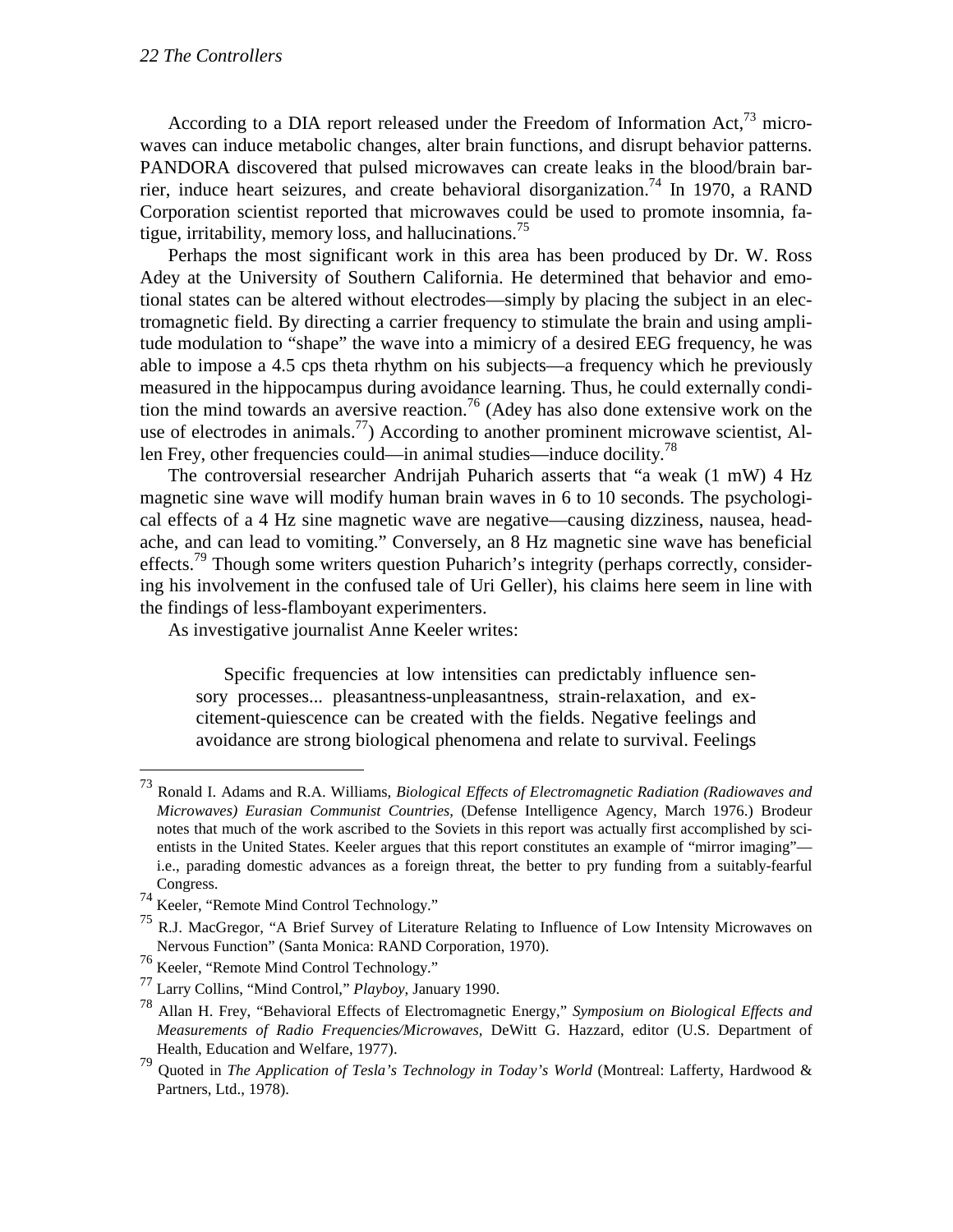are the true basis of much "decision-making" and often occur as subthreshold impressions... Ideas *including names* [my italics] can be synchronized with the feelings that the fields induce. $80$ 

Adey and compatriots have compiled an entire library of frequencies and pulsation rates which can affect the mind and nervous system. Some of these effects can be extremely bizarre. For example, engineer Tom Jarski, in an attempt to replicate the seminal work of F. Cazamalli, found that a particular frequency caused a ringing sensation in the ears of his subjects—who felt strangely compelled to *bite* the experimenters!<sup>81</sup> On the other hand, the diet-conscious may be intrigued by the finding that rats exposed to ELF (extra-low-frequency) waves failed to gain weight normally.  $82$ 

For our present purposes, the most significant electromagnetic research findings concern microwave signals modulated by hypnoidal EEG frequencies. Microwaves can act much like the "hemi-synch" device previously described—that is, they can entrain the brain to theta rhythms.<sup>83</sup> I need not emphasize the implications of remotely synchronizing the brain to resonate at a frequency conducive to sleep, or to hypnosis.

Trance may be remotely induced—but can it be directed? Yes. Recall the intracerebral voices mentioned earlier in our discussion of Delgado. The same effect can be produced by "the wave." Frey demonstrated in the early 1960s that microwaves could produce booming, hissing, buzzing, and other intracerebral static (this phenomenon is now called "the Frey effect"); in 1973, Dr. Joseph Sharp, of the Walter Reed Army Institute of Research, expanded on Frey's work in an experiment where the subject—in this case, Sharp himself—"heard" and understood spoken words delivered via a pulsed-microwave analog of the speaker's sound vibrations.<sup>84</sup>

Dr. Robert Becker comments that "Such a device has obvious applications in covert operations designed to drive a target crazy with 'voices' or deliver undetectable instructions to a programmed assassin."<sup>85</sup> In other words, we now have, *at the push of a button,* the technology either to inflict an electronic *Gaslight*—or to create a true *Manchurian Candidate*. Indeed, the former capability could effectively disguise the latter. Who will listen to the victims, when the electronically-induced hallucinations they recount exactly parallel the classical signals of paranoid schizophrenia and/or temporal lobe epilepsy?

Perhaps the most ominous revelations, however, concern the mysterious work of J.F. Schapitz, who in 1974 filed a plan to explore the interaction of radio frequencies and hypnosis. He proposed the following:

<sup>80</sup> Keeler, "Remote Mind Control Technology."

<sup>81</sup> L. George Lawrence, "Electronics and Brain Control," *Popular Electronics,* July 1973.

<sup>82</sup> Susan Schiefelbein, "The Invisible Threat," *Saturday Review,* September 15, 1979.

<sup>83</sup> E. Preston, "Studies on the Nervous System, Cardiovascular Function and Thermoregulation," in *The Biological Effects of Radio-Frequency and Microwave Radiation,* edited by H.M. Assenheim (Ottawa, Canada: National Research Council of Canada, 1979), 138-141.

<sup>84</sup> Robert O. Becker, *The Body Electric* (New York: William Morrow, 1985) 318-319.

<sup>85</sup> Ibid.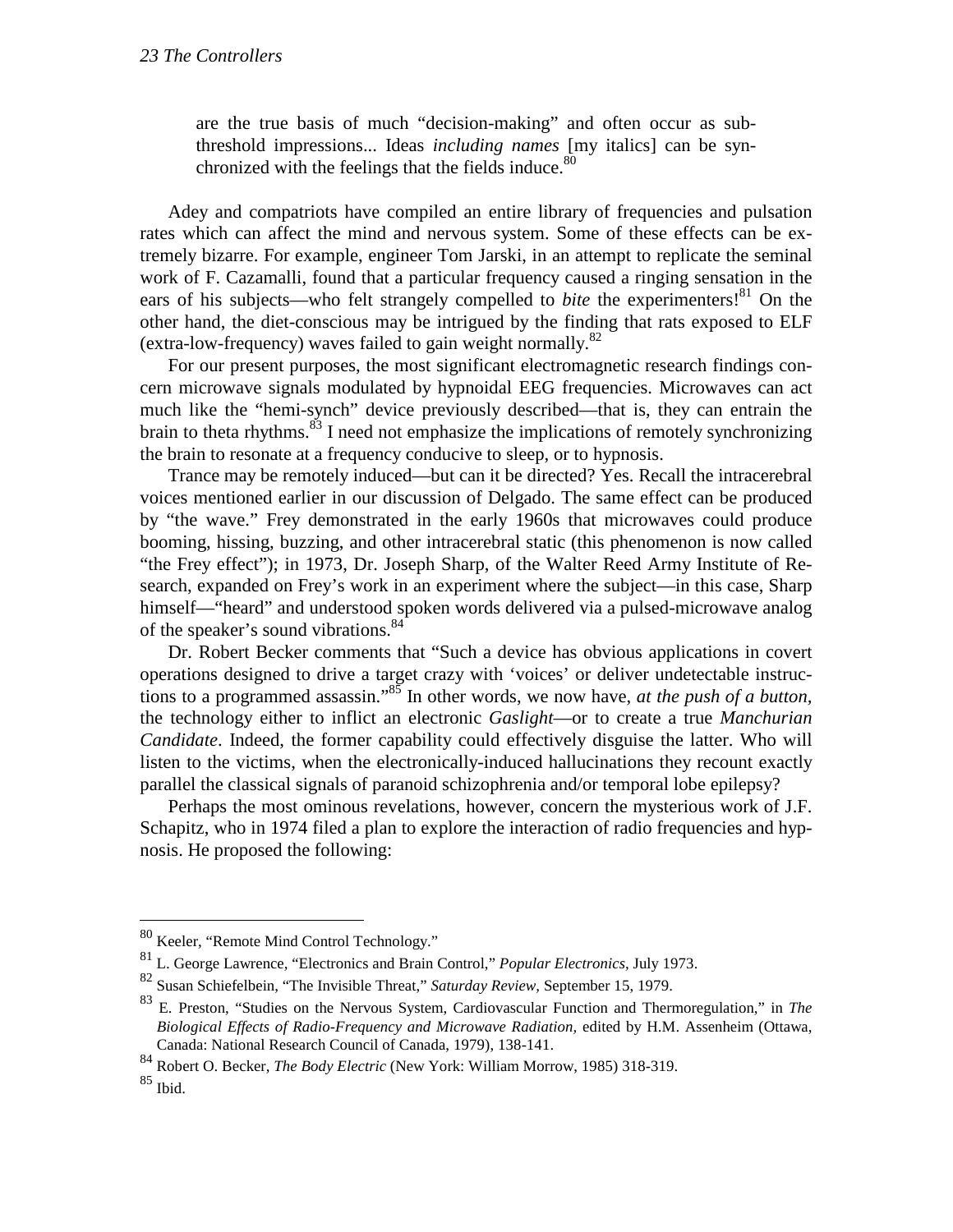In this investigation it will be shown that the spoken word of the hypnotist may be conveyed by modulated electromagnetic energy *directly into the subconscious parts of the human brain* [my italics]—i.e., without employing any technical devices for receiving or transcoding the messages and without the person exposed to such influence having a chance to control the information input consciously.

He outlined an experiment, innocent in its immediate effects yet chilling in its implications, whereby subjects would be implanted with the subconscious suggestion to leave the lab and buy a particular item; this action would be triggered by a certain cue word or action. Schapitz felt certain that the subjects would rationalize the behavior—in other words, the subject would seize upon any excuse, however thin, to chalk up his actions to the working of free will.<sup>86</sup> His instincts on this latter point coalesce perfectly with findings of professional hypnotists.<sup>87</sup>

Schapitz's work was funded by the Department of Defense. Despite FOIA requests, the results have never been publicly revealed.<sup>88</sup>

## Final Thoughts on "The Wave"

I must again offer a caveat about possible disparities between the "official" record of electromagnetism's psychological effects and the hidden history. Once more, we face a question of timing. How long ago did this research *really* begin?

In the early years of this century, Nikola Tesla seems to have stumbled upon certain of the behavioral effects of electromagnetic exposure.<sup>89</sup> Cazamalli, mentioned earlier, conducted his studies in the 1930s. In 1934, E.L. Chaffe and R.U. Light published a paper on "A Method for the Remote Control of Electrical Stimulation of the Nervous System."<sup>90</sup> From the very beginning of their work with microwaves, the Soviets explored the more subtle physiological effects of electromagnetism—and despite the bleatings of certain

<sup>86</sup> Ibid., 321.

<sup>&</sup>lt;sup>87</sup> See Bowart's *Operation Mind Control*, page 218, for an interesting example of this "rationalization" process at work in the case of Sirhan Sirhan, who was convicted for the assassination of Robert F. Kennedy. In prison, Sirhan was hypnotized by Dr. Bernard Diamond, who instructed Sirhan to climb the bars of his cage like a monkey. He did so. After the trance was removed, Sirhan was shown tapes of his actions; he insisted that he "acted like a monkey" of his own free will—he claimed he wanted the exercise.

<sup>88</sup> Keeler suggests that the proposal was revealed only because Schapitz' sensationalistic implications may have worked to discredit—and therefore hide—the *real* research. Personally, I don't accept this argument, but I respect Keeler's instincts enough to repeat her caveat here.

<sup>89</sup> Margaret Cheney's *Tesla: A Man Out of Time* (New York: Dell, 1981), the most reliable book in the sea of wild speculation surrounding this extraordinary scientist, confirms Tesla's early work with the psychological effects of electromagnetic radiation. See especially pages 101-104; note also the afterword, in which we learn that certain government agencies have kept important research by Tesla hidden from the general public.

<sup>90</sup> Noted in Lawrence, *Were We Controlled?,* 29.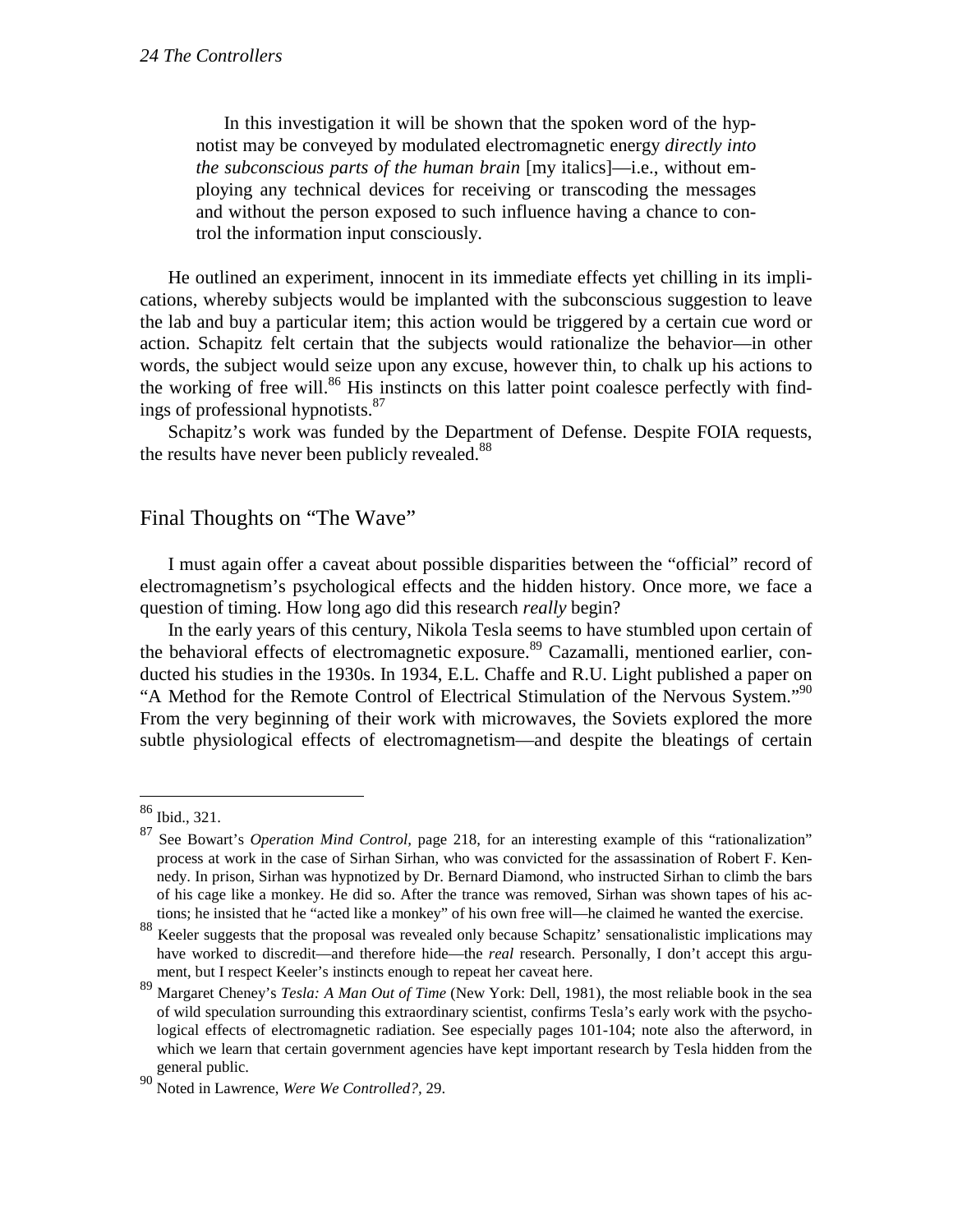right-wing alarmists<sup>91</sup> that an "electromagnetic gap" separates us from Soviet advances, East European literature in this area has been closely monitored for decades by the West. ARTICHOKE/BLUEBIRD project outlines, dating from the early 1950s, prominently mention the need to explore all possible uses of the electromagnetic spectrum.

Another point worth mentioning concerns the combination of EMR and miniature brain electrodes. The father of the stimoceiver, Dr. J.M.R. Delgado, has recently conducted experiments in which monkeys are exposed to electromagnetic fields, thereby eliciting a wide range of behavioral effects—one monkey might fly into a volcanic rage while, just a few feet away, his simian partner begins to nod off. Fascinatingly, when monkeys with brain implants felt "the wave," the effects were greatly intensified. Apparently, these tiny electrodes can act as an *amplifier* of the electromagnetic effect.<sup>92</sup>

This last point is important to our "alien abduction" thesis. Critics might counter that any burst of microwave energy powerful enough to have truly remote effects would probably also create a thermal reaction. That is, if a clandestine operator propagated a "wave" from outside an abductee's bedroom (say, from a low-flying helicopter), or from a truck travelling alongside the subject's car), the power necessary to do the job might be such that the microwave would cook the target before it got a chance to launder his thoughts. Our abductee would end up like the victim of the microwave "hit" in the finale of Jerzy Kozinsky's *Cockpit*.

It's a fair criticism. But Delgado's work may give us our solution. Once an abductee has been implanted—and if we are to trust hypnotic regression accounts of abductees at all, the first implanting session may occur in childhood—the chip-in-the-brain would act as an intensifier of the signal. Such an individual could have any number of "UFO" experiences while his or her bed partner dozes comfortably.

Furthermore, recent reports indicate that a "waver" can achieve pinpoint accuracy without the use of Delgado-style implants. In 1985, volunteers at the Midwest Research Institute in Kansas City, Missouri, were exposed to microwave beams as part of an experiment sponsored by the Department of Energy and the New York State Department of Health. As *The Arizona Republic*<sup>93</sup> described the experiment, "A matched control group sat *in the same room* without being bombarded by non-ionizing radiation." [My italics.] Apparently, one can focus "the wave" quite narrowly—a fact which has wide implications for abductees.

<sup>91</sup> Particularly one Thomas Bearden of Huntsville, Alabama; I have in my possession a document written by Bearden associate Andrew Michrowski which identifies Bearden as an intelligence agent for an undisclosed agency.

<sup>92</sup> Kathleen McAuliffe, "The Mind Fields," *Omni Magazine,* February 1985.

<sup>&</sup>lt;sup>93</sup> May 5, 1985.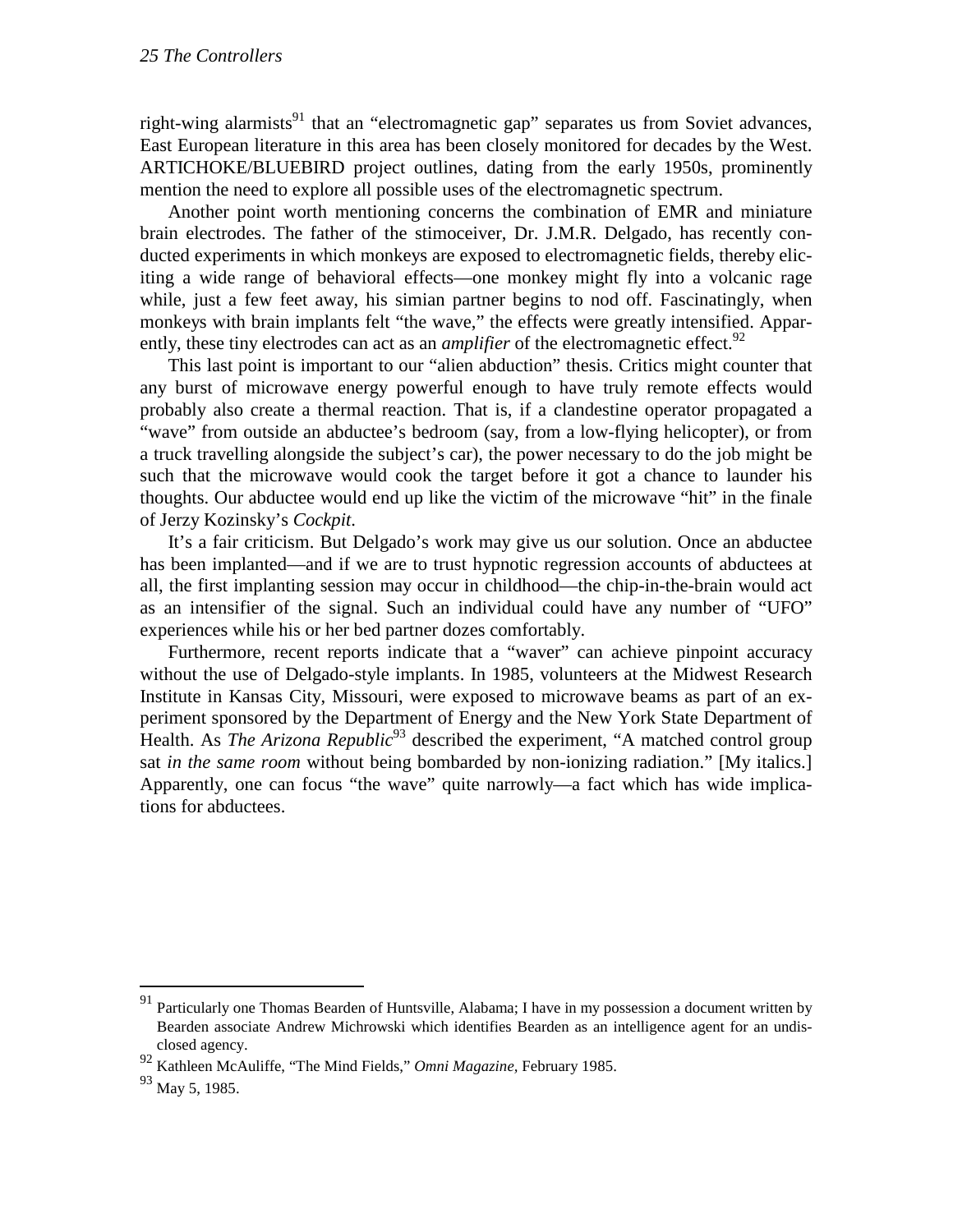# III. Applications

So we now have some idea of the tools available to the "spy-chiatrists." How have these tools been used?

This question necessarily involves some detective work. The Central Intelligence Agency, under duress, provided some, though not enough, documentation of its efforts to commandeer "the space between our ears." We know that these efforts were extensive, long-term, and at least partially successful. We know also that these experiments used human subjects. But who? When?

One paradox of this line of inquiry is that, for many readers, the victims elicit sympathy only insofar as they remain anonymous. Intellectually, we realize that MKULTRA and its allied projects must have affected hundreds, probably thousands, of individuals. Yet we react with deep suspicion whenever one of these individuals steps forward and identifies himself, or whenever an independent investigator argues that mind control has directed some newsworthy person's otherwise inexplicable actions. Where, the skeptic may rightfully ask, is the documentation supporting such accusations? Most of the MKULTRA "paper trail" was (allegedly) burnt at Richard Helms' order; what's left has been censored, leaving black ink smudges wherever the names originally appeared. Claimed mind-control victims can, for the most part, only give us testimony—and how reliable can such testimony be, especially in light of the fact that one purpose of MKUL-TRA was to induce insanity? Anyone asserting that he was victimized by the program might well be seeking an extrinsic excuse for his own psychopathology. If you say that you are a manufactured madman, you were probably mad to begin with: Catch 22.

When John Marks wrote *The Search for the "Manchurian Candidate"* he received numerous letters from people insisting that they had been drugged, "waved," or otherwise abused by the CIA or the military. Most of these communications went directly into his crank file. Perhaps many deserved that destination; I know of at least one that did not.<sup>94</sup>

Marks did, however, devote much attention to Val Orlikov, a former "patient" of perhaps the most notorious figure in the annals of American medical crime: Dr. Ewen Cameron, a CIA-funded scientist heading the Allan Memorial Institute at McGill University, Montreal, Canada. Cameron, a highly-respected mental health researcher,<sup>95</sup> experimented with a technique he called "psychic driving," a brainwashing program which involved inflicting upon a subject an endless tape loop blaring selected messages, 16-to-24 hours a day, combined with massive electroshock and LSD. The project's "guinea pigs" were patients who had come to Allan Memorial with relatively minor psychological complaints. Cameron's experiments failed and his theories were discredited, which may explain why

 $\overline{a}$ 

 $94$  I refer to an individual who later wrote a very clear-headed and thoughtful letter to Dr. Paul Lowinger, who has graciously made his files available to me. For now, I feel compelled to withhold this person's name.

<sup>95</sup> Cameron became president of the American Psychiatric Association, the Canadian Psychiatric Association, and the World Association of Psychiatrists. He previously sat on the Nuremberg panel, helping to draw up the statutes governing ethical medical behavior!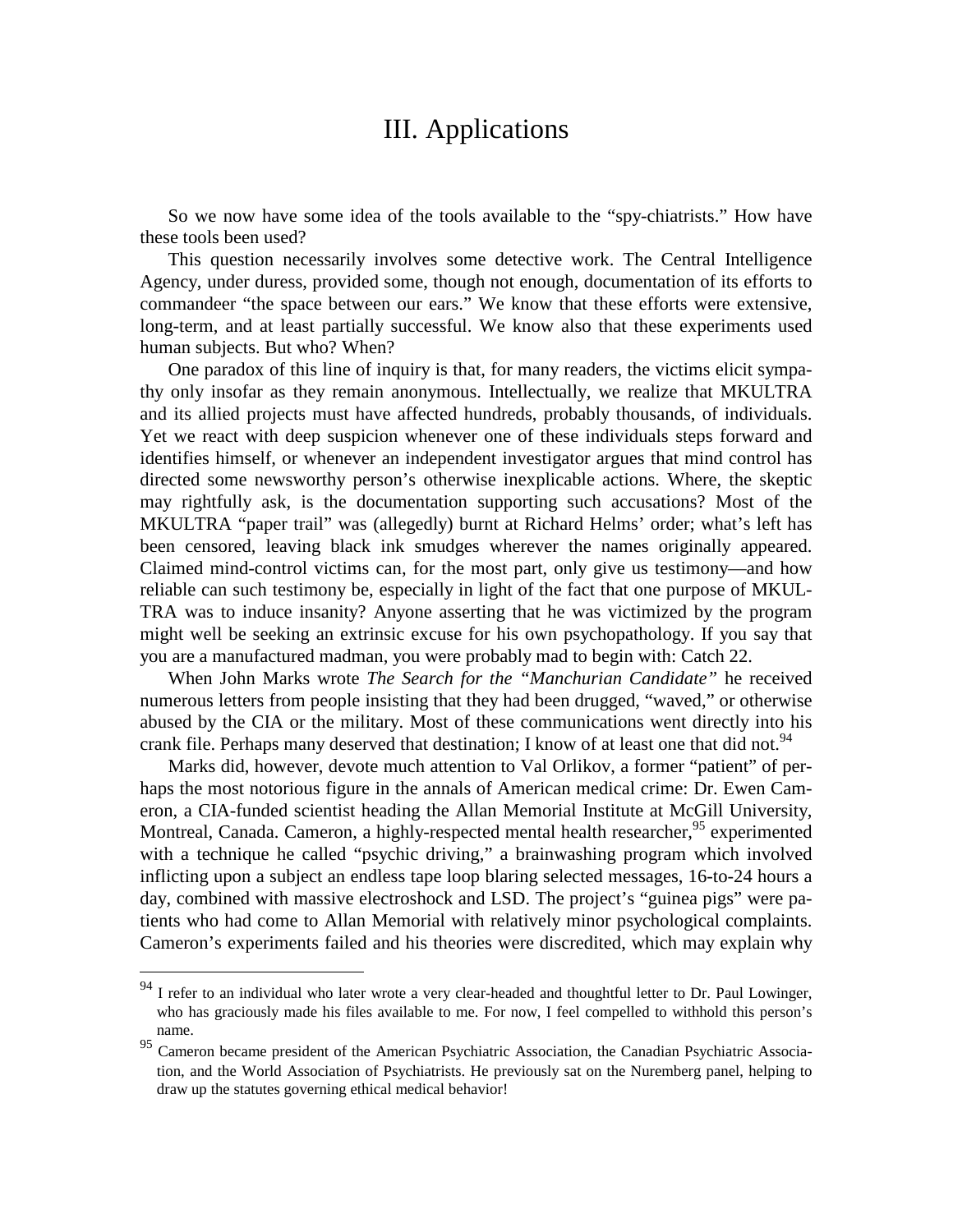the CIA and its apologists now feel relatively comfortable discussing the Frankensteinian efforts at Allan Memorial, as opposed to more successful work elsewhere.

Orlikov's testimony has received much respectful attention from those writers who have examined MKULTRA, and correctly so. When I studied the files at the National Security Archives, I was particularly keen to read her original letters to John Marks, for these pages had led to the unmasking of an especially heinous CIA project. The letters, interestingly enough, proved just as vague, disjointed, and bizarre as similar correspondence which researchers routinely dismiss. Orlikov can't be blamed for the hazy nature of her recollections; a certain amount of fog is to be expected, given the nature of the crime perpetrated against her. The important point is that her story, ultimately, was found to be true. All of which leads me to wonder: Why did *her* claims prompt investigation when those of others prompt only dismissal? Perhaps the answer lies in the fact that Orlikov's husband became a Canadian Member of Parliament. Any victims of CIA experimentation who wish to be taken seriously ought, perhaps, first make sure to marry well.

Of course, we can easily forgive previous writers and readers whose researches into MKULTRA have been biased in favor of complacency.<sup>96</sup> But we can't let this natural prejudice cripple our present investigation. Let us examine, then, a few of the "horror stories" from the mind-control literature and highlight possible correlations to abductee testimony.

## Palle Hardrup's "Guardian Angel"

 $\overline{a}$ 

As mentioned previously, I have not delved much into the subject of hypnosis in this paper—primarily because of space and time limitations, but also because discussions of the possibilities of hypnosis *per se* tend to cloud the issue of its use in conjunction with the above-mentioned electronic techniques. Obviously, however, hypnosis is a major weapon in the mind-controller's armament; in a forthcoming full-length work, I intend to deal with this subject at much greater length.

Needless to say, one of the primary objectives of MKULTRA and related projects was to determine whether one could hypnotically induce someone to commit an anti-social act. This possibility remains one of the most hotly-debated issues in hypnosis, for conventional wisdom asserts that no individual can be hypnotized to commit an action which violates his interior moral code. Martin Orne, editor of the prestigious *International Journal of Clinical and Experimental Hypnosis* agrees with this axiom,<sup>97</sup> and he is in a position to codify much of the established view on this topic. Orne, however, is a veteran of MKULTRA, and furthermore seems to have lied—at least in his original communications—to author John Marks about his witting involvement with subproject  $84.98$  While I

<sup>&</sup>lt;sup>96</sup> In particular, Opton and Scheflin's overview, though excellent in scope and detail, continually seeks reassuring interpretations of evidence which points toward more distressing conclusions.

<sup>97</sup> Martin T. Orne, "Can a hypnotized subject be compelled to carry out otherwise unacceptable behavior?" *International Journal of Clinical and Experimental Hypnosis,* 1972, vol. 20, 101-117.

<sup>98</sup> Marks mentions, in a letter to Orne, the latter's claim to have been an unwitting participant in subproject 84. Yet the papers released concerning subproject 84 clearly establish the Agency's willingness to put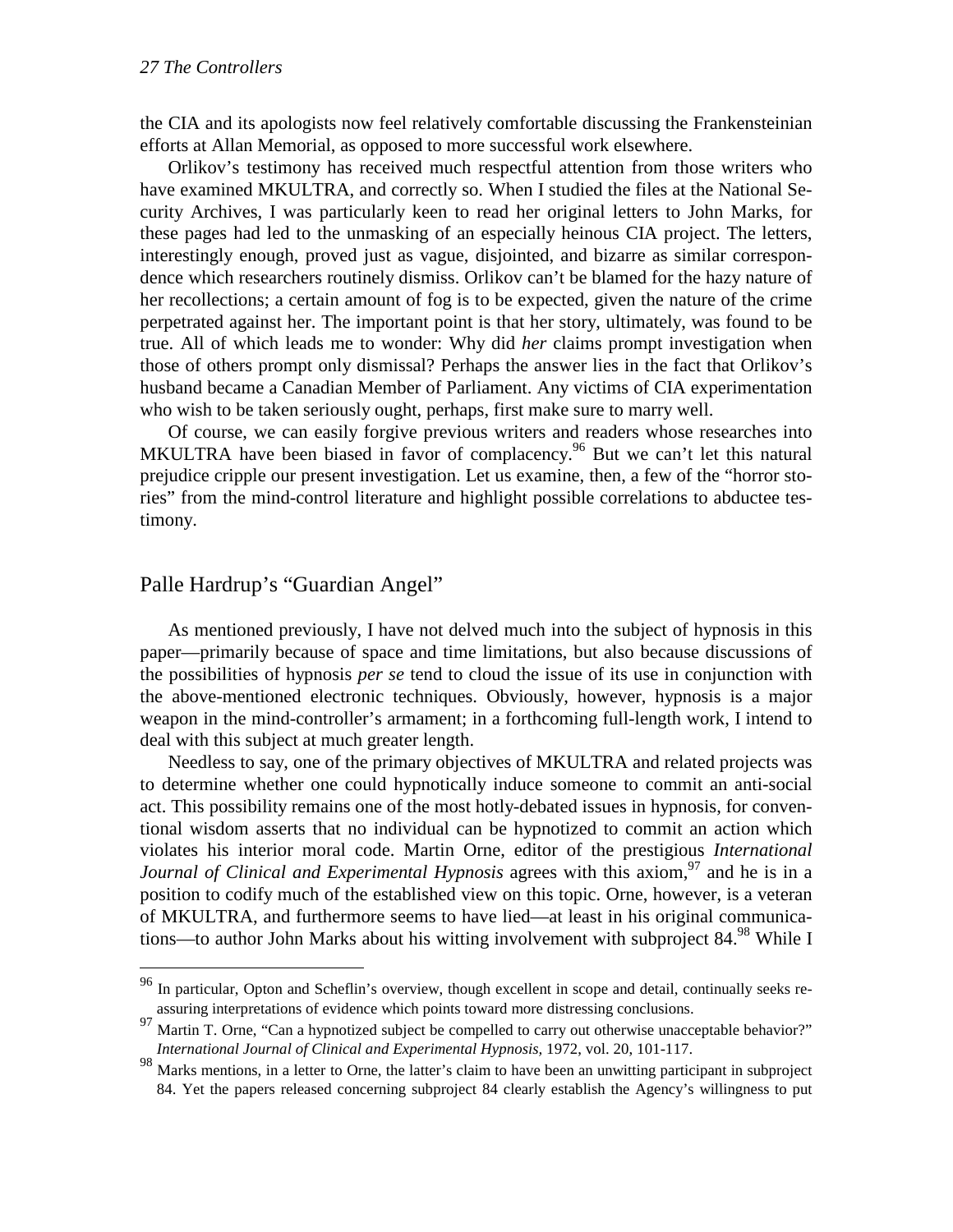$\overline{a}$ 

respect much of Orne's ground-breaking work, his pronouncements do not hold, for this layman, an Olympian unassailability.

To be sure, many other hypnosis experts, untainted by Company connections, also discount the possibility that anti-social actions can be induced. But a number of highlyexperienced professionals—including Milton Kline, William Kroger, George Estabrooks, John Watkins, and Herbert Spiegel—have argued that such actions can, at least to some degree, be elicited by an outside manipulator.

Occasionally, claims of hypnotically-induced anti-social behavior find their way into the courtroom; one such case, which led to the incarceration of the hypnotist, was the Palle Hardrup affair. This incident occurred in Denmark in 1951.<sup>99</sup> Palle Hardrup robbed a bank, killing a guard in the process, and later claimed that he had been instructed to do so by the hypnotist Bjorn Nielsen. Nielsen eventually confessed to having engineered the crime as a test of his hypnotic abilities.

The most significant aspect of this incident concerns the "pose" Nielsen adopted to work his malicious designs. During the hypnosis sessions, Nielsen hypnotically suggested that he was Hardrup's "guardian angel," represented by the letter X. Hardrup testified that "There is another room next door where Nielsen and I go and talk on our own. It is there that my guardian spirit usually comes and talks to me. Nielsen says that X has a task for me."

One of these tasks was arranging for Hardrup's girlfriend to have sex with the hypnotist. The other tasks, he mentioned, included robbery and murder. Nielsen convinced his victim that "X" wanted the robbery funds to be used for worthwhile political goals. The end, Hardrup was told, justified the means.

Compare this scenario to that encountered in the typical contactee case, in which alien "guardians" convince their victims/subjects that the encounter will eventually serve some unspecified "higher purpose." Indeed, in my interviews with abductees who have established a "long-term" relationship with their visitors, I have found that some of them originally believed themselves in contact with Hardrup-like angelic guardians. Only in recent years was the "angel" pose discarded and the true "alien" form revealed.

Thus we have one possible means of overcoming the proposition that hypnosis cannot induce anti-social behavior. If a hypnotist lacks scruples, and has access to a particularly susceptible subject, he can induce a *misperceived reality*. Actions which we would abhor

Orne in the know; Orne's letter admitted to Marks that he was made aware of his CIA sponsorship (Marks, *The Search for the "Manchurian Candidate",* 172-173). In an interview with Marks, Orne discounted the story of Candy Jones (which we shall recount later) by insisting that if such an experiment had occurred "someone in some agency would have come to me." Why would they come to him about a super-secret project, unless Orne had a high security clearance and worked extensively with intelligence agencies? Note also that Orne conducted extensive studies for the Office of Naval Research from June 1, 1968 to May 31, 1971. He has also been funded by DARPA. Moreover, I consider noteworthy the fact that Orne somehow became president of the Society for Clinical and Experimental Hypnosis despite the fact that the organization had decided not to have a president. (This fact was related to Marks by a prominent hypnosis specialist in an off-the-record interview that I probably wasn't supposed to see.)

<sup>99</sup> The story has been told many times. See Turner and Christian's *The Killing of Robert F*. *Kennedy,* 207- 208; also Peter J. Reiter, *Antisocial or Criminal Acts and Hypnosis* (Springfield, Illinois: Charles C. Thomas, 1958).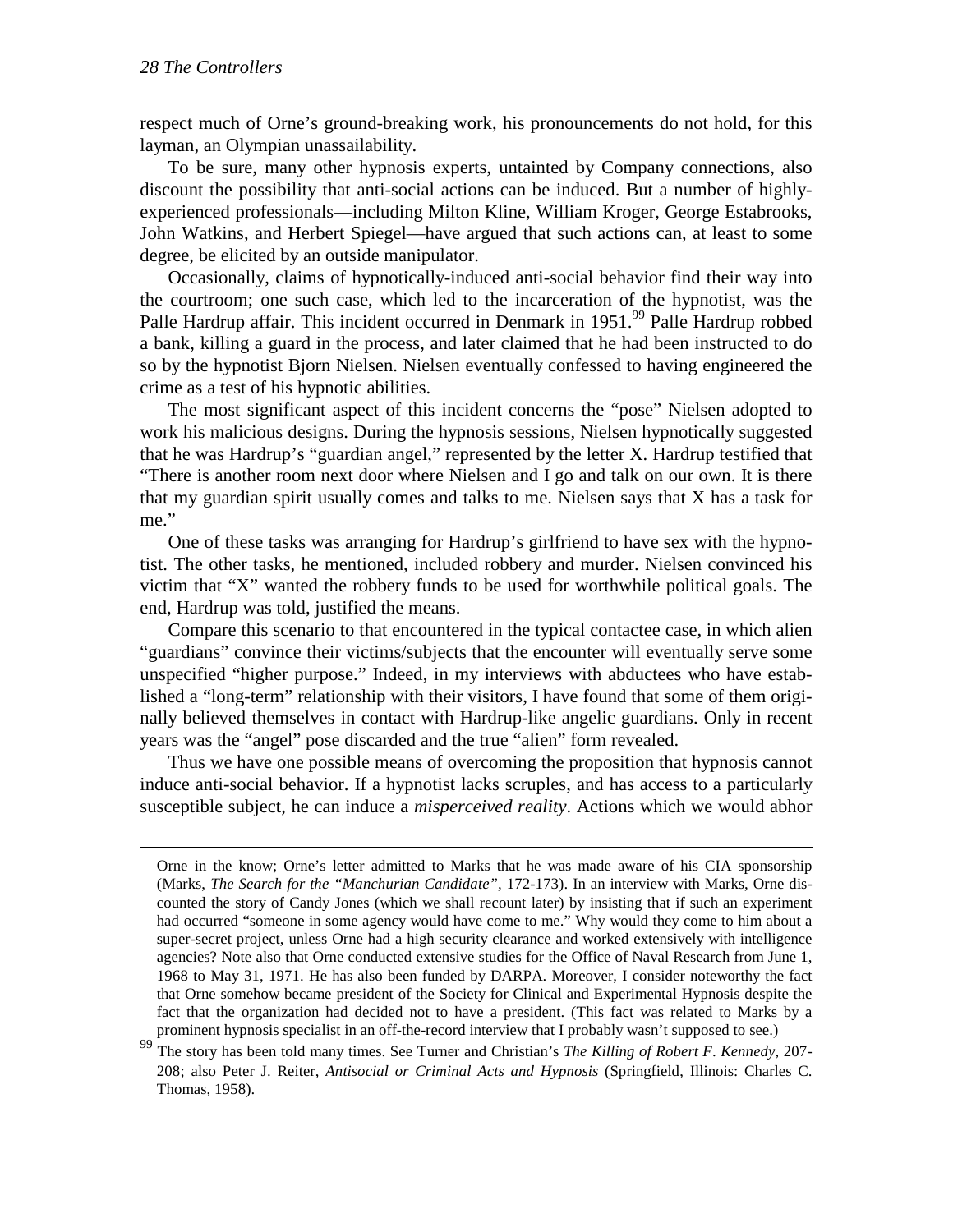in an everyday context become acceptable in specialized circumstances: A citizen who could never commit murder on a suburban street might, if drafted into an army, kill on the field of battle. In hypnosis, the mind becomes that battlefield. In the words of Dr. John Watkins,

We behave on the basis of our perceptions. If our perceptions of a situation can be altered so as to cause us to misconstrue it, or to develop a false belief, then our behavior in relation to it will be drastically altered. It is precisely in the area of changing perceptions that the hypnotic modality demonstrates its most powerful effects. Hallucinations both under hypnosis, and posthypnotic, can easily be induced in the suggestible subject. He can be made to ignore painful stimuli, be apparently unable to hear loud sounds, *and "see" individuals who are not present* [my italics]. Moreover, attitudes and beliefs can be initiated in him which are quite abnormal and often contrary to those which he previously held.<sup>100</sup>

If traditional hypnosis, unaided, can achieve such changes in perception, one can only imagine the possibilities inherent in the combination of hypnotic techniques with the psychoelectronic research previously described.

Scientists such as Orne and Milton Erickson<sup>101</sup> have taken issue with Watkins' assertions. But the Hardrup case would appear to bear Watkins out. If someone can be convinced that he, like Jeanne D'Arc, acts under the influence of a supernatural higher power, then previously unthinkable capabilities may be evinced and "impossible" actions carried forth. Indeed, when we consider the extreme personality changes—and occasionally, the heinous actions—elicited by leaders of certain cults, and occult groups, $102$  we understand the desirability of installing a hypnotic "cover story" within a supernatural matrix. People will do for God—or the Devil, or the Space Brothers—what they would not do otherwise.

The date of the Hardrup affair corresponds to the institution of BLUEBIRD/ ARTI-CHOKE; it doesn't require much imagination to see how this case could have served as a model to the scientists researching those and subsequent projects.

## Screen Memory

 $\overline{a}$ 

According to declassified documents in the Marks files, a major difficulty faced by the MKULTRA researchers concerned the "disposal problem." What to do with the vic-

<sup>100</sup> John G. Watkins, "Antisocial behavior under hypnosis: Possible or impossible?" *International Journal for Clinical and Experimental Hypnosis,* 1972, vol. 20, 95-100.

<sup>101</sup> Milton H. Erickson, "An experimental investigation of the possible anti-social use of hypnosis," *Psychiatry,* 1939, vol. 2. Erickson argues that if a hypnotist has convinced his subject to misperceive reality, then resulting actions cannot be considered "anti-social," for the actions would be acceptable within the subject's internal reality construct. This argument strikes me as semantic quibbling.

<sup>102</sup> See generally Flo Conway and Jim Seigelman, *Snapping* (New York: Lippincott, 1978).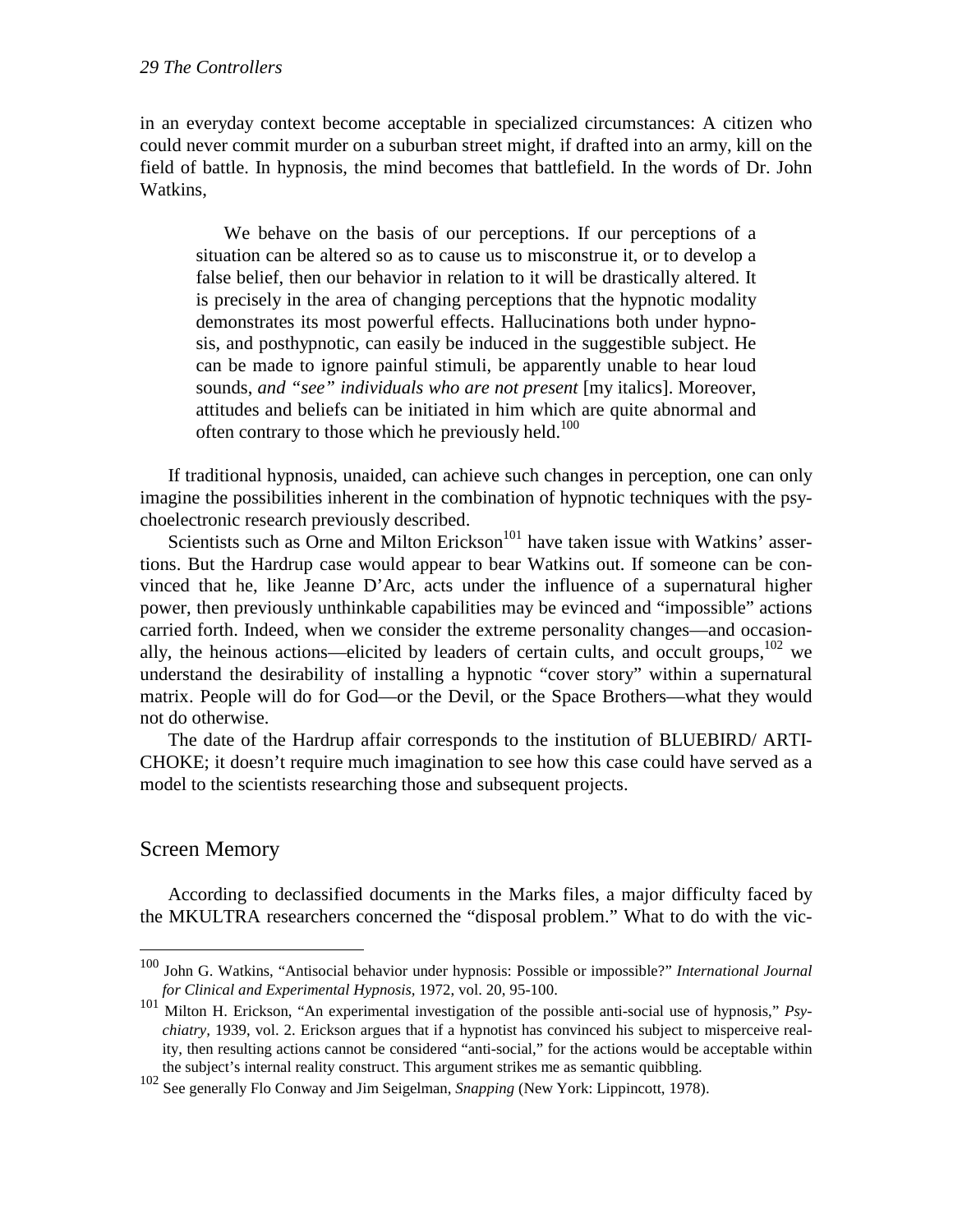tims of CIA-sponsored electroshock, hypnosis, and drug experimentation? The Company resorted to distressing, but characteristic, tactics: They disposed of their human guinea pigs by incarcerating them in insane asylums, by performing icepick lobotomies, and by ordering "executive actions."<sup>103</sup>

A more sophisticated solution had to be found. One of the goals of the CIA's mindcontrol efforts was the erasure of memory via hypnosis (and drugs, electronics, lobotomies, etc.); not only would this hide what occurred during the experimental indoctrination/programming sessions, it would prove useful in the field. "Amnesia was a big goal," confirms Victor Marchetti, who points out its usefulness in dealing with contract agents: "After you've done it, the agent doesn't even know what he's done...you send him in, he does the job. When he comes out, you clean his head out."<sup>104</sup>

The big problem: Despite hypnotically-induced amnesia, there would be memory leaks—snippets of the repressed material would arise spontaneously, in dreams, as flashbacks, etc. A proposed solution: give the subject a "screen memory," a false story; thus, even if he starts to recall the material, he will recall it incorrectly.

Even the conservative Dr. Orne notes that:

A S [subject] who is able to develop good posthypnotic amnesia will also respond to suggestions to remember events which did not actually occur. On awakening, he will fail to recall the real events of the trance and will instead recall the suggested events. If anything, this phenomenon is easier to produce than total amnesia, perhaps because it eliminates the subjective feeling of an empty space in memory.<sup>105</sup>

Not only would the screen memories fill in the uncomfortable blanks in the subjects' recollection, they would protect against revelation. One fear of the MKULTRA scientists was that a hypno-programmed individual used as, say, a courier, could be un-programmed by another hypnotist, perhaps working for the enemy. Thus, the MKULTRA scientists decided to instill multiple personalities—multiple cover stories, if you will—to confuse any "unauthorized" hypnotist.<sup>106</sup>

One case using this technique centered on an assassin named Luis Castillo, who, after his capture in the Philippines, was extensively de-briefed and studied by experts in the employ of the National Bureau of Investigation, that country's equivalent to our FBI. Castillo was discovered to have had at least *four* separate personalities hypnotically instilled; each personality could be triggered by a specific cue. In one state, he claimed to be Sgt. Manuel Angel Ramirez, of the Strategic Air Tactical Command in South Vietnam; sup-

<sup>103</sup> Lee and Schlain, *Acid Dreams,* 8-9.

<sup>104</sup> To mark interview with Victor Marchetti, December 19, 1977 (Marks files).

<sup>105</sup> Martin T. Orne, "On the Mechanisms of Posthypnotic Amnesia," *The International Journal of Clinical and Experimental Hypnosis,* 1966, vol. 14, 121-134. Orne's work with post-hypnotic amnesia was funded by NIMH, the Air Force Office of Scientific Research, and the Office of Naval Research. I should like to hear what innocent explanation, if any, the Air Force has to offer to explain their interest in post-hypnotic amnesia.

<sup>106</sup> Bowart, *Operation Mind Control,* 242-243.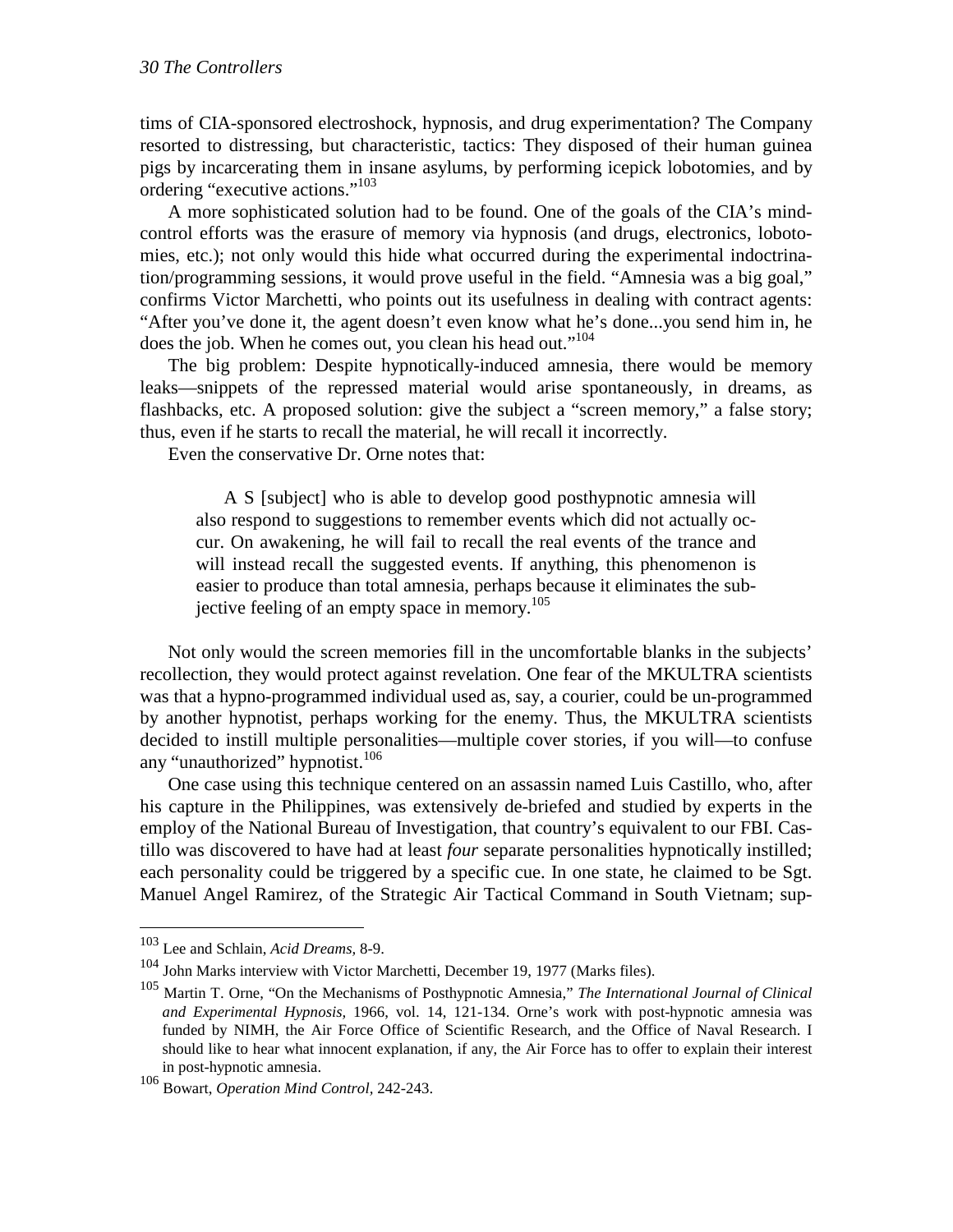posedly, "Ramirez" was the illegitimate son of a certain pipe-smoking, highly-placed CIA official whose initials were  $A.D.<sup>107</sup>$  Another personality claimed to be one of John F. Kennedy's assassins.

The main hypnotist involved with this case labelled these hypnotic alter-egos "Zombie states." The report on the case stated that "The Zombie phenomenon referred to here is a somnambulistic behavior displayed by the subject in a conditioned response to a series of words, phrases, and statements, apparently unknown to the subject during his normal waking state."

Upon Castillo's repatriation to the United States, the FBI claimed that he had fabricated the story. In his book *Operation Mind Control,* Walter Bowart makes a convincing case against the FBI's claims. Certainly, many aspects of the Castillo affair argue for his sincerity—including his hypnotically-induced insensitivity to pain,<sup>108</sup> his maintenance of the story (or stories) even when severely inebriated, and his apparently programmed suicide attempts.

If Castillo told the truth, as I believe he did, then he manifested both hypnoticallyinduced multiple personality and pseudomemory. The former remains controversial; the latter has been repeatedly replicated in experimental situations.<sup>109</sup>

This point is vitally important for students of the abduction phenomenon. We *cannot* assume the accuracy of abduction descriptions given during subsequent hypnotic regression. Moreover, we cannot even assume the accuracy of spontaneously-arising recollections (i.e., abduction memories not elicited through hypnotic regression). Indeed, responsible skeptics have argued that hypnotic regression may prove inadvertently harmful, in that it may lock in place a false remembrance. (Note, however, that other psychiatric professionals consider hypnotic regression the best technique, however flawed, in unlocking amnesia.<sup>110</sup> For my part, I maintain an ambivalent and cautious attitude toward the use of hypnosis in abductee work.)

Granted, it is all too easy for the debunkers to cry "confabulation" to dismiss hypnotic testimony which does not conform to our preconceptions about the possible; I do not intend to make this same error. Whenever skeptics offer the phenomenon of pseudomemory to rationalize abduction claims, they cite experimental situations in which *pseudomemory*  was originally created by a hypnotist.<sup>111</sup> These experiments can not be cited as proof that an individual abductee spontaneously conjured up a fantasy (which just happens to correspond to the details of hundreds of similar "fantasies"). Rather, laboratory studies of

<sup>107</sup> <sup>107</sup> Obviously Allan Dulles. This may have been a hypnotically-induced delusion; on the other hand, Dulles' legendary sexual rapacity makes this claim rather less unlikely than one might first assume.

<sup>&</sup>lt;sup>108</sup> Always the best indicator of whether or not hypnosis is genuine; I can't understand why Orne didn't use this test in the Bianchi case.

<sup>109</sup> Herbert Spiegel, "Hypnosis and evidence: Help or hindrance," *Ann*. *N*.*Y*. *Acad*. *Sci*.; 1980, *347,* 73-85.

<sup>110</sup> See, for example, Kroger, *Hypnosis and Behavior Modification,* 21-22.

<sup>111</sup> See especially Klass, *UFO Abductions: A Dangerous Game,* 60-61. Orne, interviewed here, makes reference to the work summarized in his article "The use and misuse of hypnosis in court" (*International Journal of Clinical Hypnosis,* 1979, vol. 27, 311-341.)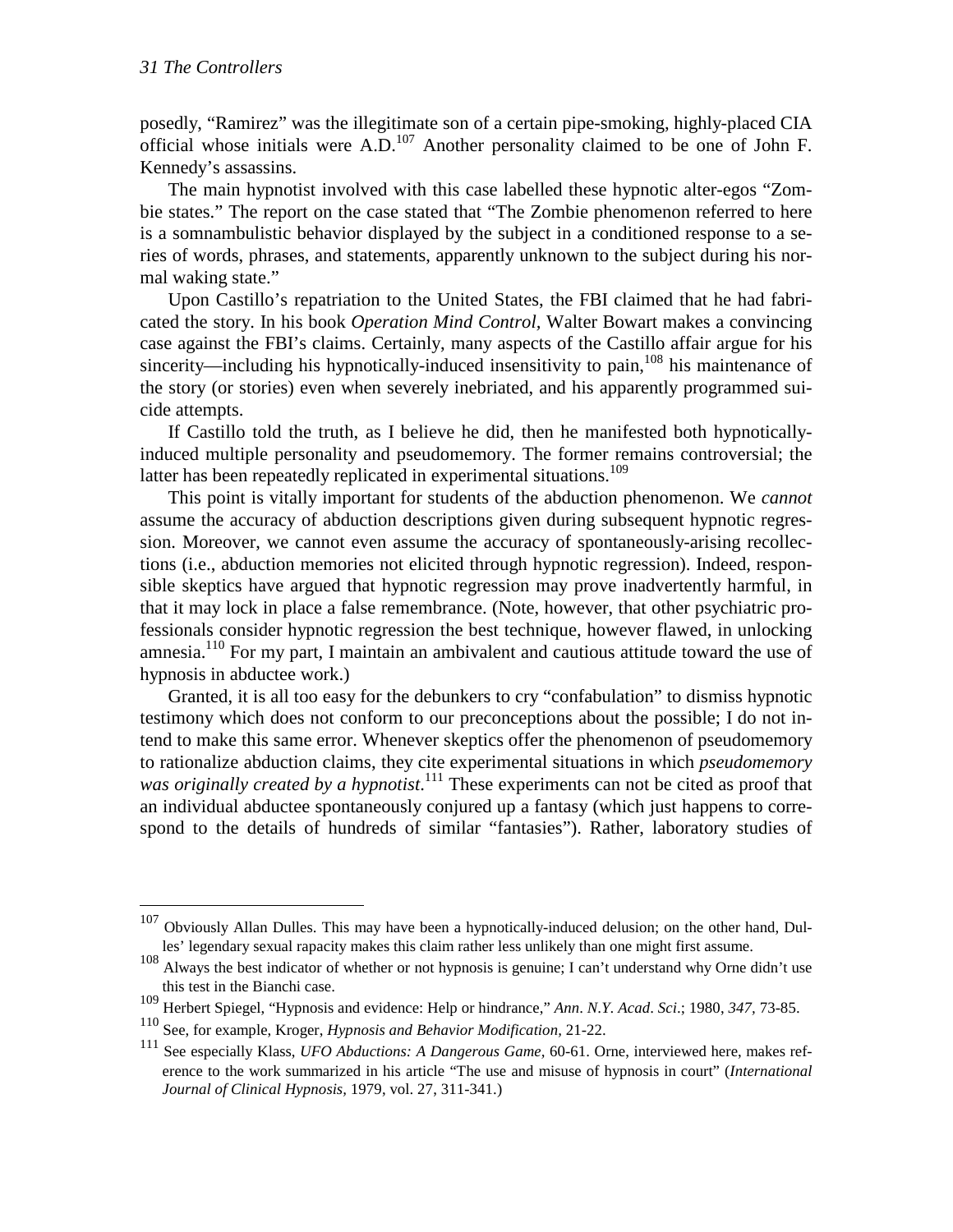pseudomemory creation prove *my* point: Pseudomemory can be induced *by previous hypnosis*. 112

In other words, an abductee may talk of aliens—when the reality was something else entirely.

In correspondence with me, a noted abduction researcher noted an instance in which an abductee recounted seeing a helicopter during his experience; as the abductee testimony progressed, the helicopter turned into a UFO. During one of the (quite few) regression sessions I attended, I heard an exactly similar narrative. Hopkins would argue that the helicopter was a "screen memory" hiding the awful reality of the UFO encounter. But does Occam's razor really cut that way? Shouldn't we also consider the possibility that the object in question really *was* a helicopter—which the abductee was instructed to recall as a UFO?

## The Super Spy

<u>.</u>

Among the released BLUEBIRD/ARTICHOKE/MKULTRA papers was the following handwritten memorandum, unsigned and undated:

I have developed a technic which is safe and secure (free from international censorship). It has to do with the conditioning of our own people. I can accomplish this as a one-man job.

The method is the production of hypnosis by means of simple oral medication. Then (with *no* further medication) the hypnosis is re-enforced daily during the following three or four days.

Each individual is conditioned against revealing any information to an enemy, even though subjected to hypnosis or drugging. If preferable, he may be conditioned to give *false* information rather than *no* information.

In the margin of this document, one of Marks' assistants wrote, "Is this Wendt?" The reference here is to G. Richard Wendt, a professor employed by project CHATTER who, in 1951, led both his Naval employers and the CIA on a mind-control merry-goose-chase, when an experiment similar to that described above failed to produce results.<sup>113</sup> Even if the above memorandum *does* describe an operational failure (and the tactics described in this memo do not seem very feasible to me), we should not rest complacent. We now know that, in at least *one* case, more sophisticated techniques made the above scenario a reality.

 $112$  Klass argues that ufologists, in conducting hypnotic regression sessions, inadvertently cue their subjects. A close reading of his text reveals that he never proves or claims that such "cues" have taken place in any individual instance; he simply believes that cueing *might* have occurred. Had Klass been more willing to deal with abductees directly, he might have found evidence of cause and effect; as it stands, his argument really amounts to no more than a suggestion. For all that, I find his ideas regarding the running of "clean" hypnotic regression sessions potentially valuable.

<sup>113</sup> Marks, *The Search for the "Manchurian Candidate",* 34-37.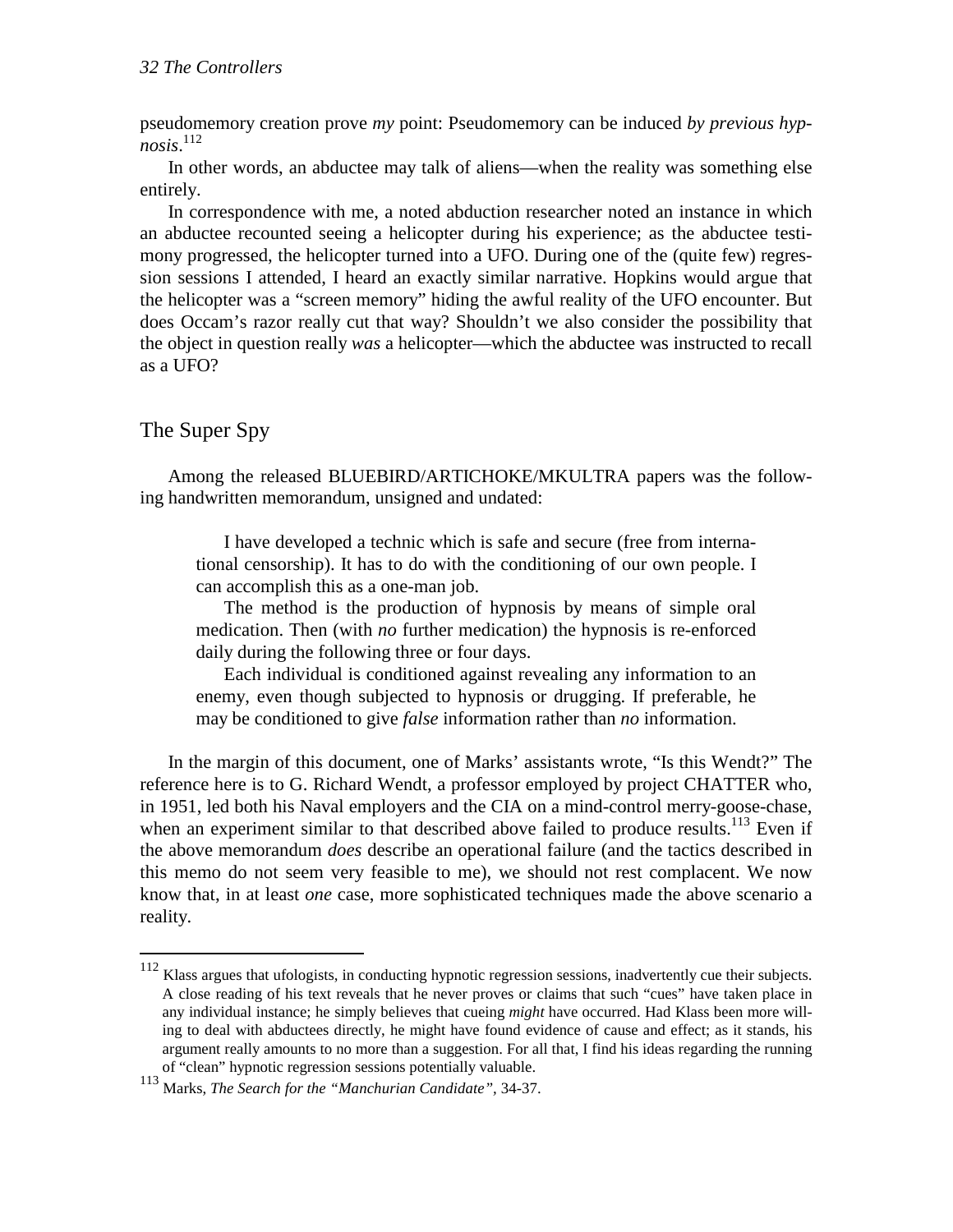I refer to the case of Candy Jones.

Her story has filled at least one book<sup>114</sup> and ought, one day, to give rise to another. Obviously, I cannot here give all the details of this fascinating and frightening narrative. But a precis is mandatory.

Ms. Jones (born Jessica Wilcox) achieved star status as a model during World War II, and later established her own modelling agency. An FBI man requested her to allow her place of business to be used as a "mail drop" for the Bureau and "another government agency" (presumably, the CIA); Candy, deeply patriotic, accepted the proposition gladly. Toiling on the fringes of the clandestine world, Candy eventually came into contact with a "Dr. Gilbert Jensen," who worked, in turn, with a "Dr. Marshall Burger." (Both names are pseudonyms.) Unknown to her, these doctors had been employed as "spy-chiatrists" by the CIA. Using a job interview as a cover, Jensen induced hypnosis, found Candy to be a particularly responsive subject—and proceeded to use her as other scientists would use a rhesus monkey. She became a test subject for the CIA's mind-control program.

Her job—insofar as it is known—was to provide a clandestine courier service.<sup>115</sup> Estabrooks had outlined the basic idea years earlier: Induce hypnosis via a disguised technique, give the messenger information to memorize, hypnotically "erase" the message from conscious memory, and install a post-hypnotic suggestion that the message (now buried within the subconscious) will be brought forth only upon a specific cue. If the hypnotist can create such a courier, ultra-security can be guaranteed; even torture won't cause the messenger to tell what he knows—because he doesn't know that he knows it.<sup>116</sup> According to the highly respected Dr. Milton Kline, "Evidence really does exist that has not been published" proving that Estabrooks' perfect secret agent could be successfully evoked. $117$ 

Candy was one such success story. Success, in this context, means that she could be and was—brutally tortured and abused while running assignments for the CIA. All the MKULTRA toys were brought into play: hypnosis, drugs, conditioning—and electronics. Using these devices, Jensen and Burger managed to:

- install a "duplicate personality,"
- create amnesia of both the programming sessions and the field assignments,
- turn Candy into a vicious, hate-mongering bigot, the better to isolate her from the rest of humanity (previously, her associates considered her noteworthy for her racial tolerance; her modelling agency was one of the first to break the color barrier), and

<sup>114</sup> Donald Bain, *The Control of Candy Jones* (Chicago, Playboy Press, 1976).

<sup>&</sup>lt;sup>115</sup> The use of hypnotized couriers in warfare goes back to the 19th century.

<sup>116</sup> Estabrooks, *Hypnotism,* 193-214.

<sup>117</sup> John Marks interview with Milton Kline, December 22, 1977 (Marks files). In another interview, Professor Clare Young (a colleague of Estabrooks' at Colgate University) confirmed that Estabrooks' hypnosis work for the government has never been published.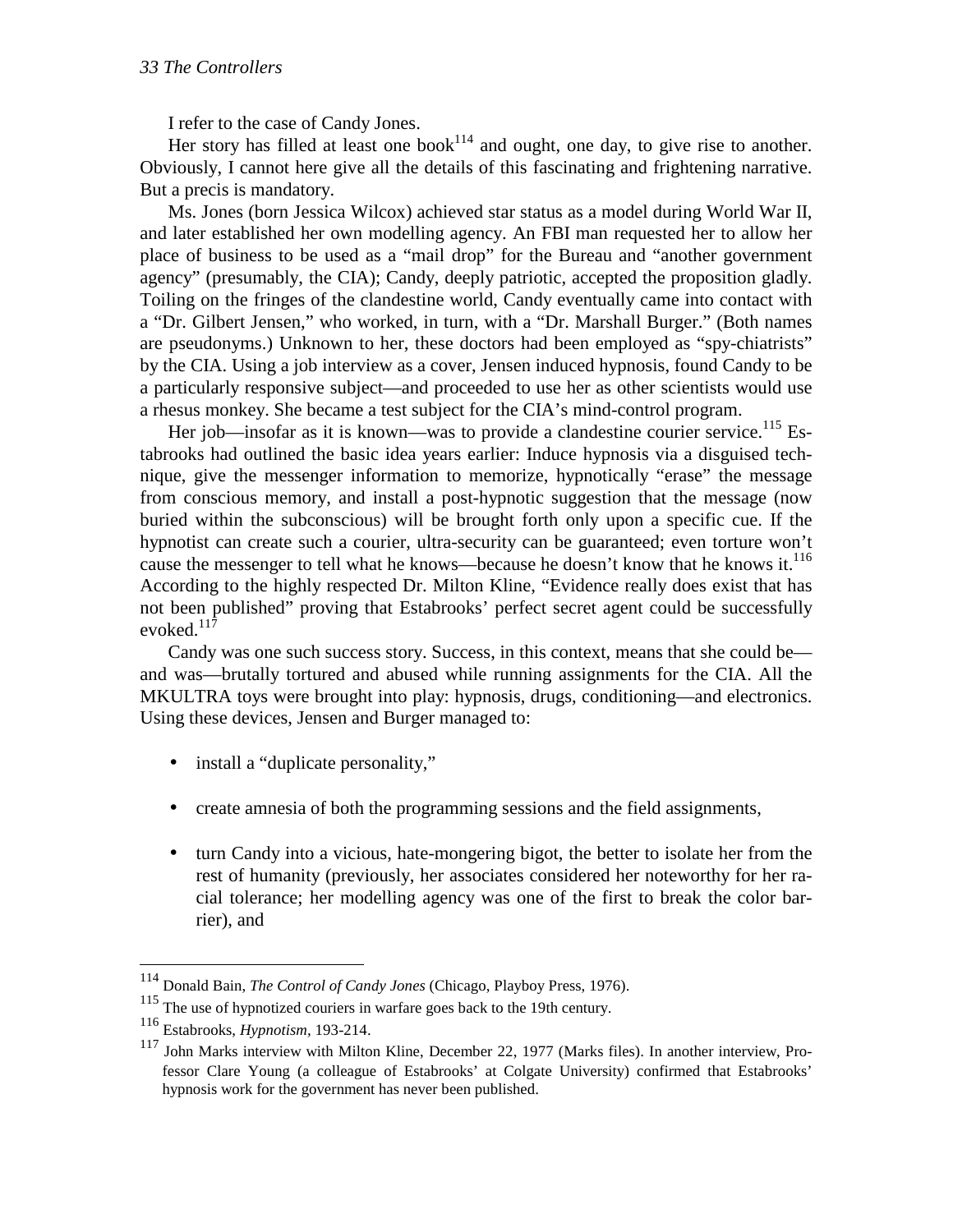$\overline{a}$ 

• program her to commit suicide at the end of her usefulness to the agency.

The programming techniques used on her were flawed. She breached security when she married famed New York radio personality John Nebel, $^{118}$  who, using hypnotic regression, elicited the long-repressed truth. Eventually, the "Other Candy" was bade farewell, and the programming broken.

Skeptics might find Candy's story as incredible as the abduction accounts—after all, an amateur had conducted her hypnotic regression, and the possibility of confabulation always lurks. Nevertheless, I feel that the veracity of her narrative has been established beyond reasonable doubt. In her hypnotic regression sessions, she recalled being programmed at a government-connected institute in northern California—which, as John Marks' investigators later proved, was indeed heavily involved with government-funded brainwashing research.<sup>119</sup> Marks himself believes Candy's story—not least, because the details of the programming methods used on her were substantiated by documents released *after* her book was published.<sup>120</sup> Interviews with Milton Kline, Dr. Frances Jakes, John Watkins and others provided the testimony that the programming of Candy Jones was feasible—and Deep Trance substantiated the story.<sup>121</sup>

Recently, the case has received important "indirect" confirmation: Investigators interested in follow-up research have filed FOIA requests with the CIA for all papers relating to Candy Jones. The agency admits that it has a substantial file on her, but refuses to release any part of it. If her tale is false, then why would the CIA be so reluctant to deliver the information? Indeed, why would they have a file in the first place?<sup>122</sup>

The final confirmation of Candy's tale requires a revelation—one which I make with some trepidation, even though the individual named is dead.

120 Scheflin and Opton, *The Mind Manipulators*, 446-447.

<sup>&</sup>lt;sup>118</sup> Or could her marriage have been part of the program? "Long John," as he was popularly known, was famous in UFO circles, and had provided a forum for such early-day contactees as Howard Menger. He also knew Jackie Gleason, a prominent (if unlikely) name in the "crashed disk" rumor vaults. Could Candy have been assigned to discover what Nebel knew?

<sup>&</sup>lt;sup>119</sup> Marks files. John Marks did excellent work on the Candy Jones story; he erred—almost unforgivably on the side of conservatism when he refused to include information about this incident in his book. I know the name of the institute involved; however, since Candy saw fit to keep this aspect of her story secret (probably for sound legal reasons), I shall follow her lead.

Interviews, Marks files. One of Marks' informants offered the interesting speculation that Candy's torture sessions were not conducted in the field, but in the lab—her entire mission might have been a hypno-programmed fantasy.

<sup>&</sup>lt;sup>122</sup> The information about Candy's CIA files stems from a telephone interview with Candy Jones. A problem looms here: CIA cover stories unravel like the skin of an onion; once you remove the outer layer, the next lie is revealed. In the case of Candy Jones, the substrata of buncombe involves allegations that she *willingly* complied with the CIA, and used Jensen's hypnosis experiments as a rationalization for her compliance. Such is the explanation offered by certain of Marks' informants; alas, Opton and Scheflin seem to have bought this line. Anyone familiar with the vile acts of self-degradation to which Candy's programmers subjected her will laugh this story out of court. No one, short of a severely psychotic masochist, would willingly undergo what she went through.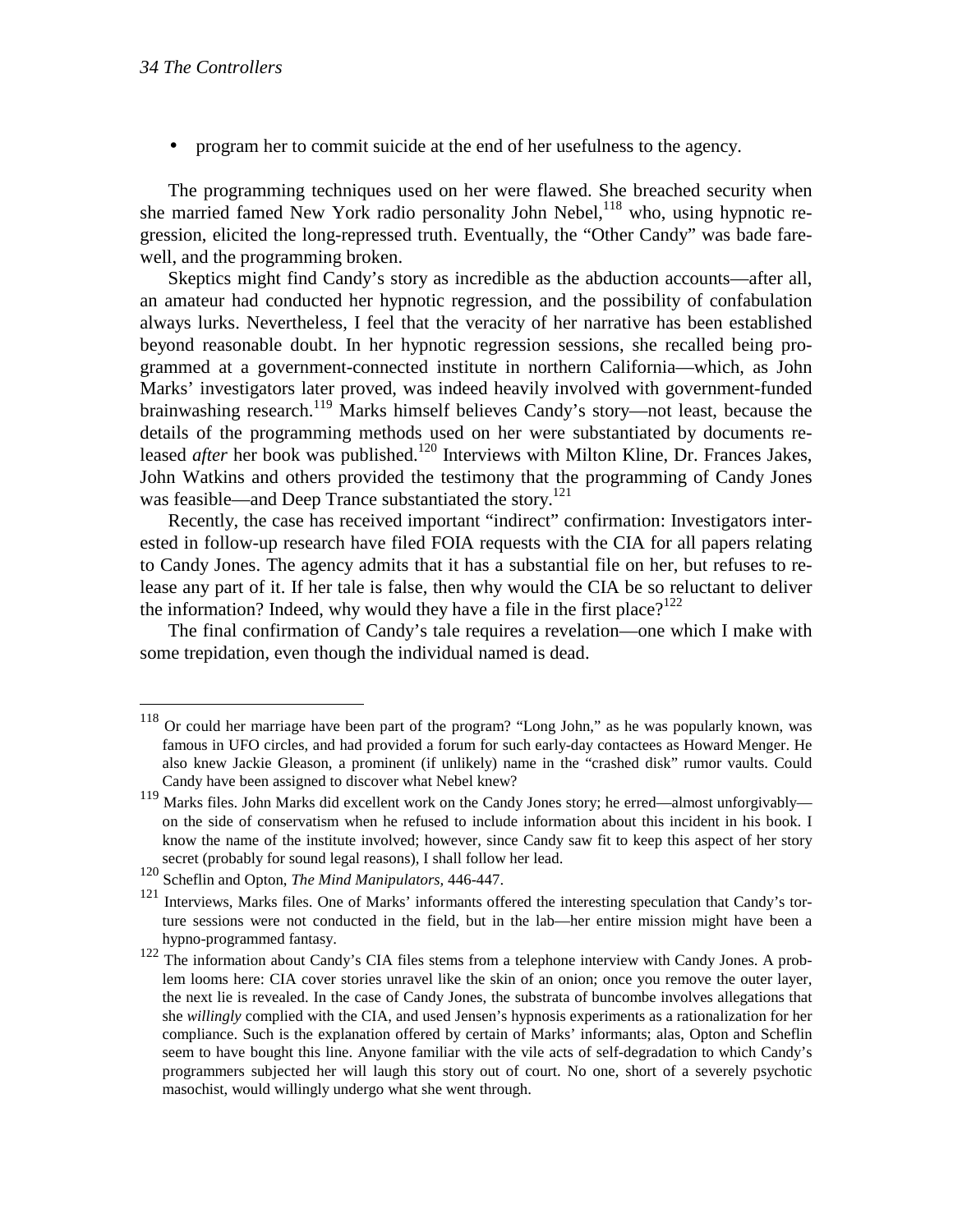"Marshall Burger" was really Dr. William Kroger.<sup>123</sup>

Kroger, long associated with the espionage establishment, had written the following in 1963:

"...a good subject can be hypnotized to deliver secret information. The memory of this message could be covered by an artificially-induced amnesia. In the event that he should be captured, he naturally could not remember that he had ever been given the message...however, since he had been given a post-hypnotic suggestion, the message would be subject to recall through a specific cue." $124$ 

If Candy confabulated her story, why did she name this particular scientist, who, writing theoretically in 1963, predicted the subsequent events in her life? $125$ 

After *l'Affair Jones,* Kroger transferred his base of operations to UCLA—specifically, to the Neuropsychiatric Institute run by Dr. Louis Jolyon West, an MKULTRA veteran. There he wrote *Hypnosis and Behavior Modification*,<sup>126</sup> with a preface by Martin Orne (another MKULTRA veteran) and H.J. Eysenck (still another MKULTRA veteran). The finale of this opus contains chilling hints of the possibilities inherent in combining hypnosis with ESB, implants, and conditioning—though Kroger is careful to point out that "we are not concerned that man might be conditioned by rewards and punishments through electronic brain stimulation to be controlled like robots."<sup>127</sup> *He* may not be concerned—but perhaps *we* ought to be.

The control of Candy Jones gives us much information useful to our "alien abduction" hypothesis.

1. Her torture sessions—inflicted during her programming by her CIA masters, and on missions by as-yet mysterious persons—seem strikingly like the otherwise senselessly painful "examinations" allegedly conducted aboard alien spacecraft.

<sup>123</sup> Marks files.

<sup>124</sup> William Kroger, *Clinical and Experimental Hypnosis* (Philadelphia: Lippincott, 1963), 299.

<sup>&</sup>lt;sup>125</sup> Recently, ufologist Jim Moseley, an acquaintance of Candy's, has claimed that an unidentified source on the Nebel's "inner circle" once, off-the-record, pronounced Candy's story "a crock." This assertion deserves careful and respectful consideration. Still, Moseley won't identify his source, and we have no way of telling if this insider spoke from instinct or certain knowledge, or indeed, what he really meant. Did he feel Candy was fantasizing or fibbing? If the former, why did her hallucinations match details of MKULTRA released only after publication of her book? If the latter, how are we to explain the many hypnotic regression tapes, at least some of which were made available to outside investigators? (Fairly elaborate, for a hoax.) In any case, how could Candy have known the fact (confirmed by Marks' associates) that Kroger taught "Jensen" at a certain West-coast institute? Why, if the story was "a crock," would Candy risk libel suits by naming—to associates and investigators, if not to the general public real-life hypnotherapists? All in all, I would suggest that Moseley's "insider" was speaking glibly, and did not know the true facts.

<sup>126</sup> Philadelphia, Lippincott, 1976.

<sup>127</sup> Ibid., 415.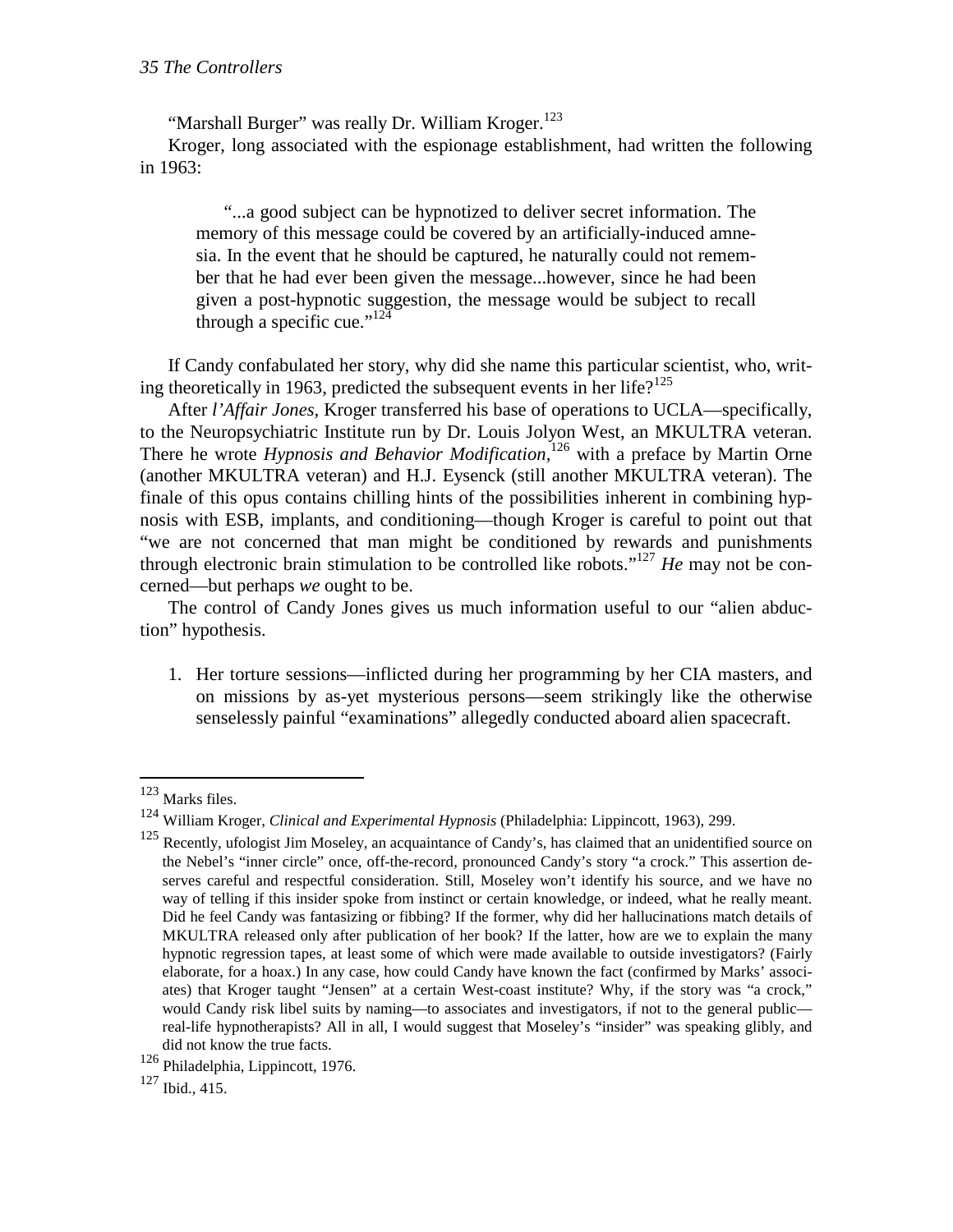- 2. Her personality shifts roughly parallel those experienced by certain UFO abductees.
- 3. Despite her brutalization, she remained "loyal" to Drs. Jensen and Burger. This bewildering behavior reminds me of my first abductee interviews, during which I heard ghastly descriptions of UFO torture sessions—followed by protestations of limitless love for the alien pain-mongers.
- 4. Like many abductees, Candy had to attend regular "conditioning" sessions. Repeated exposure to the programming is necessary to effect continuous control.
- 5. To maintain their hammerlock on her mind, Candy's handlers programmed her to remain isolated. Specifically, they instilled a deep paranoia toward other human beings; "outsiders" were probable enemies, out to use or abuse her. I have seen this pattern consistently in my own work with abductees.<sup>128</sup> Skeptics would argue that unreasonable abductee fears probably indicate paranoid schizophrenia—one symptom of which can, indeed, be hallucinatory experiences. But most abductees are easily hypnotized, while paranoid schizophrenics are extremely difficult to "put under," according to Dr. Edward Simpson-Kallas, a psychiatrist with wide experience in the area of forensic hypnosis.<sup>129</sup> If, however, those unreasonable fears had been hypnotically induced, the contradiction is resolved.
- 6. Candy was the product of an unhappy childhood, hence her propensity toward multiple personality.<sup>130</sup> Many of the "repeater" abductees I have interviewed had similarly depressing family histories.<sup>131</sup>
- 7. The story of Candy Jones also has what we might call a "negative relevance" to the abduction accounts. Because the Controllers did not establish a hypnotic cover story, or pseudomemory, the true facts of the case managed to percolate into her conscious mind. No matter how thorough the post-hypnotic amnesia, leaks will occur—hence the need for a false memory, to fill the gap of recollection. The CIA learns from its mistakes. Candy's hypno-programming broke down in early 1973—the year the "alien disguise" became (if my hypothesis proves correct)

 $128$  Similar paranoid outbreaks led to the dissolution of Dr. Richard Neal's UFO abductee group in Los Angeles, according to a telephone interview I had with Dr. Neal.

<sup>129</sup> Affidavit of Dr. Simpson-Kallas in the case of Sirhan-Sirhan, 1973; see Bowart, *Operation Mind Control,* 225.

<sup>&</sup>lt;sup>130</sup> All true MPs have experienced some form of abuse or trauma, psychological or physical, during childhood.

<sup>&</sup>lt;sup>131</sup> One was ritually abused in an occult setting. If I were a "spy-chiatrist" scouting potential fodder for mind-control experiments, I would seek out abused children from military families. (A military background would ensure that the "right" doctor gets access to the child.) Abduction researchers should look for such a pattern.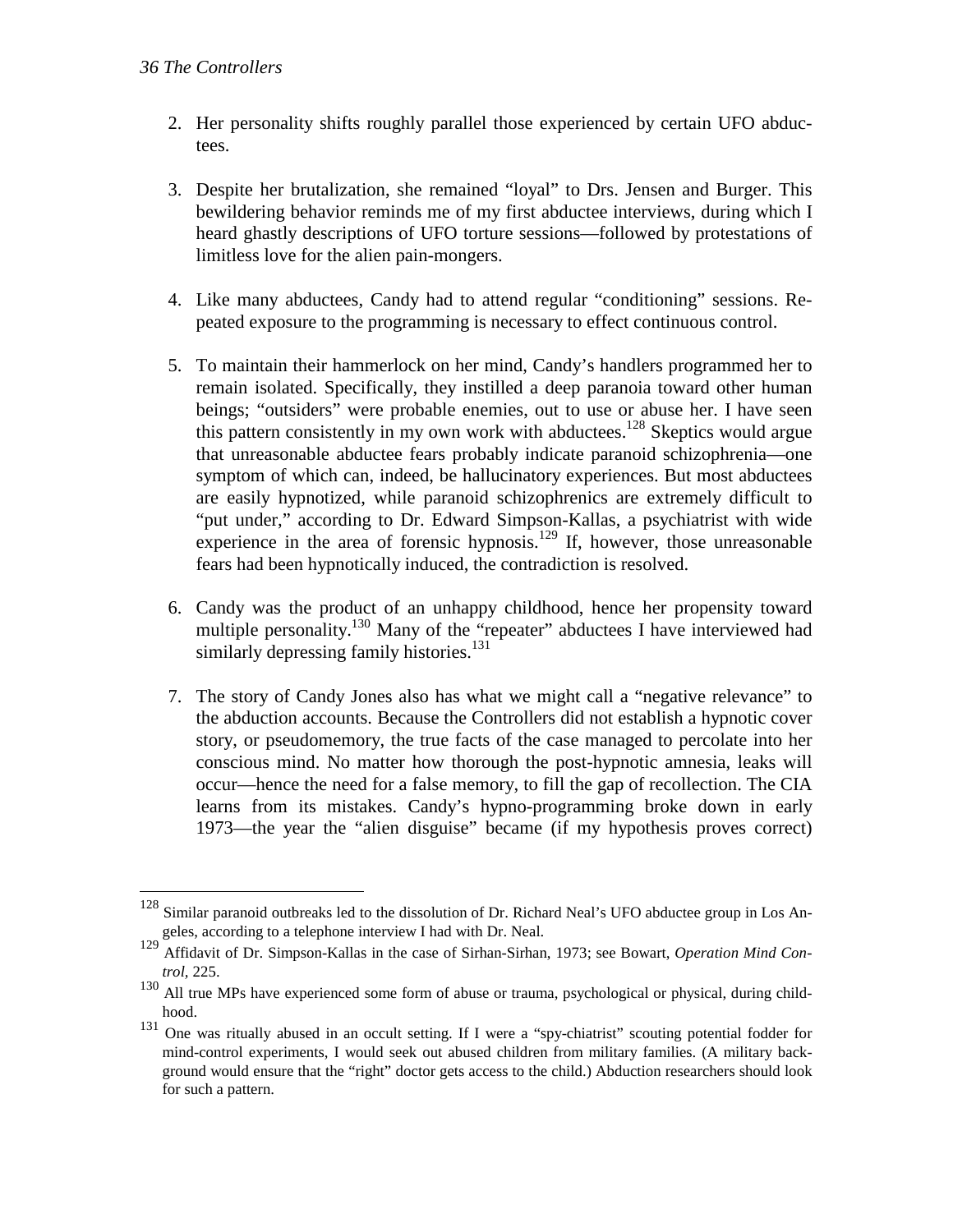standard operating procedure.<sup>132</sup> (Milton Kline accepted the Candy Jones story, but considered the job amateurish and inconsistent with the best work done at that time.<sup>133</sup> Perhaps the major fault was the lack of a pseudomemory cover story?)

## Bases of Suspicion

"Underground base" rumors are as hot as jalapenos in the UFO field right now, and several of these stories involve abductions.

For example, a sideshow of the famous Bentwaters UFO case involves the abduction of an airman named Larry Warren to an underground cavity beneath the military base. There, while in what he later described as "a bit of a drugged state," he saw aliens and human beings—military figures—working side-by-side.<sup>134</sup>

I have spoken to another abductee, Nancy Wright, who was allegedly taken to an underground chamber ten miles north of Edwards AFB, California. As this was a multiplewitness event, and Ms. Wright has not attempted to capitalize on the story for financial gain, I tend to credit her story.<sup>135</sup> According to abduction researcher Miranda Parks, an elderly couple living in the vicinity was also abducted in an exactly similar fashion.<sup>136</sup>

In 1979, Paul Bennewitz and Leo Sprinkle researched a particularly controversial abduction involving a young woman (name unrevealed) who was apparently taken to a facility where aliens processed fluids and body parts from a cattle mutilation. This investigation seems to have led to the government harassment of Bennewitz, in which some form of mind control (or, as I have previously referred to it, "electronic *Gaslight"*) may have played a part.  $137$ 

How do we account for these tales of alleged alien skullduggery carried out in conjunction with the military? I, for one, cannot credit the generally-unsubstantiated tales of "cosmic conspiracy" now promulgated by ex-intelligence agents such as John Lear and William Cooper. While I cannot assert insincerity on the part of these men, I often wonder if they have been used as conduits—witting or unwitting—in a sophisticated disinformation scheme.

A simpler, though no less chilling, explanation for the "base" abductions may be found in the story of Dr. Louis Jolyon West, now notorious for his participation in

 $\overline{a}$ 

<sup>&</sup>lt;sup>132</sup> I refer here to the vast upsurge in alien abductions which took place that year; see generally Kevin Randle, *The October Scenario* (Middle Coast, 1988). Of course, abductions (or, according to my hypothesis, disguised mind-control operations) occurred previous to this year.

<sup>133</sup> John Marks interview with Milton Kline, December 22, 1977 (Marks files).

<sup>134</sup> Brenda Butler *et al*.*, Sky Crash,* expanded edition (London: Grafton Books, 1986), 305-321, 354-355.

<sup>&</sup>lt;sup>135</sup> Telephone interview with Nancy Wright.

<sup>&</sup>lt;sup>136</sup> Telephone interview with Miranda Parks.

<sup>137</sup> William Moore, "UFOs and the U.S. Government," *Focus,* vol. 4, June 30, 1989. Moore's role in the affair strikes me as highly questionable, even scandalous—although at least here we have one instance of direct and irrefutable "insider" testimony of government harassment.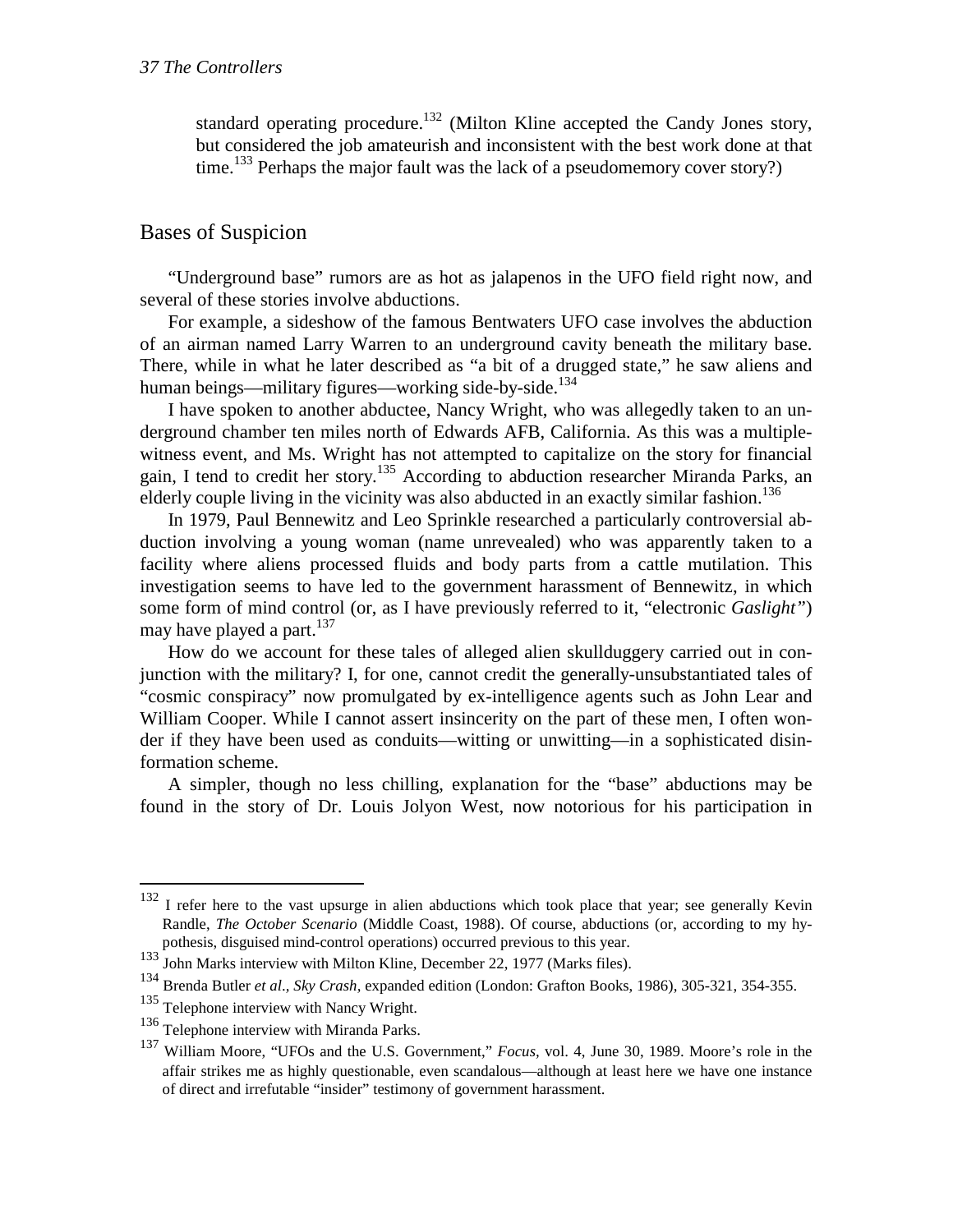MKULTRA experiments with LSD.<sup>138</sup> Inspired by *Violence and the Brain* (a book by Drs. Frank Ervin and Vernon H. Mark which ascribed inner city turmoil to a "genetic defect" within rebellious blacks), West proposed, in 1973, a Center for the Study and Reduction of Violence, where potentially violent individuals could be dealt with prophylactically.

And who were these individuals? According to West's proposal, the noteworthy factors indicating a violent predisposition were "sex (male), age (youthful), ethnicity (black) and urbanicity." How to deal with them? "...by implanting tiny electrodes deep within the brain, electrical activity can be followed in areas that cannot be measured from the surface of the scalp...it is even possible to record bioelectrical changes in the brains of freelymoving subjects, through the use of remote monitoring techniques..." By monitoring the subjects' EEGs remotely, potentially violent episodes could be identified.

For our purposes, the most significant aspect of this proposal had to do with location. In a secret communication to Dr. J.M. Stubblebine, director of the California State Department of Health (fortunately, this missive was "leaked" to the public), West disclosed that he intended to house his Center in an abandoned Nike missile base, whose location was accessible yet relatively remote. "The site is securely fenced," West wrote. "Comparative studies could be carried out there, in an isolated but convenient location, of experimental model programs, for the alteration of undesirable behavior."<sup>139</sup>

Public outcry stopped these plans. But was this scheme truly eliminated? Or was it merely modified, stripped (temporarily) of its overtly racial overtones and relocated to some less-accessible spot?

One thing is certain: A CIA "spy-chiatrist" favored secret behavior control experimentation in a remote military installation. Perhaps someone within the espionage establishment's mind-modification divisions still thinks highly of the idea. If so, the disposal problem would once again rear its ugly head, should "visitors" to these installations ever reappear in outside society. Again, a hypno-programmed cover story—the less believable, the better—would prove invaluable.

## The Scandinavian Connection

 $\overline{a}$ 

Many books have been written about abductees, yet few exist about the victims of mind control. I cannot understand this situation; the reality of UFOs is still controversial, yet the existence of mind control was verified in two (heavily compromised) congressional investigations and in thousands of FOIA documents. Nevertheless, the abductees find many a sympathetic ear, while those few who dare to proclaim themselves the victims of known government programs rarely find anyone to hear them out. Our prejudices on this score are regrettable, for if we listened to the "controllees" we would hear many details strikingly similar to those mentioned by UFO abductees.

<sup>&</sup>lt;sup>138</sup> Some have also raised questions about his psychiatric treatment of Oswald assassin Jack Ruby. I find it odd that a CIA mind-control veteran—who did *not* reside or practice in Dallas—should have been assigned to the Ruby case.

<sup>139</sup> Samuel Chavkin, *The Mind Stealers* (New York: Houghton Mifflin, 1978), 96-107.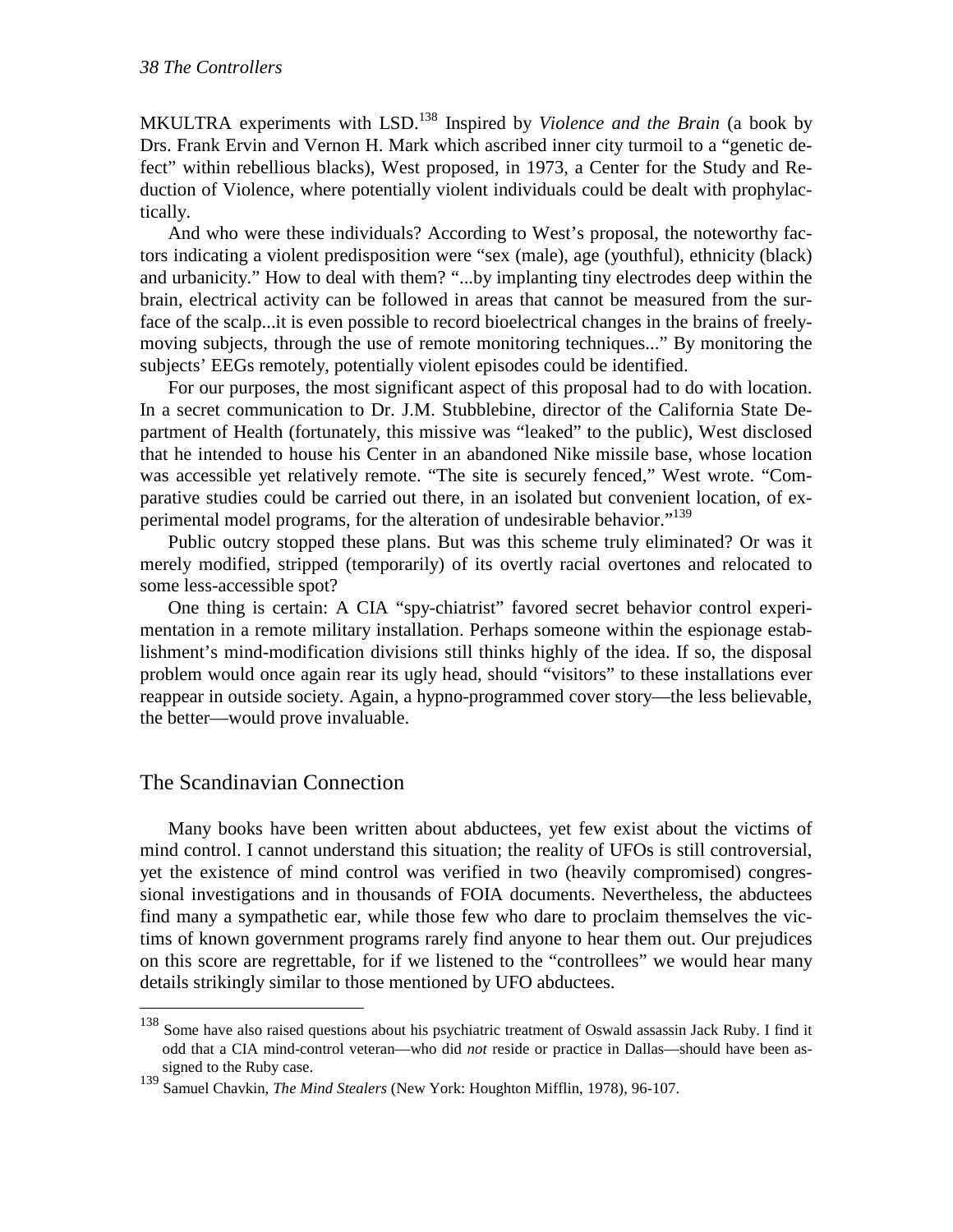Two cases in point: Martti Koski and Robert Naeslund.

Koski, a Finnish citizen, claims to have been a victim of mind-control experimentation while visiting Canada. Shortly after his experience began, he attempted to broadcast his situation to the world and draw attention to his plight. Few listened. Many of his details were bizarre, and not being a native speaker of English, he could not express himself convincingly to those he approached for help. Yet many aspects of his story correspond closely to known details of MKULTRA and related programs.

Naeslund, a Swedish citizen, tells a similar story. Moreover, his claims were backed by special evidence: X-rays revealed an implant in his brain. Naeslund actually went to the extreme of having his implant tested by electronic technicians employed by Hewlett-Packard. A Greek surgeon performed the necessary trepanation to remove the device.

Many aspects of the Koski and Naeslund stories correspond to my hypothesis. Koski, for example, was at one point told that the doctors afflicting him were actually "aliens from Sirius." At another point, he was led to believe that he was under the direction of "the Lord." (As I previously indicated, manipulation of religious imagery could help induce anti-social behavior; the subject's super-ego can be nullified if he believes that he follows commands from on high. Such manipulation may explain the more bizarre aspects of Betty Andreasson Luca's abduction.<sup>140</sup>)

Naeslund's implant was originally placed through his nasal cavity. He first realized that something terrible had happened to him after an experience of missing time, followed by an *inexplicable nosebleed*.

This detail will be instantly familiar to anyone who has studied abductions; I have encountered it in my own conversations with abductees. For an excellent example in the UFO literature, I refer the reader to the case of Susan Ransted, as detailed in Kevin D. Randle's *The UFO Casebook*;<sup>141</sup> the background of alleged contactee Diane Tessman is also noteworthy in this regard.<sup>142</sup> Intriguingly, I have located a reference in the open literature to the use, in animal study, of nasally-implanted electrodes for the measurement of electromagnetic radiation effects.<sup>143</sup>

There are other claimed mind-control victims bearing evidence of implants; note, especially, the fascinating case of James Petit, a CIA-connected pilot and alleged brainwashing alumnus; X-rays of his cranium have revealed abductee-style implants—fitting, perhaps, since his body bears abductee-style scars.<sup>144</sup> Conversely, certain abductees will, if allowed a thorough and sympathetic hearing, deliver testimony strongly agreeing with Koski's narrative.

-

<sup>140</sup> Raymond Fowler, *The Andreasson Affair* (New York: Prentice Hall, 1979).

<sup>141</sup> New York: Warner Books, 1989; 198-202.

<sup>142</sup> Ruth Montgomery, *Aliens Among Us* (Ballantine, 1985), 49. My article "Psychiatric Abuse of UFO Witness," referred to earlier, also documents this phenomenon.

<sup>143</sup> Chung-Kwang Chou and Arthur W. Guy, "Quantization of Microwave Biological Effects," in *Symposium of Biological Effects and Measurement of Radio Frequency/Microwaves,* edited by Dewitt G. Hazzard (U.S. Department of Health, Education and Welfare, 1977).

<sup>144</sup> *Miami Herald,* May 28, 1984 and June 6, 1984; *National Examiner,* Vol. 22, No. 18, April 30, 1985. Although the *Examiner* is a supermarket tabloid, and therefore a questionable source, this periodical has rendered researchers the service of printing the X-ray of Petit's brain, showing the implant.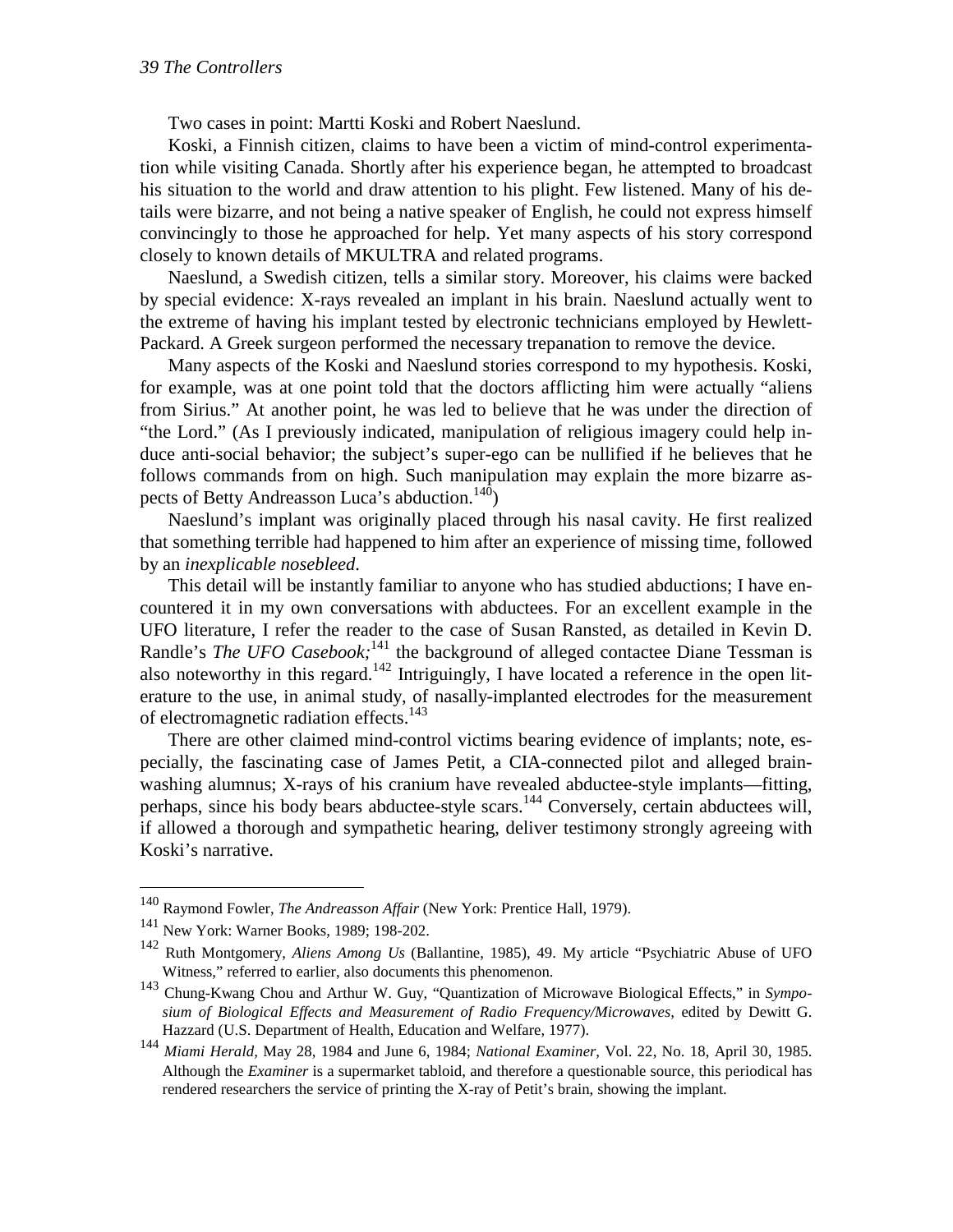## Helicopters and Discs

The bizarre story of Rex Niles and his sister (not named in news accounts) may shed interesting light on a variety of abductee cases, particularly that of Betty and Barney Hill.<sup>145</sup> Niles, the high-rolling owner of a Woodland Hills defense subcontracting firm (Rex Rep) was fingered by authorities investigating defense industry kickbacks. He became an extraordinarily cooperative witness in the investigation—until he was targeted by his enemies, who allegedly used psychoelectronics as harassment.

The following excerpt from the Los Angeles *Times* article on Niles is particularly compelling:

He [Niles] has produced testimony from his sister, a Simi Valley woman who swears that helicopters have repeatedly circled her home. An engineer measured 250 watts of microwaves in the atmosphere outside Niles' house and found a *radioactive disc underneath the dash of his car* [my italics].

A former high school friend, Lyn Silverman, claimed that her home computer went haywire when Niles stepped close to it.

No aliens in this story—yet how similar it is to tales of alien abduction! The lowflying helicopters, of course, are frequently reported by abduction victims—the Betty Andreasson Luca case provides the best-known example.<sup>146</sup> The haywire electronics equipment is also frequently encountered in putative abduction cases; I have spoken (independently) to three women who claimed to have been able to disturb or shut off televisions and stereos simply by walking past the devices; one woman even claimed she had switched off her TV simply by pointing at it!

But the radioactive disc is especially intriguing. As former FBI agent Ted Gunderson recently explained to my associate Alexander Constantine, magnetic radioactive discs have long been used by the clandestine services as cancer-inducing "silent killers"—i.e., as tools of assassination. Not only that. The disk calls to mind one little-remembered detail of the Hill case—the dozen-or-so circular "shiny spots," each the size of a silver dollar, found on the trunk of her car directly after the abduction. A compass needle reacted wildly when placed near these spots. Could they have marked the location where an electromagnetic or radioactive device, similar to that found by Niles, was placed on the car? (Such a device might have been held to the spot magnetically, hence the circular impressions.) If so, then the disorienting EMR could have helped induce the Hills' "UFO sighting."

<sup>145</sup> Los Angeles *Times,* March 28, 1988.

<sup>146</sup> Raymond Fowler, *The Andreasson Affair, Phase Two* (Reward, 1982). This book includes rare photographs of the unmarked helicopters which have plagued this abduction victim and her family.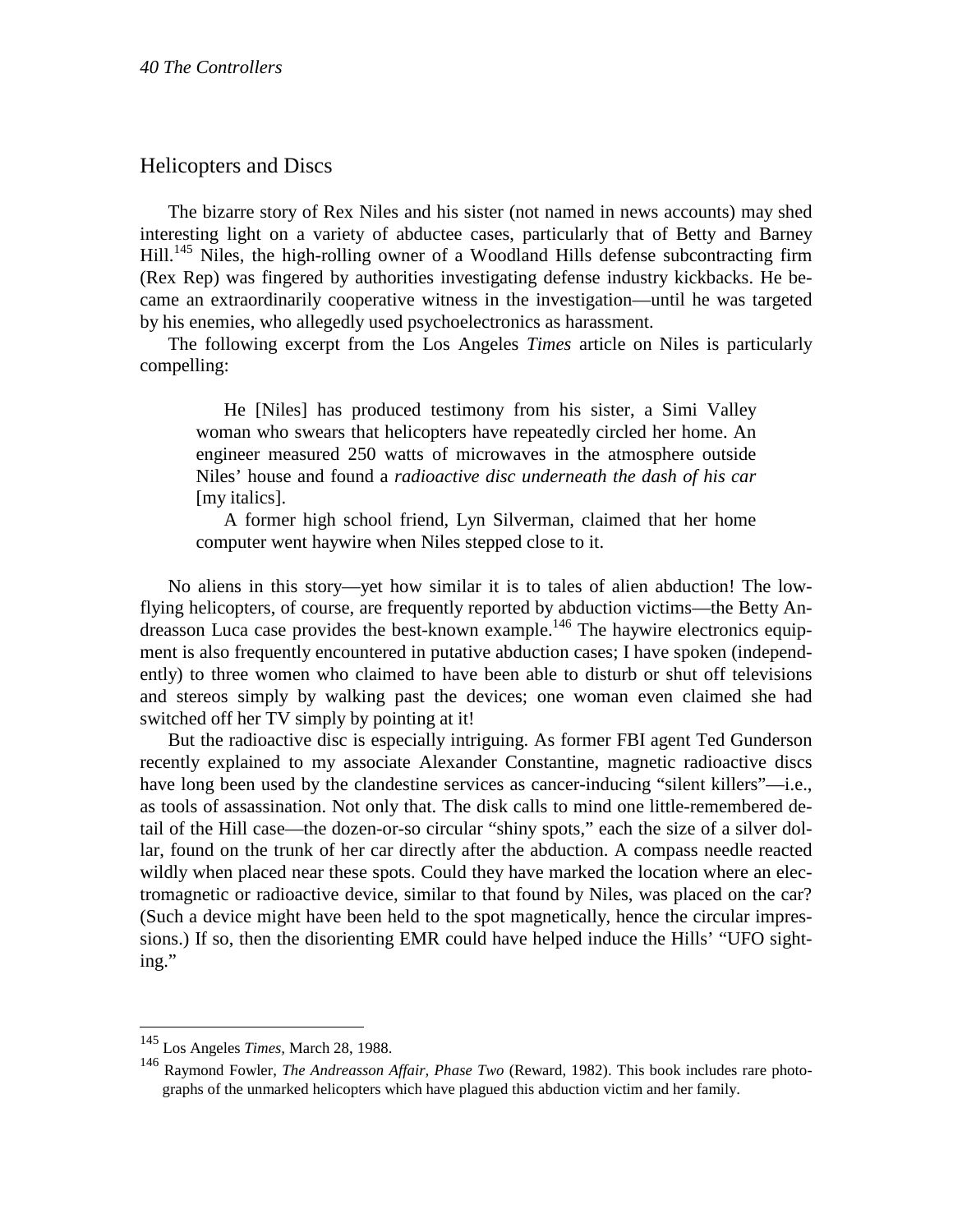<u>.</u>

## The Military and Mind Control

Some time ago, I attended hypnotic regression sessions in which the subject—a claimed UFO abductee—recalled undergoing a mysterious "brain operation" at a veteran's hospital in California. The operation was performed by human beings, not aliens. Interestingly, this same hospital was mentioned in two other cases I encountered. These other claims were not made by abductees, but by people alleged to have been victims of mind-control experimentation.

One of these claimants, a former Navy SEAL who undertook numerous dangerous missions in Vietnam, favorably impressed me with the wealth of detail in his story.<sup>147</sup> This individual—I've taken to calling him "the trained SEAL"—had received specialized combat training at a military base in California; he claims that at one point during this training he was drugged, hypnotized, possibly placed under some form of electronic control, and subjected to the extremes of pain/pleasure operant conditioning. One peculiar detail of his story concerns the "reward" aspect of the conditioning: When properly acquiescent, he was given unlimited sexual access to a woman who, the SEAL avers, was herself the victim of brainwashing!

Unbelievable as this last claim may seem, I found it oddly resonant when I later interviewed a prominent abductee in the Southern California area, who bravely offered me details on a puzzling, albeit quite delicate, incident in her past. Still an attractive woman, she recalled for me—indeed, seemed strangely compelled to describe—an early love affair with a young soldier training at a military base near her home. She cannot recall the soldier's name. All she remembers is that one day he started *living at her family's house;* she has no memory of how the arrangement began, and her parents have never felt comfortable discussing the matter. Although unattracted to this soldier, she felt compelled to become intimate with him, adopting a pliant, obeisant attitude that was quite out of character for her. Later, the soldier went on to covert missions in Vietnam.

Of course, a young person's psycho-sexual development is never smooth, and the incident related above may merely have represented one peculiarly upsetting bump in that notoriously rough road. Still, some of the details of this story—particularly the parents' attitude, the woman's personality shift, and her subsequent memory lapses—are striking, and I treat with respect the abductee's intuition that this minor enigma in her personal history could, if properly understood, shed light on her later "missing time" experiences.

Could the "trained SEAL" have been right? Was there, *is* there, a coterie of hypnoprogrammed soldiers conducting particularly hazardous missions? And do the programmers have at their disposal a "ladies' auxiliary," so to speak, of hypnotized camp followers?

If the SEAL's story stood alone, skeptics could easily dismiss it (provided they did not sit, as I did, face-to-face with the story's teller, listening to all the grisly and unsettling details). But other veterans have added their voices to this grim tale. Daniel Sheehan, of

 $147$  A mutual friend described for me an incident in which the former SEAL, mistakenly perceiving a threat, almost instantly felled, and nearly killed, a man twice his size. Whatever the truth of my informant's other statements, he certainly has received advanced combat training.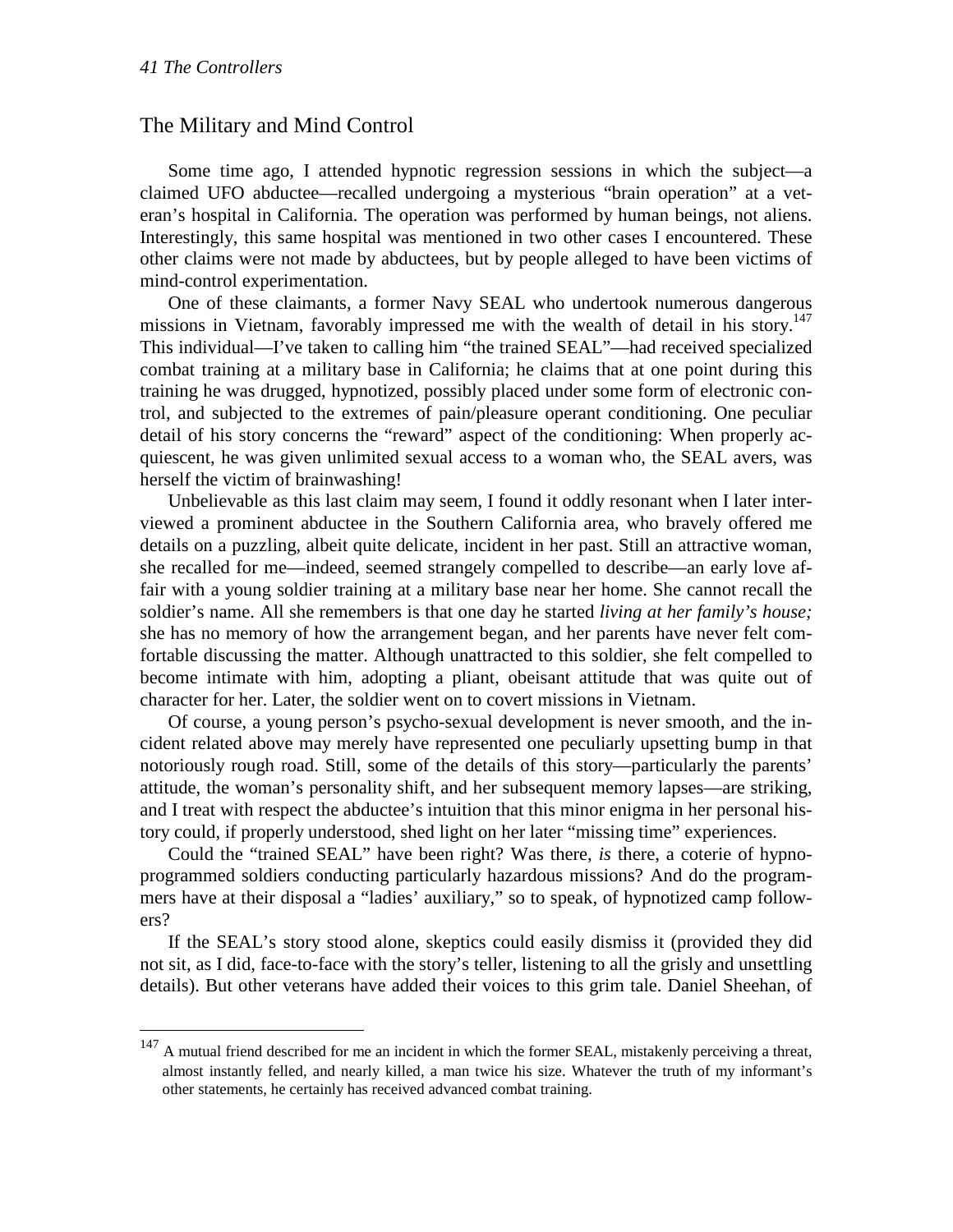the Christic Institute, claims that his organization has spoken to half-a-dozen individuals with narratives similar to my SEAL informant. All had received "processing," so to speak, within the context of standard military training; after programming and specialized combat instruction by mercenaries, the recruits were placed "on hold," to be used as situations arose—and some of those situations occurred within the United States.<sup>148</sup>

Walter Bowart began his own researches into mind control by placing an ad in "Soldier-of-Fortune"-style publications, asking for correspondence from veterans who experienced inexplicable lapses in memory or strange behavior modification techniques while serving in Vietnam; he received over 100 replies. Bowart devoted an entire chapter to one of these respondents—an Air Force veteran named David, who ended his four-year tour of duty recalling only that he had spent the time "having fun, skin diving, laying on the beach, collecting shells...It never dawned on me until later that I must have *done* something while I was in the service." (An obvious example of screen memory.) He was also "assigned" a girlfriend whose name he cannot now recall, despite the length and deep intimacy of the affair.<sup>149</sup> The parallels to the SEAL's story and the abductee's account should be obvious.

We even have a confession, of sorts, from a scientist who specialized in one aspect of this sort of training. Lt. Commander Thomas Narut, of the U.S. Naval Hospital at the NATO headquarters in Naples, Florida, admitted during a lecture in Oslo that recruits in Naples underwent "Clockwork-Orange"-style behavior modification sessions. Trainees would be strapped into chairs with their eyelids clamped open while watching films of industrial accidents and African circumcision ceremonies—films frequently used by psychologists as a means of inducing stress in experimental situations. Unlike the protagonist in *Clockwork Orange,* who learned revulsion at the sight of violence, Narut's soldiers were taught to accept and enjoy bloodshed, to view it with equanimity. Similar techniques were used to dehumanize potential enemies. Graduates of this program became, in Narut's words, "hit men and assassins," to be placed in American embassies throughout the world.

When questioned by reporters about these claims, the American government denied the story; Narut—after a long incommunicado period and apparent coercion—later explained to journalists that he had merely spoken theoretically. If so, why did he originally describe the behavior modification procedure as an ongoing program?<sup>150</sup>

And while it may seem frivolous to return to the subject of abductions after examining such grim data, I should remind the reader of the many abduction accounts in which abductees recall being forced to watch certain stress-inducing motion pictures. The aliens, it seems, have learned a few lessons from Dr. Narut.

Narut, of course, concentrated on selective programming of individual American soldiers; on the other side of the mind-control spectrum, Defense Department specialists have also concentrated on methods to render entire enemy battalions "combat ineffec-

 $\overline{a}$ 

<sup>148</sup> Fenton Bresler, *Who Killed John Lennon?* (New York: St. Martin's Press, 1989), 45-46.

<sup>149</sup> Bowart, *Operation Mind Control,* 27-42.

<sup>150</sup> Denise Winn, *The Manipulated Mind* (London, Octagon Press, 1983), 72-73; Bresler, *Who Killed John Lennon?,* 41; see generally: Peter Watson, *War on the Mind* (London: Hutchison, 1978) (Watson broke the story on Narut for the London *Times*).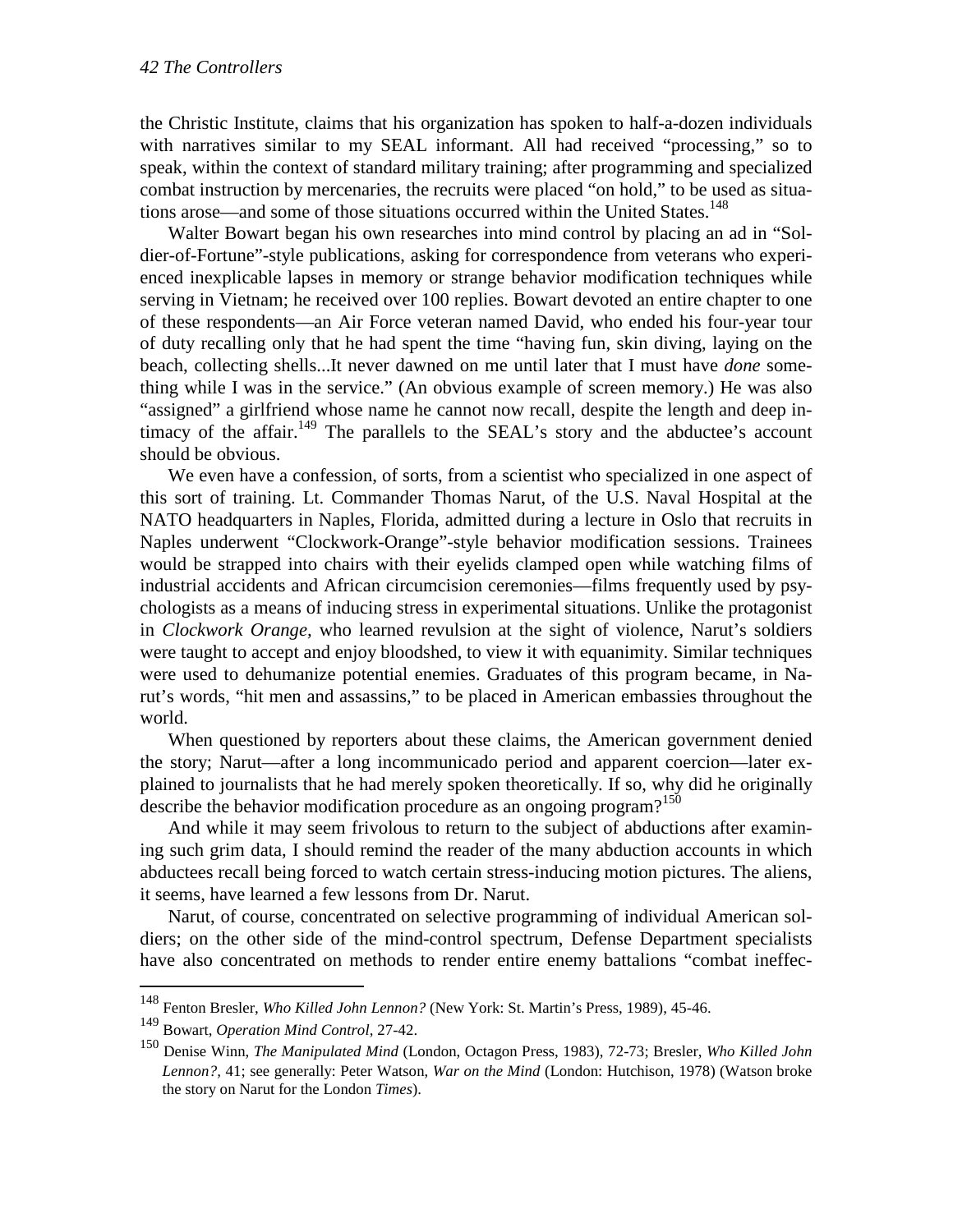tive." Electromagnetic weaponry, intended to wipe out the aggression of the enemy, is the province of DARPA, under the direction of Dr. Jack Verona. These projects remain fairly mysterious; we do know, however, that one operation, SLEEPING BEAUTY, employed the services of Dr. Michael Persinger, a scientist who has expressed interesting views regarding UFOs.

Persinger discovered a method of using ELF waves to induce the brain's MAST cells to release histamine; should a battlefield commander wish to subject his enemy to mass bouts of vomiting, Persinger's trick could do the job even faster than a Tobe Hooper movie. The method works on animals. "The question," writes mind-control researcher Larry Collins, "is how to get from point A to point B without violating one of the most rigorous commandments of Government ethics—thou shalt not conduct experiments like that on human beings." $151$ 

If Collins studied the record a little more carefully, he might realize that the government hasn't always regarded this commandment as something graven in stone. As Milton Kline put it:

"Ethical factors involved in most research would preclude having positive results. Those ethical factors don't always hold with government research. *The research which has given really positive results has not been limited by ethical constraints*."<sup>152</sup> [My italics.]

## The Ultimate Motive for Mind Control

Hypnosis hard-liners of the Orne school would almost certainly dismiss the foregoing veterans' accounts of the use of hypnosis, drugs and behavioral conditioning on American fighting men. Why, the skeptics would ask, would anyone attempt to create a "Manchurian Candidate" when the military services, using entirely conventional means, can create a "Rambo"? There have always been recruits for even the most hazardous duties; what need of hypnosis?

The need, in fact, is absolute.

The modern battlefield has little place for the traditional soldier. Advanced weaponry requires an increasing level of technical sophistication, which in turn requires a coolheaded operator. But the all-too-human combatant—though capable of extraordinary acts of courage under the most stressful conditions imaginable—does not possess inexhaustible reserves of *sang-froid*. Eventually, breakdowns will occur. Per-capita psychiatric casualties have increased dramatically in each successive American conflict. As Richard Gabriel, the excellent historian of the role of psychiatry in warfare, writes:

Modern warfare has become so lethal and so intense that only the already insane can endure it...Modern war requiring continuous combat will

 $\overline{a}$ 

<sup>151</sup> Larry Collins, "Mind Control," *Playboy,* January 1990.

<sup>152</sup> John Marks interview with Milton Kline, December 22, 1977 (Marks files).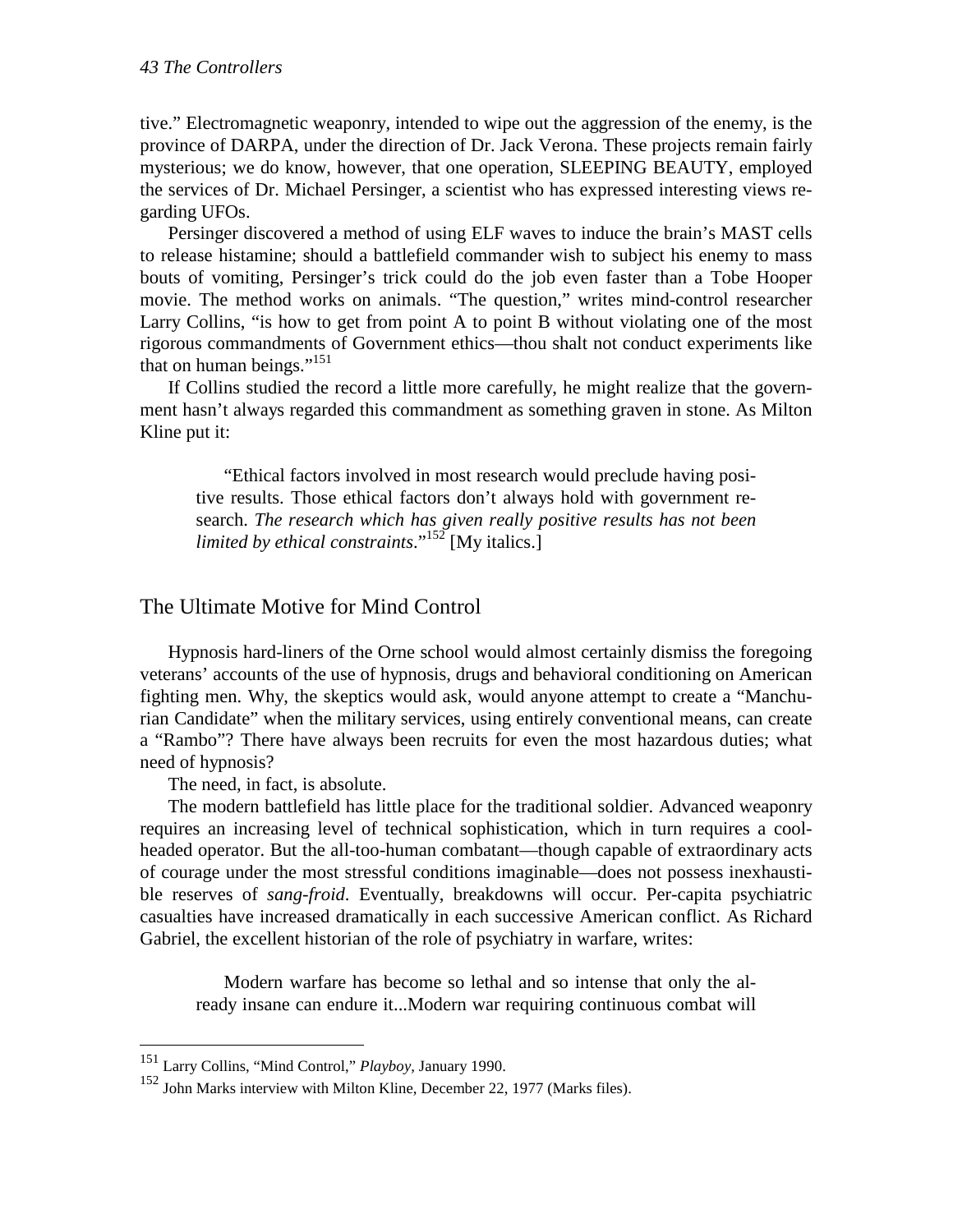increase the degree of fatigue on the soldier to heretofore unknown levels. Physical fatigue—especially the lack of sleep—will increase the rate of psychiatric casualties enormously. Other factors—high rates of indirect fire, night fighting, lack of food, constant stress, large numbers of casualties—will ensure that the number of psychiatric casualties will reach disastrous proportions. And the number of casualties will overburden the medical structure to the point of collapse.

The ability to treat psychiatric casualties will all but disappear. There will be no safe forward areas in which to treat soldiers debilitated by mental collapse. The technology of modern war has made such locations functionally obsolete...<sup>153</sup>

According to Gabriel, the military intends to meet this challenge by creating "the chemical soldier," a designer-drugged zombie in fighting man's uniform:

On the battlefields of the future we will witness a true clash of ignorant armies, armies ignorant of their own emotions and even of the reasons for which they fight. Soldiers on all sides will be reduced to fearless chemical automatons who fight simply because they can do nothing else...Once the chemical genie is out of the bottle, the full range of human mental and physical actions become targets for chemical control...Today it is already possible by chemical or electrical stimulation to increase the aggression levels of the human being by stimulating the amygdala, a section of the brain known to control aggression and rage. Such "human potential engineering" is already a partial reality and the necessary technical knowledge increases every day.<sup>154</sup>

While this passage speaks of drugs and electronics, we can safely assume that the planners of battle would not refrain from using any other promising technique.

Gabriel writes primarily of large-scale battle scenarios, but based on his information, we can fairly deduce that the mind-controlled soldier will also play a role in the surgical strike, the covert operation, the infiltration behind enemy lines by units of the Special Forces. On such missions, United States personnel have increasingly relied on torture as a means of interrogation and intimidation,<sup>155</sup> and as such barbarism becomes standard procedure the American fighting man of the future will need to find within himself unprecedented reserves of brutality. Will the average recruit, culled from the nation's suburbs and reared on traditional ideals, possess such reserves?

Vietnam proved that the soldier, despite a barrage of propaganda intended to cloud his discernment, will sense the difference between fighting for legitimate defense interests

l

<sup>153</sup> Richard A. Gabriel, *No More Heroes* (New York: Hill and Wang, 1987), 124.

<sup>154</sup> Ibid., 150-151.

<sup>155</sup> See generally: Mark Lane, *Conversations With Americans* (Simon and Shuster, 1970); A.J. Langguth, *Hidden Terrors* (New York: Pantheon, 1978).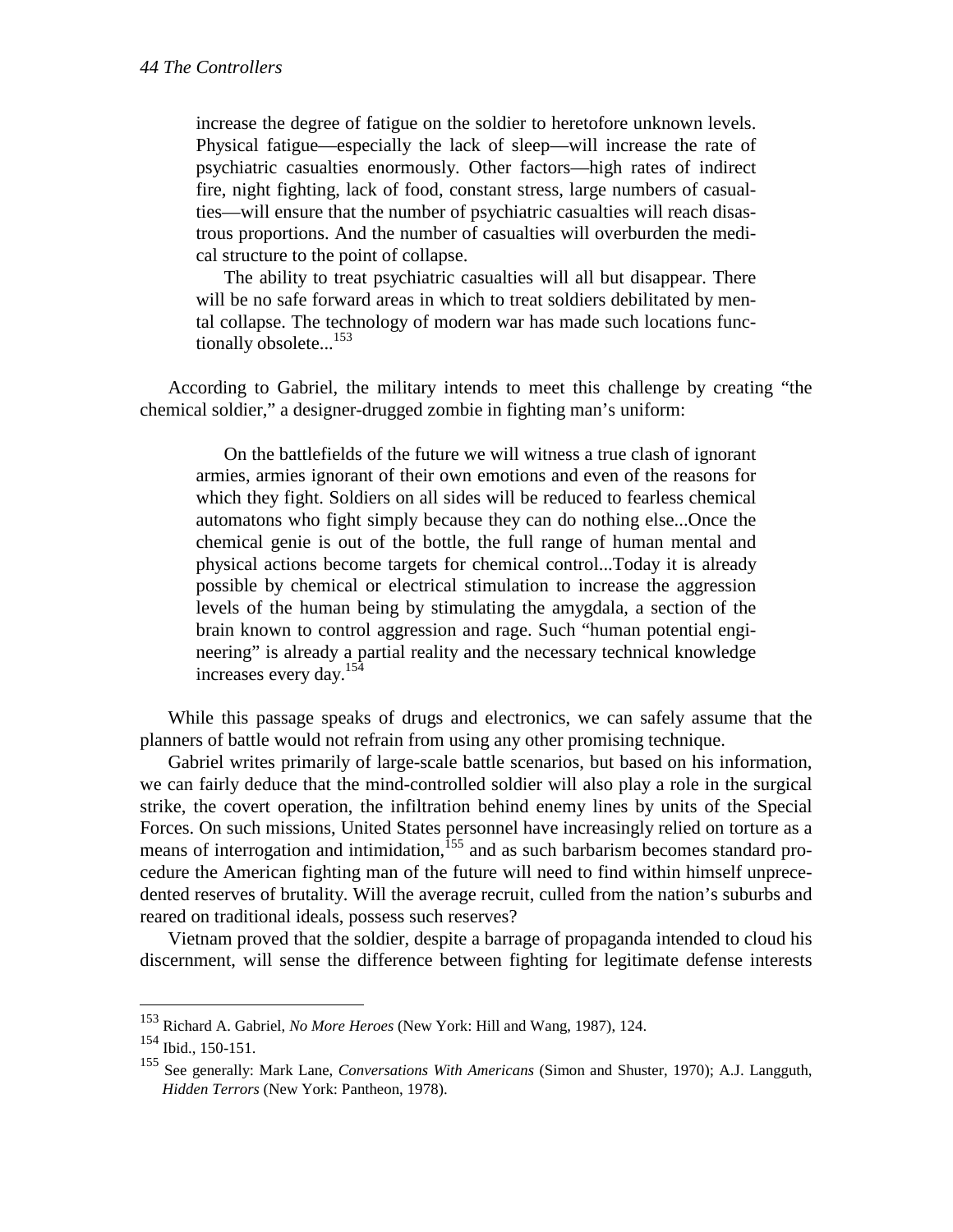and fighting to protect political hegemony. To forestall this realization, or to render it irrelevant, military planners must withdraw the human combatant and replace him with a new species of warrior. The soldier of the future will not discern; he will merely do. He will not be a butcher; he will be the butcher's *knife*—a tool among other tools, thoughtless and effective.

And it is my contention that to create this soldier of the future, the controllers need a continuing program, one designed to test each new method and combination of methods for conquering the human mind. One primary goal of this program must include expanding the human capacity for stress and violence. Subjects enrolled in such experimental procedures will experience pain, and will learn to accept the pain. Eventually, they will learn to inflict it, without remorse or even remembrance. The nation who first creates this new soldier will possess a decisive advantage on the "conventional" battlefield—as will the nation which first develops a means of using mass mind-control techniques to disable entire enemy platoons. This paramount military necessity is the reason why I will never believe any unconvincing reassurances that our nation's clandestine scientists have foregone or will forego research into behavior modification. This research will never be mere history. What's past is present, and today's covert experimentation will become tomorrow's basic training.

A prototype of the future warrior may already be with us. The Navy SEAL I interviewed spoke in horrifying detail of dismemberment without emotion, of rape as routine, of killing without affect. And then *forgetting that he had killed*. Even years later, he could not recall the stories behind many of the wounds on his own body. He claims that whenever he would need the services of the veteran's hospital, doctors would re-hypnotize him shortly after his admission, while a physician specifically cleared for such work would examine his medical history, which was highly classified and kept under lock and key.

According to the SEAL's testimony, his memory block cracked little by little, as a result of events too complex to recount here. Finally, years after Vietnam, he was able to remember what he did.

Amnesia was a blessing.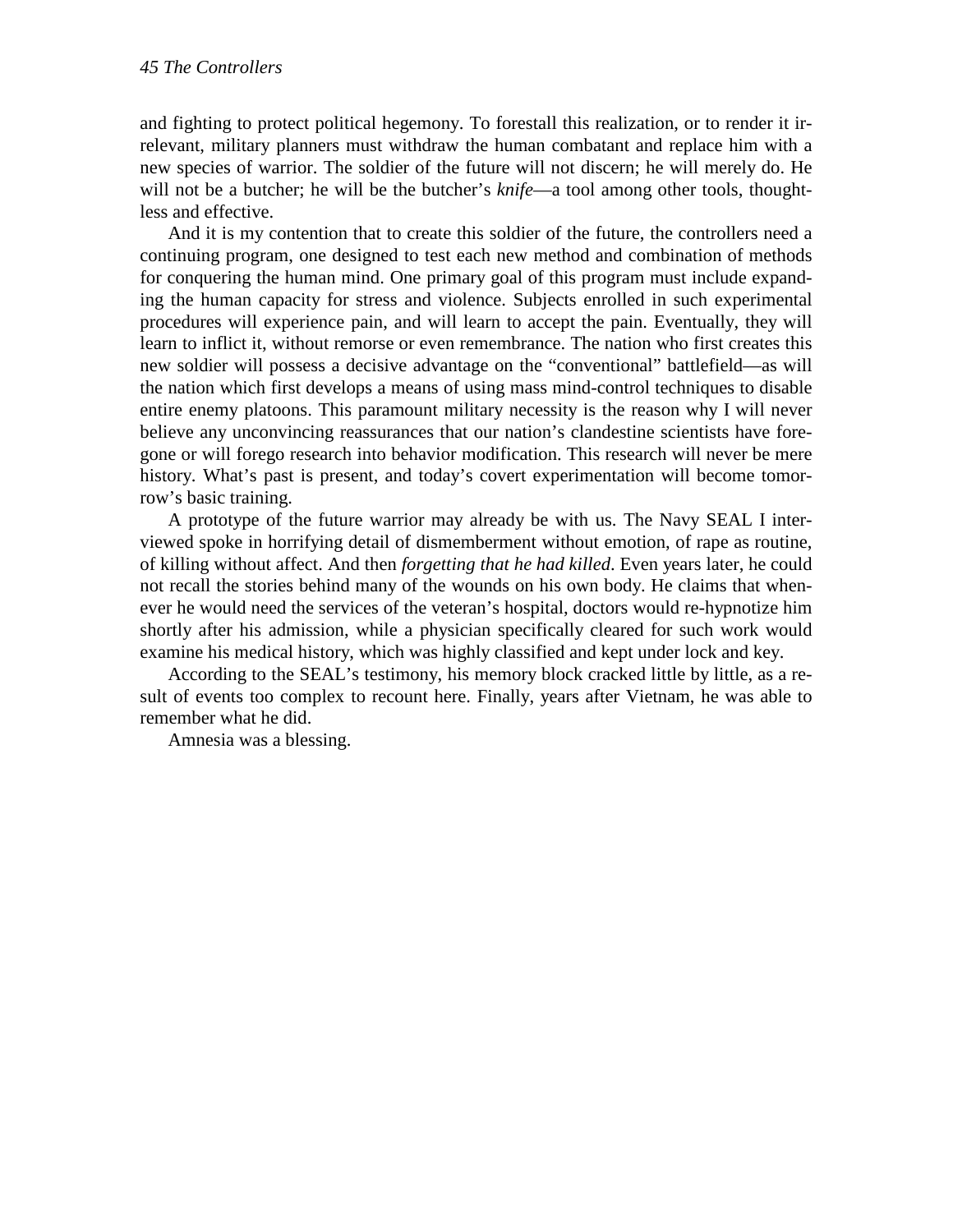## IV. Abductions

Press and public now regard abductees as tony curiosities, yet science, for the most part, still banishes their tales to the domain of the damned, as Charles Fort defined damnation. So too with claimed victims of mind control. The Voice of Authority tells us that MKULTRA belongs to history; like Hasdrubal and Hitler, it threatened once, but no more. Anyone insisting otherwise must be silenced by glib rationalization and selective inattention.

Yet these two topics—UFO abductions and mind control—have more in common than their mutual ostracization. The data overlap. If we could chart these phenomena on a Venn diagram, we would see a surprisingly large intersection between the two circles of information. It is this overlap I seek to address.

Note, however, that I can *not* address all the other interesting and important issues raised by the UFO abduction experience. For example, I have written, admittedly rather vaguely, of nasal implants reported by abductees—the sort of detail which might place an account in the "high strangeness" category, and of course, a detail central to my thesis. But what percentage of the percipients speak of such implants? A truly scientific analysis would provide a figure. Unfortunately, I haven't the resources to compile a sufficiently large abductee sample from which one could draw statistics. Nor can I make an overarching qualitative analysis, measuring the value of "high strangeness" reports against other abductee claims. All I can do is note the available literature, and leave the reader to wonder, as I do, whether the compilers of that literature concentrated on exceptional cases or were biased in favor of the less fantastic abductee accounts. I have supplemented readings of the abduction literature with my own interviews with percipients—which, since abductees tend to know other abductees, can give a surprisingly wide view of the phenomenon. This view has been broadened still further by my talks and correspondence with other members of the UFO community.

Of course, we must recognize the difference between testimony and proof. No one can state definitively that abduction reports have a basis in objective reality (however misperceived). Ultimately, all we have are stories. Some of these stories may be of questionable veracity; others may be contaminated by investigator bias; many are insufficiently detailed. No one research paper can resolve all abduction controversies, and many necessary battles must be fought on other fields.

Still, the testimony won't go away—and we certainly have enough to allow for comparisons. I maintain that an unprejudiced overview of abduction reports in the popular press and the less-familiar material on mind control will demonstrate a striking correlation. Once other abduction researchers have been educated in the ways of MKULTRA (and this paper is intended as an introductory text) they may note a similar pattern. If so, we can then begin to write a revisionist history of the phenomenon.

The abduction enigma contains within it sub-mysteries that slide into the mindcontrol scenario with surprising ease, even elegance—mysteries which fit the E.T. hypothesis as uncomfortably as a size 10 foot fits into a size 8 shoe. As we have seen, the MKULTRA thesis explains the reports of abductee intracerebral implants (particularly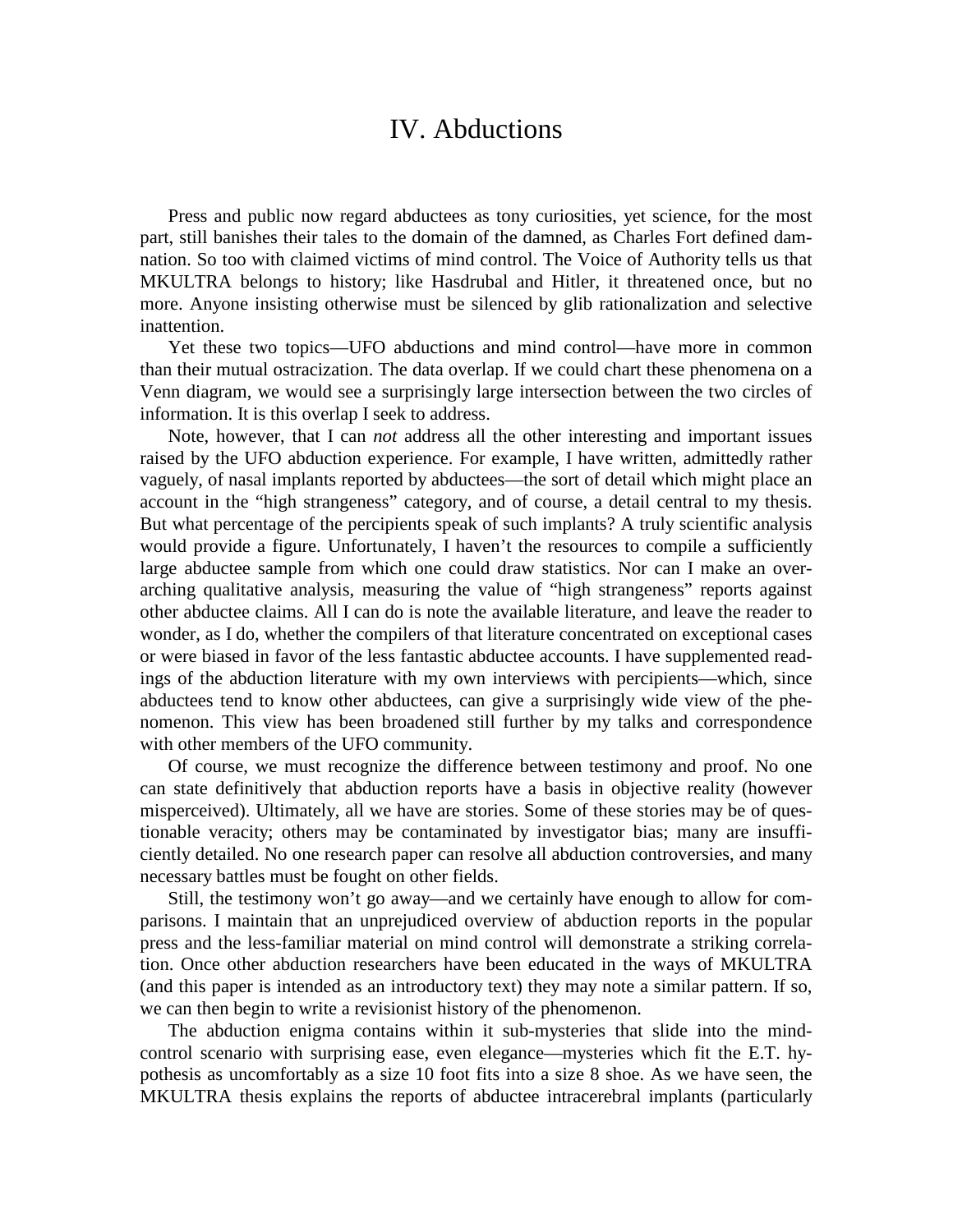reports involving nosebleeds), unusual scars, "telepathic" communication (i.e., externally induced intracerebral voices) concurrent with or following the abduction encounter, allegations that some abductees hear unusual sound effects (similar to those created by the hemi-synch and cognate devices), haywire electronic devices in abductee homes, personality shifts, "training films," manipulation of religious imagery, and missing time. Needless to say, the thesis of clandestine government experimentation readily accounts for abductee claims of human beings "working" with the aliens, and for the government harassment that plays so prominent a role in certain abductee reports.

Let's look at some more correlations.

## The Hill Case and the "Advanced" Aliens

Earlier, I asked, "Do the aliens also watch black-and-white television?" in reference to their alleged use of old-fashioned, Terra-style brain implantation devices. Abduction accounts abound in other examples of alien "retro-technology." The most striking example can be found in the Betty and Barney Hill incident, the details of which are too wellknown to recount here.<sup>156</sup> As we have already glimpsed during our discussion of the Rex Niles affair, the Hills' "interrupted journey" abounds in data which, taken together, permits the construction of an alternative explanation.

At one point during the alleged UFO abduction, the "examiners" inserted a needle in Betty Hill's navel, telling her that this practice constituted a test for pregnancy.<sup>157</sup> Some ufologists<sup>158</sup> rashly assume that Betty Hill's "pregnancy test" is evidence of advanced extraterrestrial technology, since her 1961 account pre-dates the official announcement of amniocentesis, which does indeed make use of a needle inserted into the navel. But we now have much less invasive means of testing for pregnancy than amniocentesis. True, amniocentesis is still sometimes used to gather information about the fetus, but the wielders of a highly evolved technology would certainly use other methods of determining the existence of pregnancy in the first place.

Betty Hill's testimony reminds us of certain other abduction accounts, which contain descriptions of "healings" surprisingly similar to the procedures associated with stillexperimental electromagnetic therapy techniques, such as those described in Robert O. Becker's *The Body Electric*. For example, abductee Deanna Dube described for me an abduction-related "regeneration" of her long-damaged heart; had she been familiar with Becker's work,<sup>159</sup> she might have been a bit less rapid to ascribe her healing to otherworldly influences.

Medical breakthroughs often undergo years of testing before their official "discovery." For some of these tests, finding volunteers presents a major obstacle. If we accept

<sup>156</sup> John G. Fuller, *The Interrupted Journey* (New York: Dell, 1966).

<sup>157</sup> This detail plays a part in other abductions—for example, it crops up in the Betty Andreasson Luca case. See Raymond Fowler, *The Andreasson Affair* (New York: Bantam, 1980), 50-51.

<sup>158</sup> Stanton Friedman, for example; the reader is referred to his 1988 Whole Life Expo lecture, "UFOs: A Cosmic Watergate."

<sup>159</sup> *The Body Electric,* 196-202.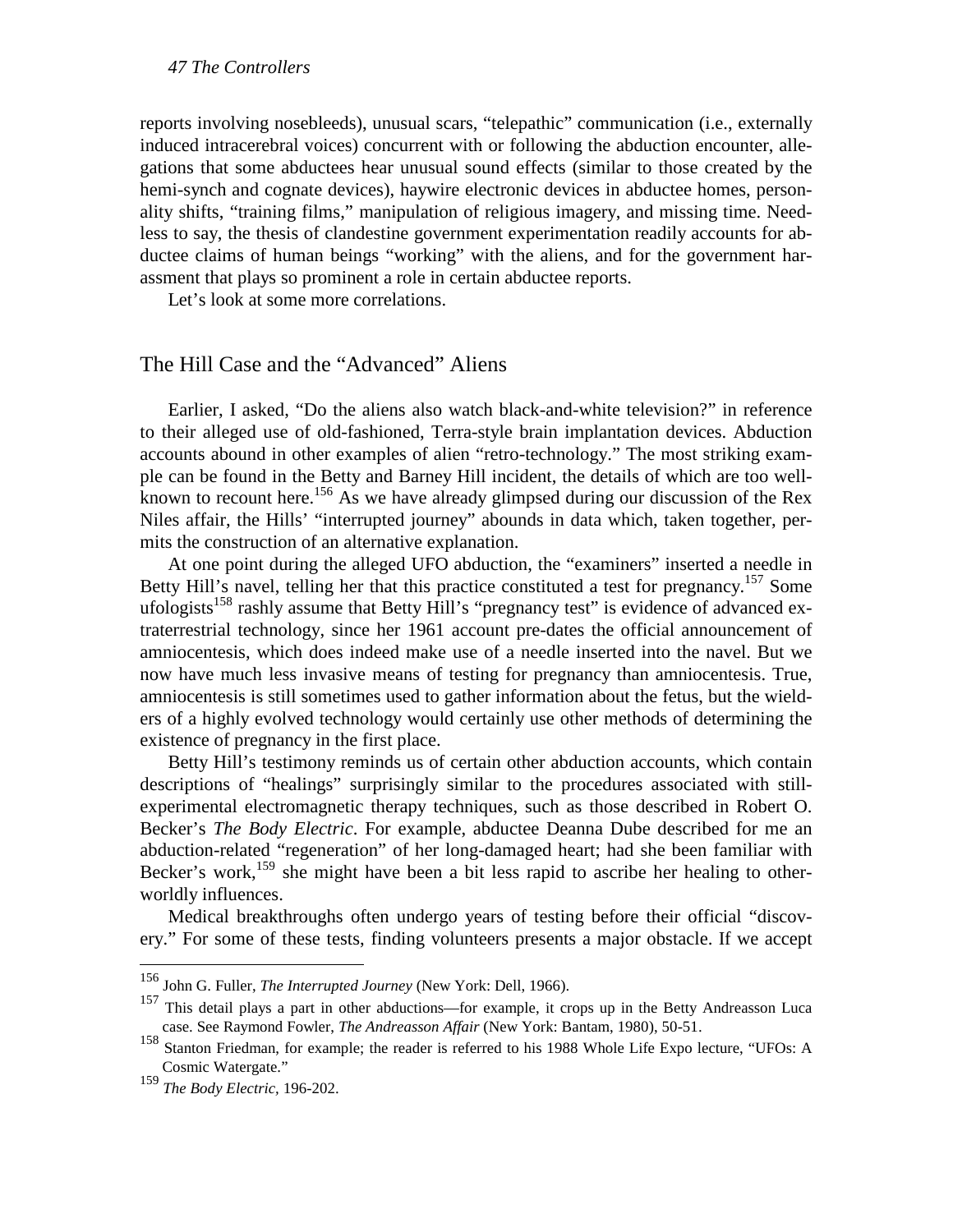the proposition that the Hill incident originated in an external and objective stimulus, we must then ask ourselves which scenario is more likely: Did Betty Hill encounter human beings using a technique ten years ahead of its time? Or did she encounter aliens (reputedly a "billion years ahead of us") using science from eons before *their* time?

One must also ask why Betty Hill's aliens seemed to have no grasp of basic human concepts (such as how we measure time)—yet they knew enough about us to speak English fluently and had even mastered our slang. Were these real aliens, or humans engaging in theatricals (and occasionally muffing their lines)? For that matter, why did Betty Hill originally recall her abductors as humanoid, only later describing them as aliens?

The Hill case provided a particularly controversial piece of evidence—the celebrated "star map" recalled by Betty Hill under hypnosis. In later years, an Ohio schoolteacher named Marjorie Fish made an ingenious and laudable attempt to discover a match for this map by constructing an elaborate three-dimensional model of nearby star systems; whether she succeeded remains a matter for keen debate.<sup>160</sup> For now, I prefer to avoid taking sides in this dispute and will confine myself to insisting that pro-ET ufologists answer (*without* resorting to glib ripostes) a point first raised by Jacques Vallee: *The map makes no sense as a navigational aid*. Vallee notes that, even if we grant the Fish interpretation, the stars are not drawn to scale—and at any rate, alien spaceships would surely be navigated the same way we guide our own spacecraft: via computers and telemetry.<sup>161</sup> The validity of the Fish interpretation is irrelevant; the point is that *any* such chart would have *no* value to an interstellar star-farer.

Fish's work raises other controversies: Allegedly, the map points to Zeta Reticuli as the aliens' home system and pictures Zeta Reticuli as a single star, a view consistent with scientific opinion of the 1960s. Yet in later years scientists discovered that Zeta Reticuli is binary.<sup>162</sup> Moreover, how did our abductee manage to remember so accurately a complex chart glimpsed in passing? Even allowing for the possibility of increased accuracy of recollection under hypnotic regression, the memory feat here seems remarkable. Consider the circumstances of the abduction: Kafka on hallucinogens couldn't have conceived of the nightmare vision confronting Betty Hill that night—yet for some reason this particular arrangement of stars emerged as her most intensely-detailed recollection of the experience.

This memory (if not confabulated during regression, a possibility we should always weigh) is comprehensible only as an example of *artificially-induced hypermnesia*. In other words, Betty Hill was *directed* to store that chart within her subconscious. The celebrated star map ought to be recognized for what it was: a prop, a seemingly-

 $\overline{a}$ 

<sup>&</sup>lt;sup>160</sup> The Fish map has received wide discussion; for a representative sampling, the reader is directed to the aforementioned Friedman lecture (note 3); Terence Dickenson, "The Zeti Reticuli Incident," *Astronomy,* December, 1974; Klass, *UFO Abductions: A Dangerous Game,* 20-23; and John Rimmer, *The Evidence For Alien Abductions* (Weillingborough: Aquarian, 1984), 88-92. Incidentally, Klass has proposed to Friedman a test regarding the ability to recall such material accurately under hypnotic regression; Friedman, for reasons best known to himself, declined the offer to participate.

<sup>161</sup> Jacques Vallee, *Dimensions* (Chicago: Contemporary, 1988), 266.

<sup>162</sup> See Rimmer, *The Evidence For Alien Abductions,* 91-92. None of this is meant to denigrate Marjorie Fish, whose work has received universal praise.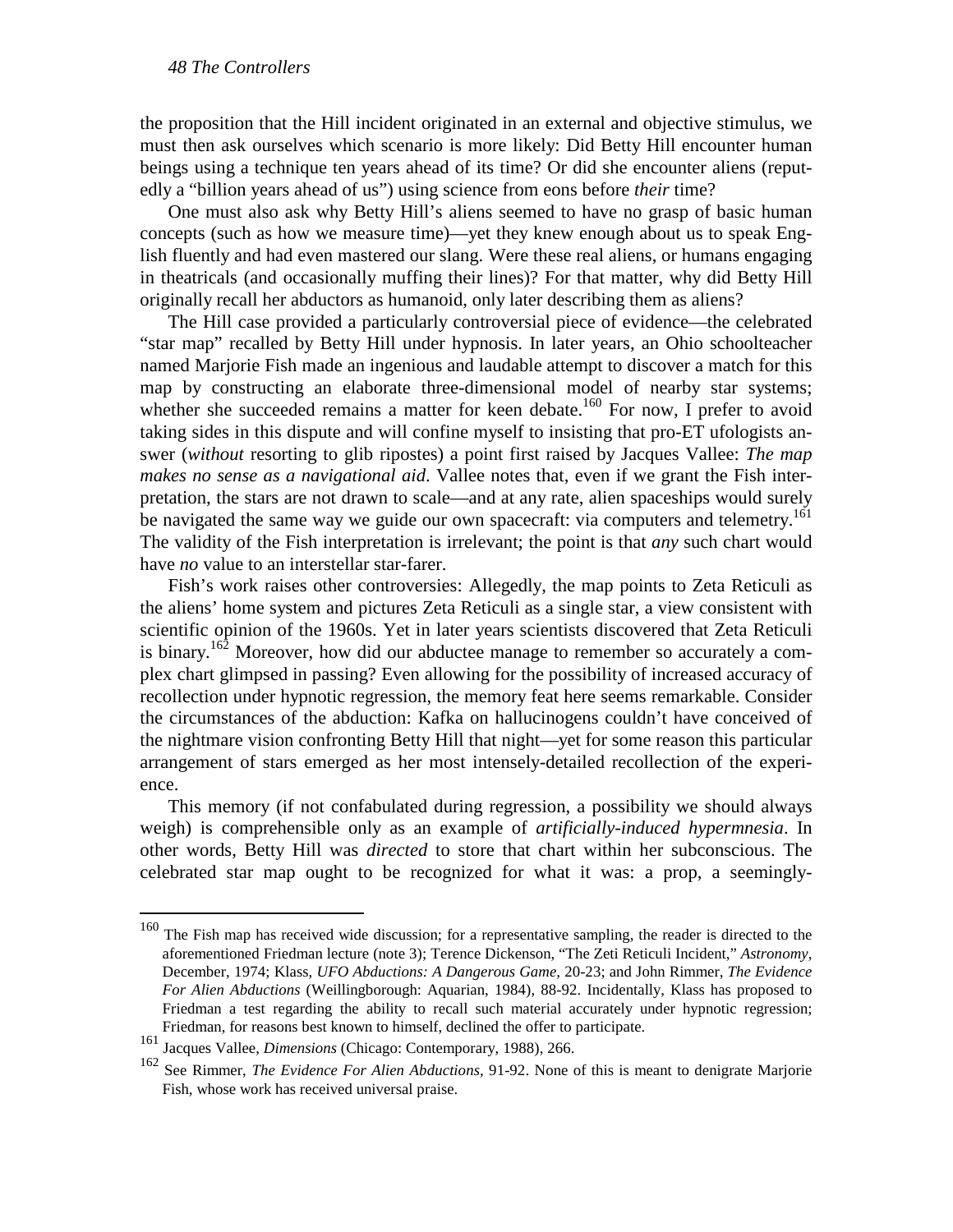confirmatory circumstantial detail meant to convince her—and perhaps *us*—of the reality of her abduction.

The question of motive arises. Why—if my thesis is correct—were these two fairly innocuous individuals chosen for this new variation on the old MKULTRA tricks?

The selection might, of course, have been arbitrary. Or perhaps circumstances now irretrievably lost to history rendered the couple a convenient target. Interestingly, Barney Hill had become acquainted (through church functions) with the head of Air Force intelligence at Pease Air Force Base; perhaps this relationship first brought the Hills to the attention of members of the intelligence community. Arguably, the Hills could have been fingered for a wide variety of reasons; as a general rule, the clandestine services prefer to satisfy a number of itches with one scratch.

In fact, the espionage establishment had one particularly compelling reason to focus on the Hills. Barney Hill (a black man) and his wife held important positions in several civil rights organizations, including the NAACP.<sup>163</sup> The abduction took place during the 1960s, when the NAACP and allied groups fell victim to an increasingly paranoid series of attacks from the FBI and other governmental agencies (under operations COINTEL-PRO, CHAOS, GARDEN PLOT, etc.).<sup>164</sup> At that time, infiltration of civil rights groups proved a difficult chore; while most left-leaning groups provided easy targets for FBI stooges, the average undercover operative would have had an exceptionally difficult time posing as a black activist. (In 1961, the only black people on the FBI's payroll were the servants in J. Edgar Hoover's home.)

In light of these facts, we should recall Victor Marchetti's anecdote about the cat that the CIA had "wired for sound." Perhaps an ambitious covert scientist proposed a similar experiment, in which a human being would play the role that had once been assigned to the unfortunate feline? As Estabrooks noted, the ultimate espionage agent would be the spy who doesn't *know* he is a spy. Barney Hill, a well-regarded figure with a near-geniuslevel IQ, was a safe bet to obtain a leadership role in any group he joined; he would have been remarkably well-positioned, had any outsiders wished to use his ears to overhear prominent black organizers in confidential discussion.

Of course, many intelligence professionals would counter this suggestion by reminding us that eavesdroppers on the civil rights movement had plenty of less-flamboyant methods: Bugging, "black bag" jobs, paying for information, etc. The point is valid. But if the technology to create a "human bug" was developed circa 1961—and there is documentation suggesting that such was indeed the case  $165$ —the intelligence agencies would

<sup>163</sup> Fuller, *The Interrupted Journey,* 18-19.

<sup>164</sup> Athan G. Theoharis and John Stuart Cox, *The Boss: J*. *Edgar Hoover and the Great American Inquisition* (Philadelphia: Temple University Press, 1978), 325; Chip Berlet, "The Hunt for the Red Menace," *Covert Action Information Bulletin,* No. 31 (Winter, 1989); J. Edgar Hoover, *COINTELPRO* (memo), March 4, 1968.

<sup>165</sup> For example, Delgado's work pre-dates the Hill incident. Moreover, one of the few pages released on MKULTRA subproject 119 concerns "a critical review of the literature and scientific developments related to the recording, analysis and interpretation of bioelectric signals from the human organism, and activation of human behavior by remote means." The review took place in 1960-61. Presumably, the CIA wanted to *do* something with the information so derived.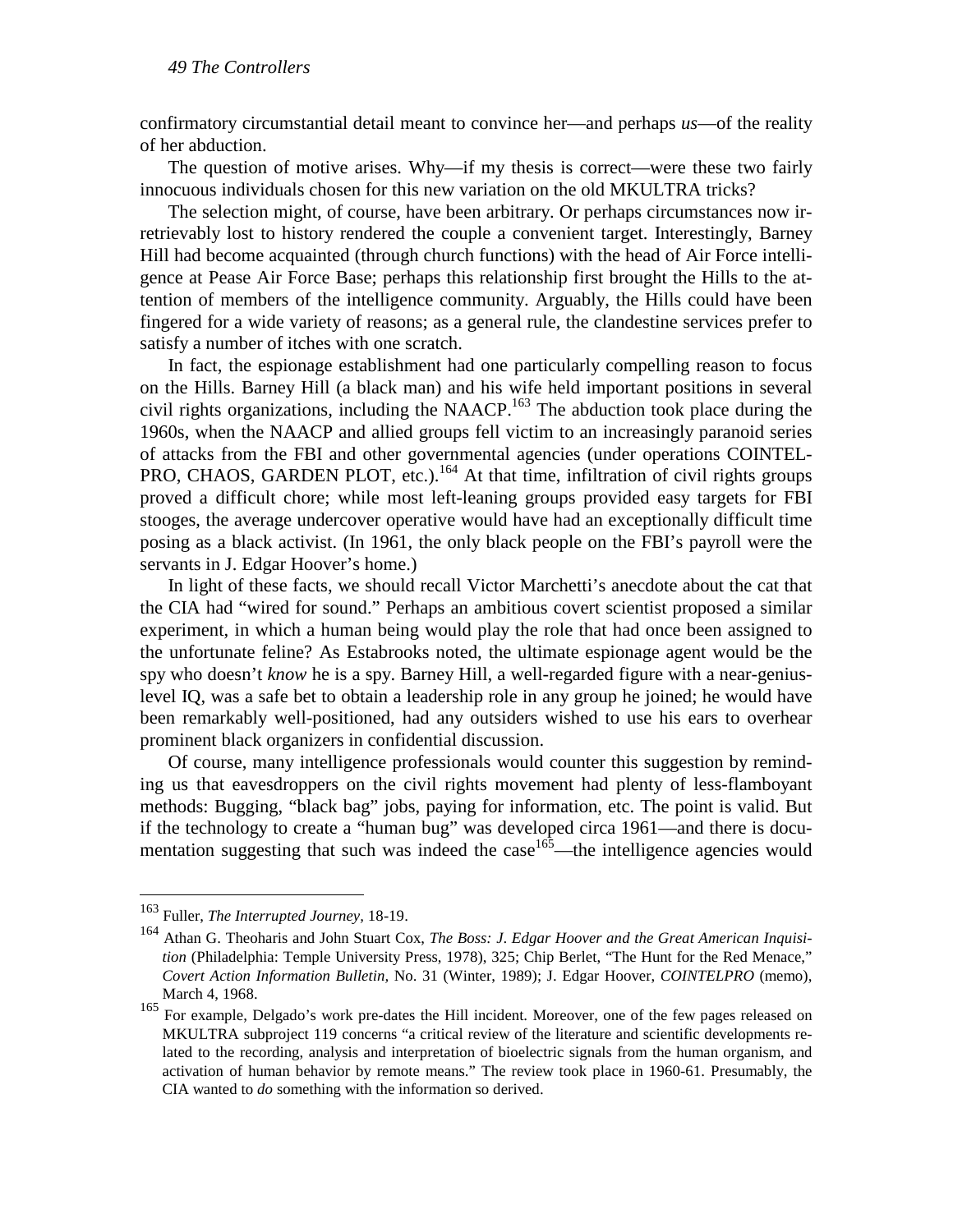surely have wanted to test the possibilities in the field. And considering the expense of such a test, why not conduct the experiment in such a way as to reap the maximum benefits? Why *not* choose a Barney Hill?

## Arms and the Abductee

Budd Hopkins told the following story during his lecture at the Los Angeles "Whole Life Expo."<sup>166</sup> He considers the case "very good...lots of corroborating witnesses for parts of it." Though not, presumably, for *this* part:

Hopkins' informant, after the by-now familiar UFO abduction, was given a gun by the aliens. Not a Buck Rogers laser weapon—this was something Dirty Harry might have packed.

The abductee was also given someone to shoot. Not a little grey alien—another human being, tied to a chair. The "visitors" told their armed abductee that this captive had done "evil on the earth, and he's a bad person. You have to kill him." If the abductee didn't do as asked, he would never leave the ship.

The captive proclaimed his innocence, and pleaded for his life. The abductee, caught in the middle of all this, became quite upset. (Worth noting: he seems to have at least *considered* the aliens' request to shoot someone he had never met.) Ultimately, the abductee turned the gun on the aliens, and said, "Nobody's going to get shot here."

According to Hopkins, "The aliens said 'Fine. Very good.' They took the gun from him; the man [presumably, the captive] got up, walked away, disappeared, and they went on to the next thing." Obviously, this little drama had been staged—a test of some sort.

I submit that this surreal incident is incomprehensible as either an example of alien incursion or of "Klass-ical" confabulation. The scenario described here *exactly* parallels numerous experiments in the hypnotic induction of anti-social action as revealed both in the standard hypnosis literature and in declassified ARTICHOKE/MKULTRA documents. For example, compare Hopkins' account to the following, in which Ludwig Mayer, a prominent German hypnosis researcher, describes a classic experiment in the hypnotic induction of criminal action:

I gave a revolver to an elderly and readily suggestible man whom I had just hypnotized. The revolver had just been loaded by Mr. H. with a percussion cap. I explained to [the subject], while pointing to Mr. H., that Mr. H. was a very wicked man whom he should shoot to kill. With great determination he took the revolver and fired a shot directly at Mr. H. Mr. H. fell down pretending to be wounded. I then explained to my subject that the fellow was not yet quite dead, and that he should give him another bullet, which he did without further ado.<sup>167</sup>

<sup>&</sup>lt;sup>166</sup> "UFO Abductions Workshop," Whole Life Expo, March, 1988.

<sup>167</sup> Ludwig Mayer, *Die Technik der Hypnose* (Munich: J.F. Lehmanns Verlag, 1953), 225; quoted in: Heinz E. Hammerschlag (translation: John Cohen), *Hypnotism and Crime* (Hollywood: Wilshire Book Company, 1957), 24-25.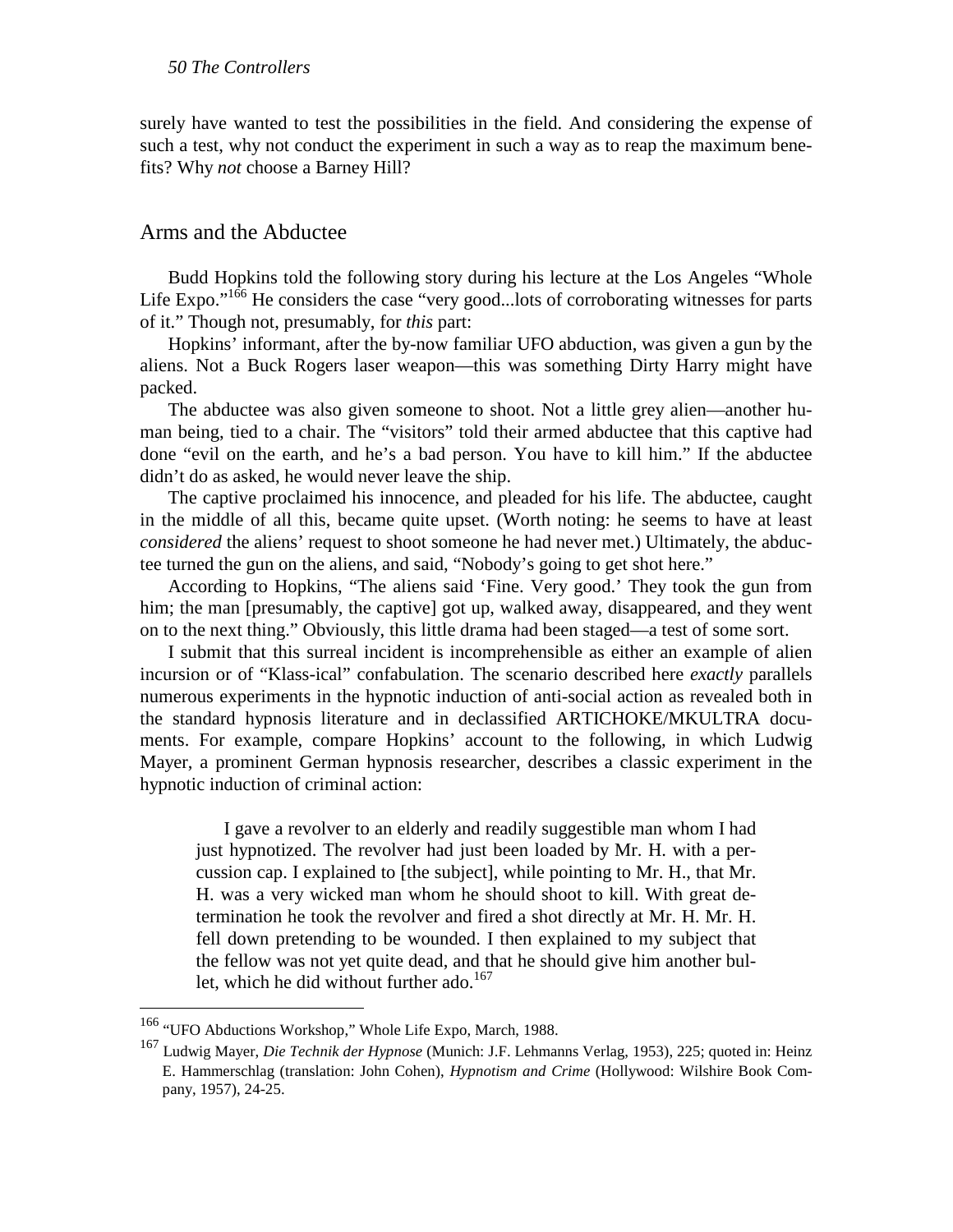-

Of course, if a conservative hypnosis specialist were asked to comment on the above account, he would quickly point out that hypnotic suggestions which work in an experimental situation would not easily succeed outside the laboratory; on some level, the subject will probably sense whether or not he's playing the game for real.<sup>168</sup> Similarly, a conservative abduction researcher would, in reviewing Hopkins' material, emphasize the problems inherent in using testimony derived during regression, where the threat of confabulation lurks. I'll concede both arguments—for the moment—only to insist that they are beside the point. The matter of primary importance, the sticking point which neither Klass nor Hopkins can comfortably confront, is the convergence of detail between Mayer's hypnosis experiment and the testing event related by Hopkins' abductee. *Why are these two stories so similar?* Did the good Dr. Mayer take pupils from Sirius?<sup>169</sup>

Hopkins says he knows of other instances in which abductees found themselves in similar crucibles. So do I.

One person I spoke to can remember (*sans* hypnosis) being handed a gun inside a ziplock baggy, and receiving instructions that she will have to use this weapon "on a job." Early in my interviews with her (and with no prompting from me) she recited an apparent cue drilled into her consciousness by the "entities" (as she calls them): "When you see the light, you will do it tonight," followed by the command, "Execute." (One can only speculate as to how such commands would be used in the field; we will discuss later the use of photovoltaic hypnotic induction.) Though her personal feelings toward firearms are decidedly negative, she vividly describes periods in her "everyday" life when she feels an uncharacteristic, yet overpowering urge to be near a gun—a quasi-sexual desire to pick one up and touch the metal. $170$ 

She is not alone. Another has been so affected by gun fever that he became a security guard, just to be near the things.<sup>171</sup> The abductees I have spoken to connect this sudden surge of Ramboism to the UFO experience. But I suggest that the UFO experience may be merely a cover story for another type of training entirely.

<sup>168</sup> Numerous articles discuss this possibility; see, for example, William C. Coe *et al*. "An Approach Toward Isolating Factors that Influence Antisocial Conduct in Hypnosis," *The International Journal of Clinical and Experimental Hypnosis,* 1972, Vol. XX, No. 2, 118-131, as well as other reports in that issue. The difference between the laboratory and the "field" settings may account for success of Mayer's experiment and the apparent failure of the "aliens."

<sup>169</sup> For a description of a quite similar experiment conducted under CIA auspices in 1954, see "CIA Able To Control Minds By Hypnosis, Data Shows," *The Washington Post,* February 19, 1978.

<sup>170</sup> Abductee interview, "Veronica." The reader will, I hope, forgive my use of a pseudonym here. For the most part, I hope to deal in this work with published cases. Suffice it to say, Veronica's testimony proved fascinating, troubling, convoluted, and problematical; in spite of all the questions raised by this case, I still believe it to have substantial bearing on my thesis. The reader will forgive me for severing relations with this abductee before completing an investigation; she keeps a mini-armory next to her bed.

<sup>&</sup>lt;sup>171</sup> Abductee interview, "Veronica." At one point, she ran an informal abductee/contactee group; as a result, she was able to describe many other cases to me.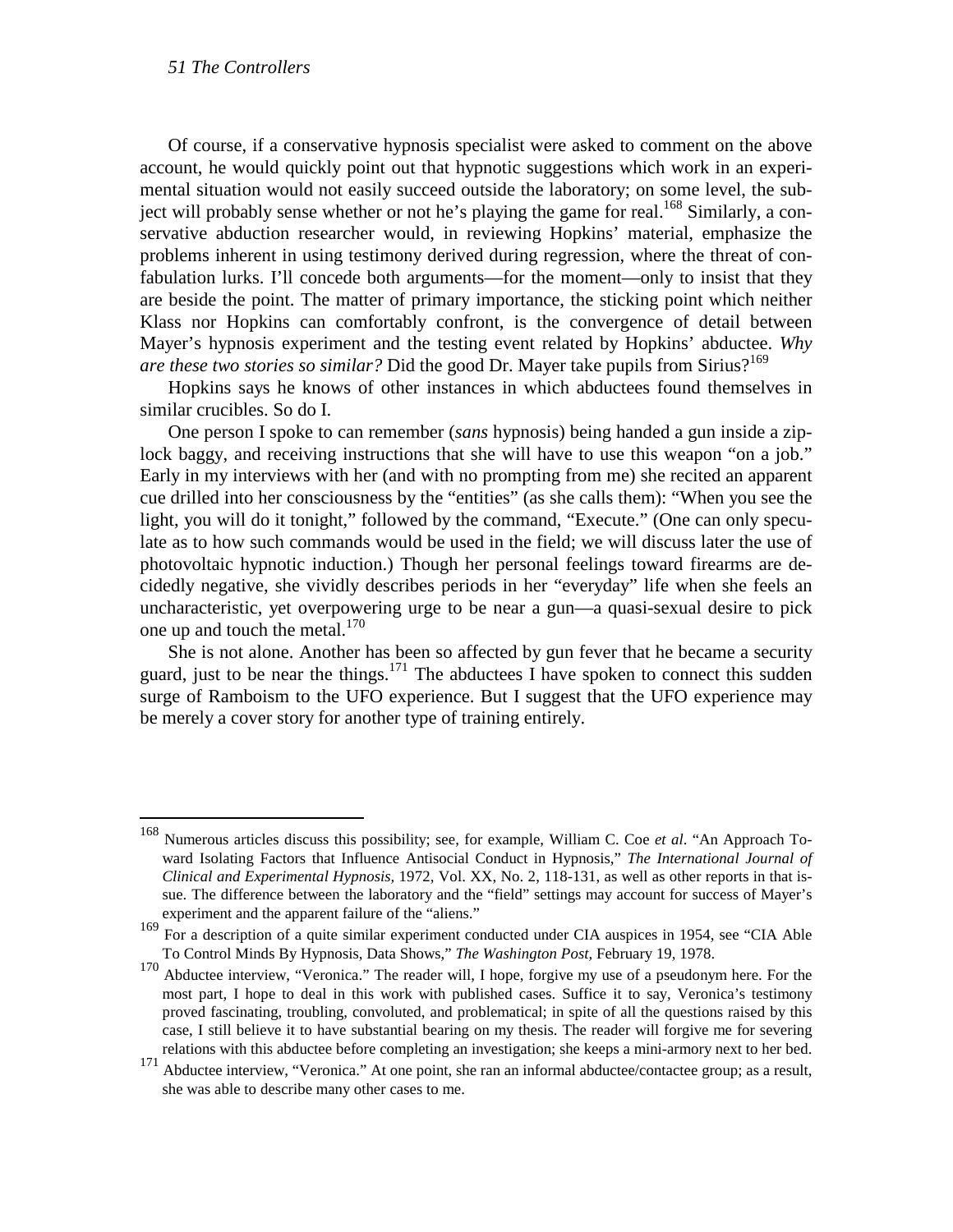One of the primary goals of BLUEBIRD, ARTICHOKE, and MKULTRA was to determine whether mind control could be used to facilitate "executive action"—i.e., assassination.<sup>172</sup>

It isn't difficult to imagine the media's reaction if a public figure were murdered by someone acting at the behest of the "space brothers." Who would dare to speak of conspiracy under such circumstances? The hidden controllers could choose a myth structure that conforms to the abductee's personality, then pose as higher beings, who would whisper violence into the ear of the percipient. Using this ruse, the trick that scientists such as Ludwig Mayer could perform in the lab might now be accomplished in the field. As Estabrooks' associate Jack Tracktir (professor of hypnotherapy at Baylor University) explained to John Marks, anti-social acts can be induced with "no conscience involved" once the proper pretext has been created.<sup>173</sup>

## "They Will Think It's Flying Saucers"

Jenny Randles contributes an anecdote from Great Britain which dovetails nicely with this hypothesis.

In 1965, "Margary" (a pseudonym) lived in Birmingham with her husband, who one night told her to prepare her for a "shock and a test." As Randles describes what she calls a "rogue case":

They got into his car and drove off, although her memory of the trip became hazy and confused and she does not know where they went. Then she was in a room that was dimly lit and there were people standing around a long table or flat bed. She was out on it and seemed "drugged" and unable to resist. The most memorable of the men was tall and thin with a long nose and white beard. He had thick eyebrows and supposedly said to Margary, "Remember the eyebrows, honey." A strange medical examination, using odd equipment, was performed on her.

Both the husband and the scientists, using (apparently) hypnotic techniques, flooded her mind with images that, she was told, would be understood only in the future. According to Randles, "At one point one of the 'examiners' in the room said to Margary in a tone that made it seem as if he were amused, *'They will think it's flying saucers*.*'*" The husband also revealed that he had a second identity. After the abduction, this husband (am I going too far to assume his employment with MI6 or some cognate agency?) left, never to be seen again.<sup>174</sup> Margary did not recall the abduction until 1978.

 $\overline{a}$ 

 $172$  One ARTICHOKE document explicitly details a failed attempt to use hypnosis to induce the assassination of a foreign leader. The document is undated; the experiment took place January 8-January 15, 1954. Document reproduced in *CIA Papers,* Vol. 1 (Ann Arbor, MI: Capitol Information Associates, 1986), 39-41.

<sup>173</sup> John Marks interview of Prof. Jack Tracktir (Marks files).

<sup>174</sup> Jenny Randles, *Abductions* (London: Robert Hale, 1988), 52-53.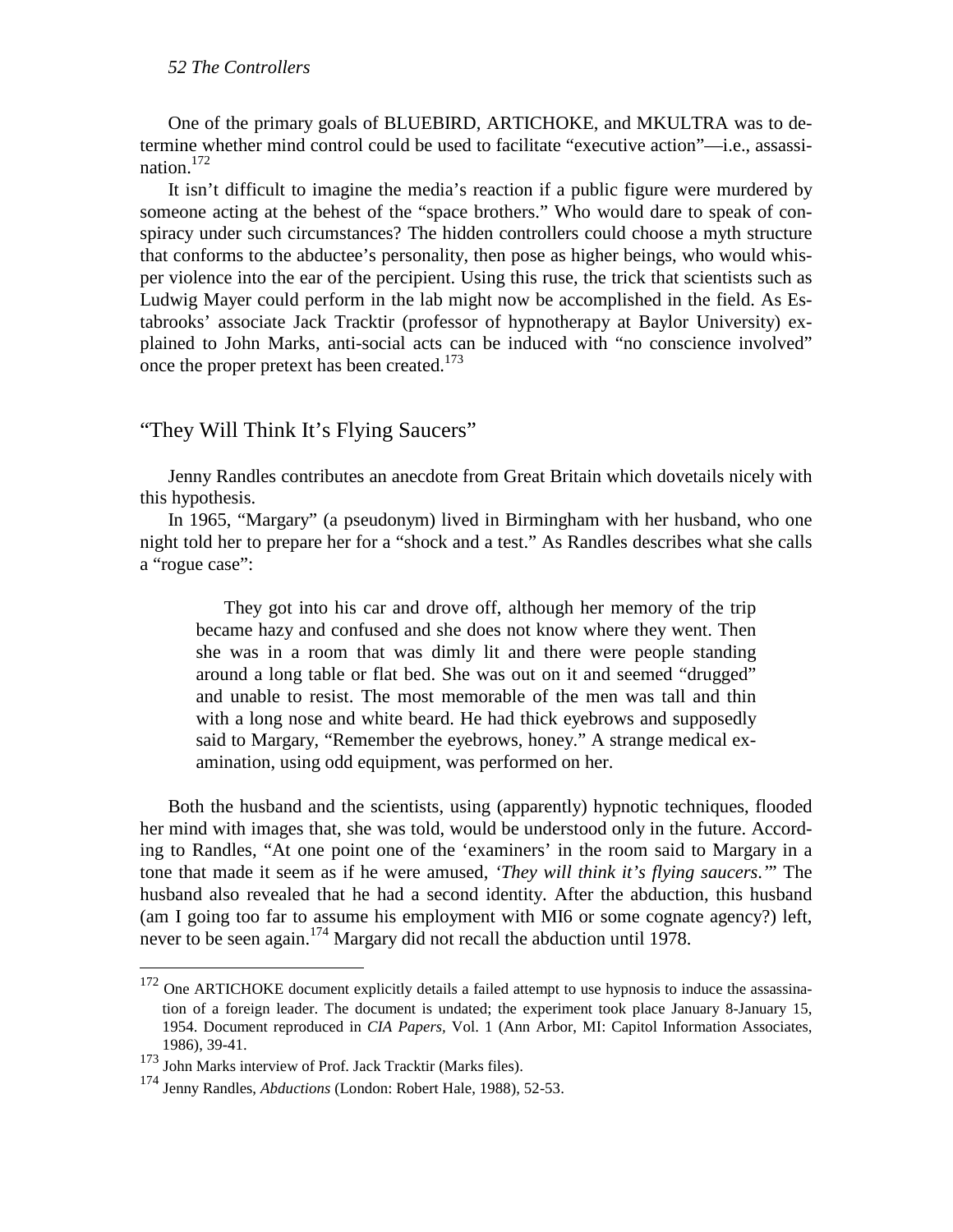This affair can only baffle a researcher who insists on fitting all abduction accounts into the ET hypothesis; once we free ourselves from that set of assumptions, explanations come easily. I interpret this incident as a case in which the controllers applied the flying saucer cover story sloppily, or to an insufficiently receptive subject. If my thesis is correct, the UFO "hypnotic hoax" technique would still have been fairly new in 1965, particularly outside the United States; perhaps the manipulators hadn't yet got the hang of it. The odd comment about the scientist's eyebrows may refer to an item of disguise donned for the occasion. The unscrupulous hypnotist, unsure about his ability to induce an impenetrable amnesia—and mindful of the price paid by his forerunners in mesmeric criminality<sup>175</sup>—would understandably want to hedge his bets; by indulging in the British penchant for theatrics, he could further protect his anonymity.

A similar incident was brought to my attention by researcher Robert Durant. The relevant excerpt of his letter follows:

"Now I want to turn to a case that I have been investigating for several months. The subject is an abductee. Standard abduction scenario. Twice regressed under hypnosis, the first time by a well-known abduction researcher, the second time by a psychologist with parapsychology connections.

In the course of many hours of listening to the subject, I discovered that she has had close personal contact over a long period of time with several individuals who have federal intelligence connections. She was hypnotized many years ago as part of a TV program devoted to hypnosis. Her abductions began shortly after she attended several long sessions at a laboratory where, ostensibly, she was being tested for ESP abilities. Two other people who were "tested" at this same laboratory have also had abductions. All three were told by the lab to join a local UFO group. During her abductions, the principal alien spoke to the subject in the English language in a normal manner, not via telepathy. She recognized the voice, which was at one time that of her very close friend of yesteryear who was then and is now employed by the CIA. The other voice was that of an individual who works in Washington, has what I will call very strong federal connections as well as a finger in just about every ufological pie, and who just happened to bump into her at the aforementioned laboratory. He also anticipated, in the course of telephone conversations, her abductions. When the subject confronted him about this and the voice, he claimed to be psychic."  $\left(\frac{1}{1}\right)^{176}$ 

The "ESP" connection is suggestive; the MKULTRA documents betray an astonishing interest on the part of the intelligence agencies in matters parapsychological.

<sup>&</sup>lt;sup>175</sup> As in, for example, the Palle Hardrup affair.

<sup>&</sup>lt;sup>176</sup> Private correspondence, Robert Durant to the author.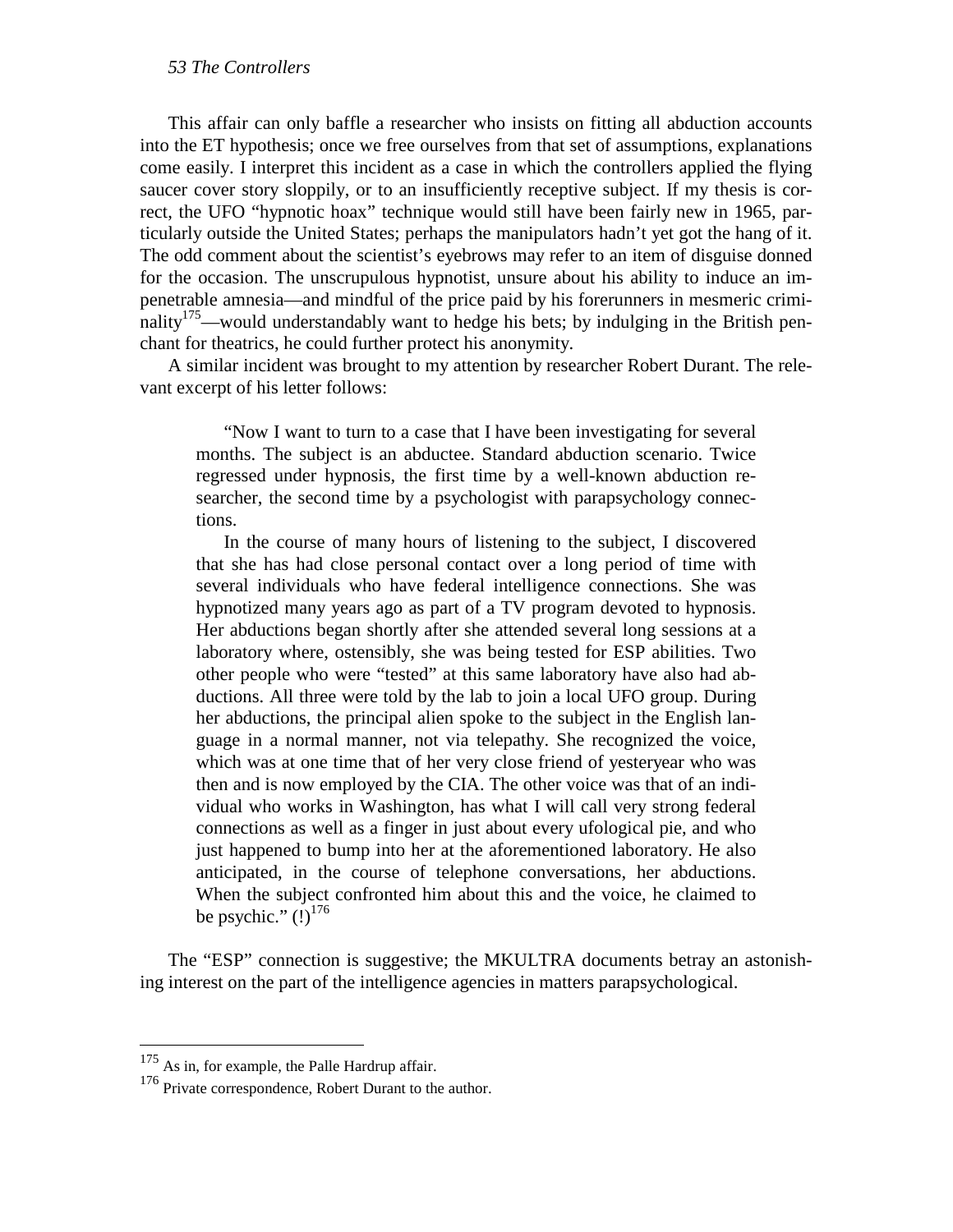Some researchers would object that examples such as this are rare; most abductions contain no such overt indications of intelligence involvement. But have investigators looked for them? As mentioned in the introduction, a false dichotomy limits much ufological thought; as long as the abduction argument swings between the ET hypothesis and purely psychological theories, researchers will not recognize the relevance of certain key items of background data.

## Glimpses of the Controllers

<u>.</u>

In an interview with me, a northern-California abductee—call him "Peter"—reported an experience which was conducted *not* by a small grey alien, but by a human being. The percipient called this man a "doctor." He gave a description of this individual, and even provided a drawing.

Some time after I gathered this information, a southern-California abductee told me her story—which included a description of this very same "doctor." The physical details were so strikingly similar as to erase coincidence. This woman is a leading member of a Los Angeles-based UFO group; three other women in this group report abduction encounters with the same individual.<sup>177</sup>

Perhaps those three women were fantasists, attaching themselves to another's narrative. But my northern informant never met these people. Why did he describe the same "doctor"?

One of the abductees I have dealt with insisted, under hypnosis, that her abduction experience brought her to a certain house in the Los Angeles area. She was able to provide directions to the house, even though she had no conscious memory of ever being there. I later learned that this house is indeed occupied by a scientist who formerly (and perhaps currently) conducted clandestine research on mind-control technology.

This same abductee described a clandestine brain operation of some sort she underwent in childhood. The neurosurgeon was a human being, not an alien. She even recalled the name. (Note: This is not the same individual referred to above.) When I heard the name, it meant nothing to me—but later I learned that there really was a scientist of that name who specialized in electrode implant research.

Licia Davidson is a thoughtful and articulate abductee, whose fascinating story closely parallels many found in the abductee literature—except for one unusual detail. In an interview with me, she described an unsettling recollection of a human being, dressed normally, holding a black box with a protruding antenna. This odd snippet of memory did *not* coincide with the general thrust of her abduction narrative. Could this remembrance represent an all-too-brief segment of accurately-perceived reality interrupting her hypnotically-induced "screen memory"? Peter clearly recalls seeing a similar box during his abduction.

 $177$  Abductee interview, "Polly." I won't give the facial details here; suffice it to say that this abductor, like Margary's (noted earlier), has something of the smell of greasepaint about him.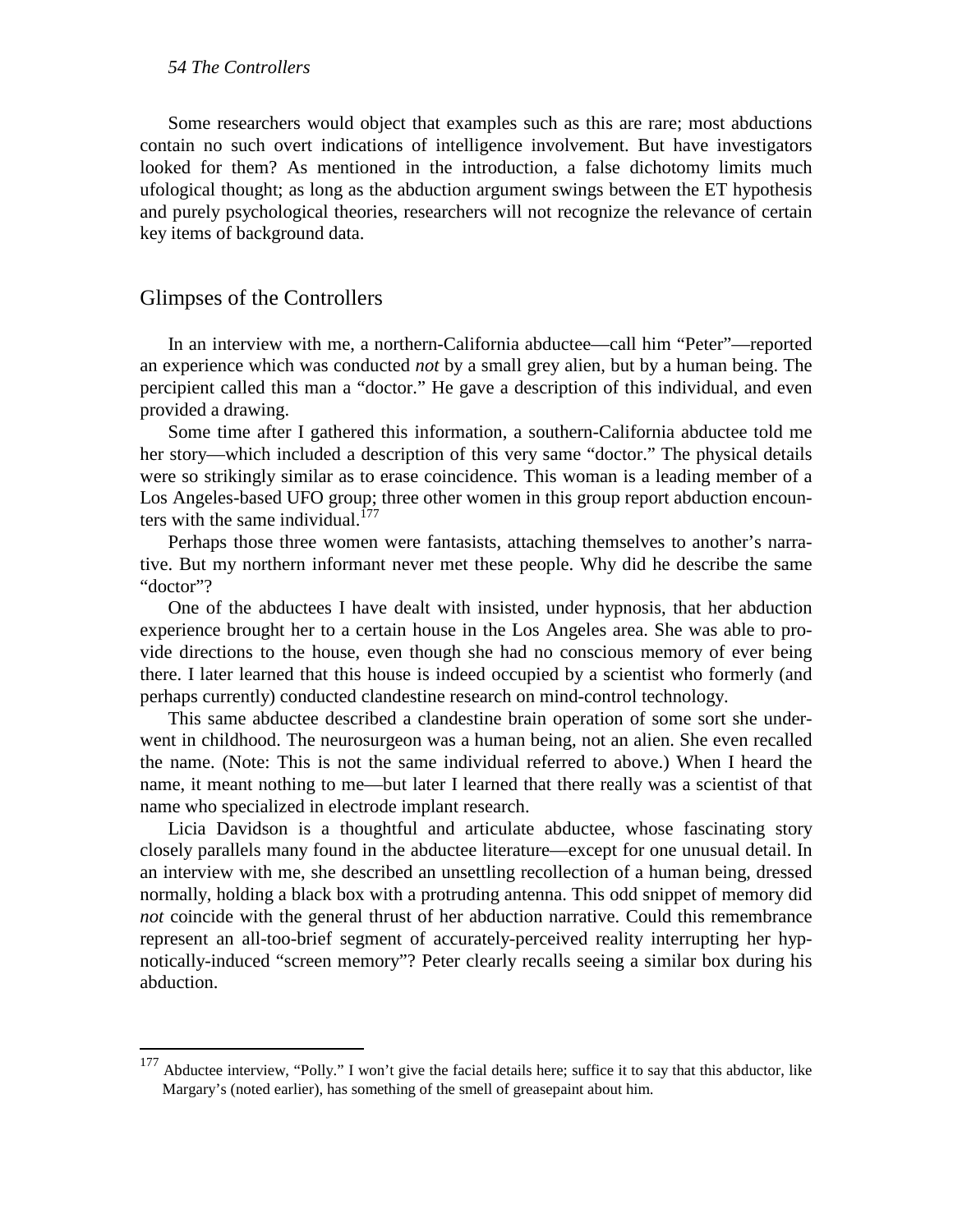Interestingly, Licia resides in the Los Angeles suburb of Tujunga Canyon, a prominent spot on the abduction map: Many of the abductees I have spoken to first had unusual experiences while living in this area. Near Tujunga Canyon, in Mt. Pacifico, is a hidden former Nike missile base; more than one abductee has described odd, seemingly inexplicable military activity around this location.<sup>178</sup> The reader will recall the connection of Nike missile bases to the disturbing story of Dr. L. Jolyon West, a veteran of MKUL-TRA.

#### **Cults**

<u>.</u>

Some abductees I have spoken to have been directed to join certain religious/philosophical sects. These cults often bear close examination.

The leaders of these groups tend to be "ex"-CIA operatives, or Special Forces veterans. They are often linked through personal relations, even though they espouse widely varying traditions. I have heard unsettling reports that the leaders of some of these groups have used hypnosis, drugs, or "mind machines" on their charges. Members of these cults have reported periods of missing time during ceremonies or "study periods."

I strongly urge abduction researchers to examine closely any small "occult" groups an abductee might join. For example, one familiar leader of the UFO fringe—a man wellknown for his espousal of the doctrine of "love and light"—is Virgil Armstrong, a close personal friend of General John Singlaub, the notorious Iran-Contra player, who recently headed the neo-fascist World Anti-Communist League. Armstrong, who also happens to be an ex-Green Beret and former CIA operative, figured into my inquiry in an interesting fashion: An abductee of my acquaintance was told—by her "entities," naturally—to seek out this UFO spokesman and join his "sky-watch" activities, which, my source alleges, included a mass channelling session intended to send debilitating "negative" vibrations to Constantine Chernenko, then the leader of the Soviet Union. Of course, intracerebral voices may have a purely psychological origin, so Armstrong can hardly be held to task for the abductee's original "directive."<sup>179</sup> Still, his past associations with military intelligence inevitably bring disturbing possibilities to mind.

Even more ominous than possible ties between UFO cults and the intelligence community are the cults' links with the shadowy I AM group, founded by Guy Ballard in the 1930s.<sup>180</sup> According to researcher David Stupple, "If you look at the contactee groups today, you'll see that most of the stable, larger ones are actually neo-I AM groups, with some sort of tie to Ballard's organization."<sup>181</sup> This cult, therefore, bears investigation.

<sup>178</sup> The base is mentioned in Ann Druffel's and D. Scott Rogo's *The Tujunga Canyon Contacts* (New York: Signet, 1989) [expanded edition], 157.

<sup>&</sup>lt;sup>179</sup> On the other hand, Armstrong asks us to accept his own channelled material, so he would have an awkward time should he choose to challenge the "psychic impressions" of others.

<sup>180&</sup>lt;br>
Jacques Vallee, *Messengers of Deception* (Berkeley: And/Or Press, 1979), 192-193.<br>
<sup>181</sup> Curtis G. Fellen (alitar), *Pressedings of the First International UEO* General:

<sup>181</sup> Curtis G. Fuller (editor), *Proceedings of the First International UFO Congress* (New York: Warner Books, 1980), 307.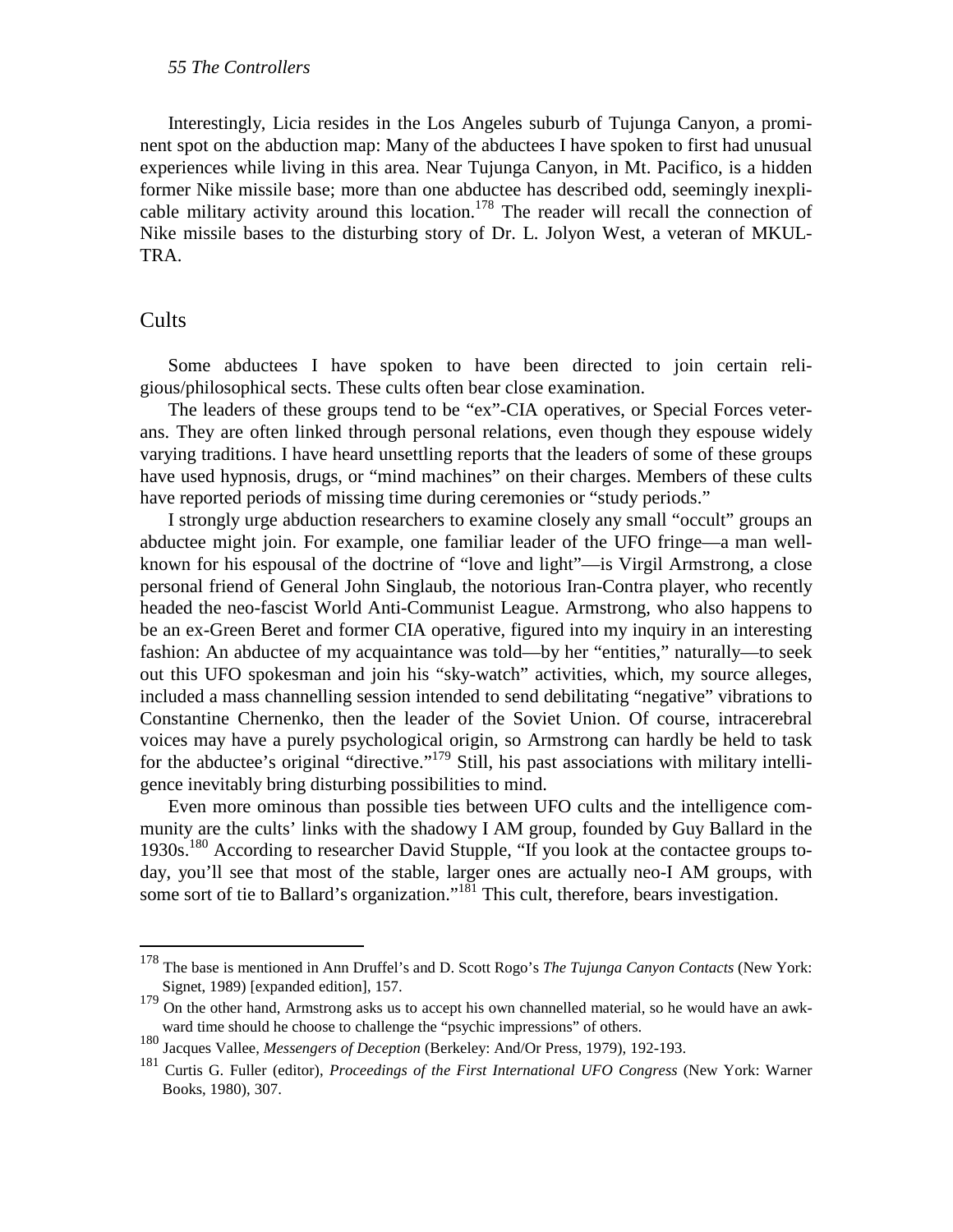Guy Ballard's "Mighty I AM Religious Activity," grew, in large part, out of William Dudley Pelley's Silver Shirts, an American Nazi organization.<sup>182</sup> Although Ballard himself never openly proclaimed Nazi affiliation, his movement was tinged with an extremely right-wing political philosophy, and in secret meetings he "decreed" the death of President Franklin Roosevelt.<sup>183</sup> The I AM philosophy derived from Theosophy, and, in this author's estimation, bears a more-than-cursory resemblance to the Theosophicallybased teachings that informed the proto-Nazi German occult lodges.<sup>184</sup>

After the war, Pelley (who had been imprisoned for sedition during the hostilities) headed an occult-oriented organization called Soulcraft, based in Noblesville, Indiana. Another Soulcraft employee was the controversial contactee George Hunt Williamson (real name: Michel d'Obrenovic), who co-authored *UFOs Confidential* with John McCoy, a proponent of the theory that a Jewish banking conspiracy was preventing disclosure of the solution to the UFO mystery.<sup>185</sup> Later, Williamson founded the I AMoriented Brotherhood of the Seven Rays in Peru.<sup>186</sup> Another famed contactee, George Van Tassel, was associated with Pelley and with the notoriously anti-Semitic Reverend Wesley Swift (founder of the group which metamorphosed into the Aryan nations).<sup>187</sup>

The most visible modern offspring of I AM is Elizabeth Clare Prophet's Church Universal and Triumphant, a group best-known for its massive arms caches in underground bunkers. CUT was recently exposed in *Covert Action Information Bulletin* as a conduit of CIA funds,<sup>188</sup> and according to researcher John Judge, has ties to organizations allied to the World Anti-Communist League.<sup>189</sup> Prophet is becoming involved in abduction research and has sponsored presentations by Budd Hopkins and other prominent investigators. In his book *The Armstrong Report: ET's and UFO's: They Need Us, We Don't Need Them* [sic.]<sup>190</sup>, Virgil Armstrong directs troubled abductees toward Prophet's group. (Perhaps not insignificantly, he also suggests that abductees plagued by implants alleviate their problem by turning to "the I AM force" within.<sup>191</sup>)

<sup>182</sup> For information on Pelley, see John Roy Carlson, *Under Cover* (New York: Dutton, 1943).

<sup>183</sup> Gerald B. Bryan, *Psychic Dictatorship In America* (Los Angeles: Truth Research, 1940). An essential book-length expose of Ballardism. One of Bryan's sources alleges that Ballard, before founding the I AM group, may have practiced some variety of black magic.

<sup>&</sup>lt;sup>184</sup> The student should carefully compare I AM dogma with the available information on pre-Third Reich occultism; the best sources are James Webb's masterful analyses, *The Occult Establishment* and *The Occult Underground* (La Salle, Illinois: Open Court Publishing, 1976).

<sup>185</sup> Vallee, *Messengers Of Deception,* 192-194.

<sup>186</sup> Even a cursory examination of Williamson's *Secret of the Andes* (London: Neville Spearman, 1961), written under the pseudonym Brother Philip, will reveal the I AM connections.

<sup>187</sup> Personal sources. Van Tassell's "Integration," a domed structure allegedly built under extra-terrestrial guidance (located near 29 Palms, California) prominently displays, to this day, key I AM artifacts such as the portraits of Jesus and Saint Germain commissioned by Ballard.

<sup>188 &</sup>quot;The Afghan Arms Pipeline," *Covert Action Information Bulletin* No. 30 (Summer, 1988).<br><sup>189</sup> Telephone interview with John Judge

Telephone interview with John Judge.

<sup>&</sup>lt;sup>190</sup> Village of Oak Creek, Arizona: Entheos, 1989, 119. I can't recall ever encountering another book title which contained so many grammatical errors. Armstrong's accomplishment is genuinely impressive.

<sup>&</sup>lt;sup>191</sup> For further information on I AM, Prophet's organization, saucer cults, and other groups, see the appropriate sections of J. Gordon Melton's *Encyclopedia of American Religion*.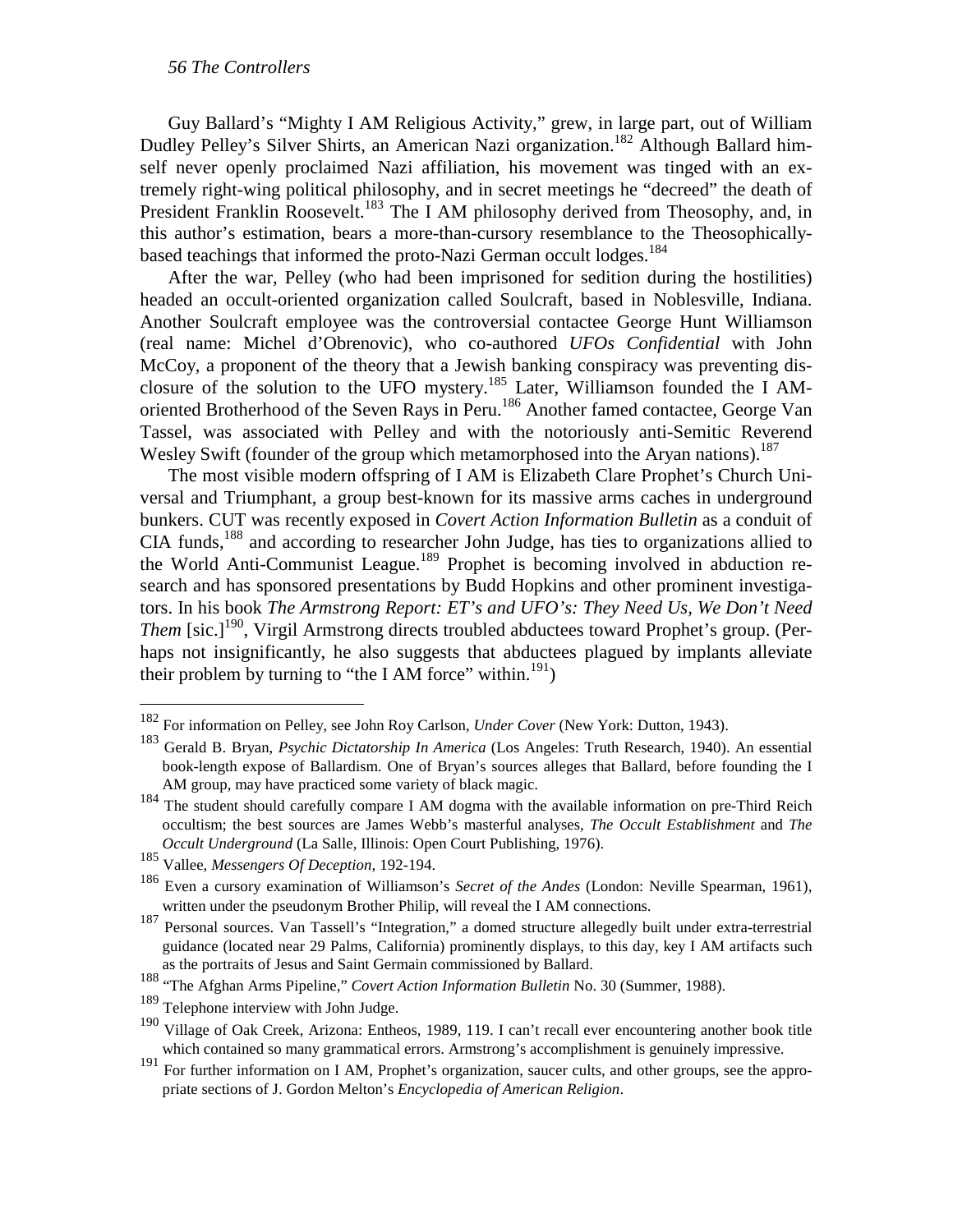Another UFO channeller, Frederick Von Mierers, has promulgated both a cult with a strong I AM orientation<sup>192</sup> and an apparent con-game involving over-appraised gemstones. Mierers is an anti-Semite who contends that the Holocaust never happened and that the Jews control the world's wealth.

UFORUM is a flying saucer organization popular with Los Angeles-area abductees; its founder is Penny Harper, a member of a radical Scientology breakaway group which connects the teachings of L. Ron Hubbard with pronouncements against "The Illuminati" (a mythical secret society) and other *betes noir* familiar from right-wing conspiracy literature. Harper directs members of her group to read *The Spotlight,* an extremist tabloid (published by Willis Carto's Liberty Lobby) which denies the reality of the Holocaust and posits a "Zionist" scheme to control the world.<sup>193</sup>

More than one unwary abductee has fallen in with groups such as those listed above. It isn't difficult to imagine how some of these questionable groups might mold an abductee's recollection of his experience—and perhaps help direct his future actions.

Some modern abductees, with otherwise-strong claims, claim encounters with blond, "Nordic" aliens reminiscent of the early contactee era. Surely, the "Nordic" appearance of these aliens sprang from the dubious spiritual tradition of Van Tassell, Ballard, Pelley, McCoy, etc. Why, then, are some modern abductees seeing these very same other-worldly *Uebermenschen?*

One abductee of my acquaintance claims to have had beneficial experiences with these "blond" aliens—who, he believes, came originally from the Pleiades. Interestingly, in the late 1960s, the psychopathically anti-Semitic Rev. Wesley Swift predicted this odd twist in the abduction tale. In a broadcast "sermon," he spoke at length about UFOs, claiming that there were "good" aliens and "bad" aliens. The good ones, he insisted, were tall, blond Aryans—*who hailed from the pleiades*. He made this pronouncement long before the current trends in abduction lore.

Could some of the abductions be conducted by an extreme right-wing element within the national security establishment? Disagreeable as the possibility seems, we should note that the "lunatic right" is represented in all other walks of life; certainly hard-rightists have taken positions within the military-intelligence complex as well.

#### Grounds for Further Research

 $\overline{a}$ 

John Keel's ground-breaking *Operation Trojan Horse,* written in an era when abductees still came under the category of "contactees," includes the following intriguing data, gleaned from Keel's extensive field work:

Contactees often find themselves suddenly miles from home without knowing how they got there. They either have induced amnesia, wiping out all memory of the trip, or they were taken over by some means and

<sup>192</sup> Ruth Montgomery, *Aliens Among Us* (New York: Ballantine, 1985), 128-188.

<sup>193</sup> Penny Harper, "Are Aliens Taking Over the Earth?" *Whole Life Times,* January 1990.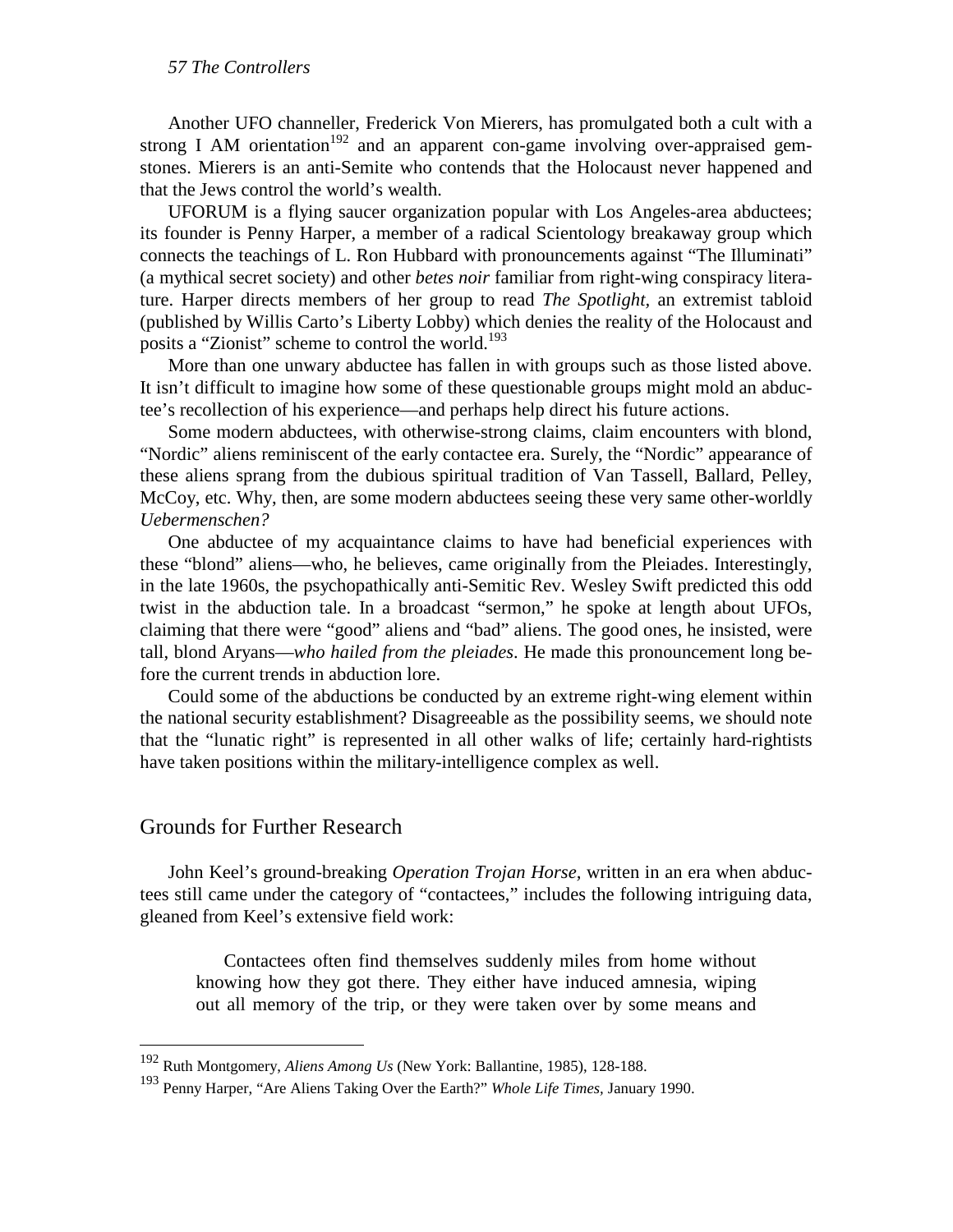made the trip in a blacked-out state. Should they encounter a friend on the way, the friend would probably note that their eyes seemed glassy and their behavior seemed peculiar. But if the friend spoke to them, he might receive a curt reply.

In the language of the contactees this process is called being used...I have known silent contactees to disappear from their homes for long periods, and when they returned, they had little or no recollection of where they had been. One girl sent me a postcard from the Bahama Islands which surprised me because I knew she was very poor. When she returned, she told me that she had only one memory of the trip. She said she remembered getting off a jet at an airport—she shouldn't recall getting on the jet or making the trip—and there "Indians" met her and took her baggage...The next thing she knew she was back home again.<sup>194</sup>

Puzzling indeed—unless one has read *The Control of Candy Jones,* which speaks of Candy's "blacked out" periods, during which she travelled to Taiwan as a CIA courier, adopting her second personality. The mind-control explanation perfectly solves all the mysteries in the above excerpt—save, perhaps, the odd remark about "Indians."

Hickson and Mendez' *UFO Contact At Pascagoula* contains the interesting information that Charles Hickson awakes at night feeling that he is on the verge of re-awakening some terribly important memory connected with his encounter—yet ostensibly he can account for every moment of his adventure.

Hickson also received a letter from an apparent abductee who claims that the grey aliens are actually automatons of some sort—perhaps an unconscious recognition of the unreality of the hypnotically-induced "cover story."<sup>195</sup> In this light, the film version of *Communion*—whose screenplay was written by Whitley Strieber—takes on a new interest: The abduction sequences contain inexplicable images indicating that the "greys" are really props, or masks.

*Communion* and *Transformation* contain passages detailing what seems to be a hazily-recalled Candy-Jones-style espionage adventure, in which Strieber was shanghaied by a "coach" and a "nurse" (both human beings) who apparently drugged him.<sup>196</sup> Recall the example of Keel's informants. Moreover, *Transformation* contains lengthy descriptions of alien beings working in apparent collusion with human beings.

Abductee Christa Tilton also recalls both human beings and aliens playing a part in her experience. Ever since her abduction, she claims, she has been "shadowed" by a mysterious federal agent she calls John Wallis.<sup>197</sup> Christa's husband, Tom Adams, has confirmed Wallis' existence.<sup>198</sup>

<sup>194</sup> John A. Keel, *Why UFOs: Operation Trojan Horse* (New York: Manor Books, 1970) [paperback edition], 228.

<sup>195</sup> Hickson and Mendez, *UFO Contact At Pascagoula,* 242.

<sup>196</sup> Strieber, *Communion,* 134; *Transformation,* 109.

<sup>197</sup> "Contactee: Firsthand," *UFO* magazine, Vol. 4, No. 2, 1989.

<sup>198</sup> Telephone conversation, Tom Adams.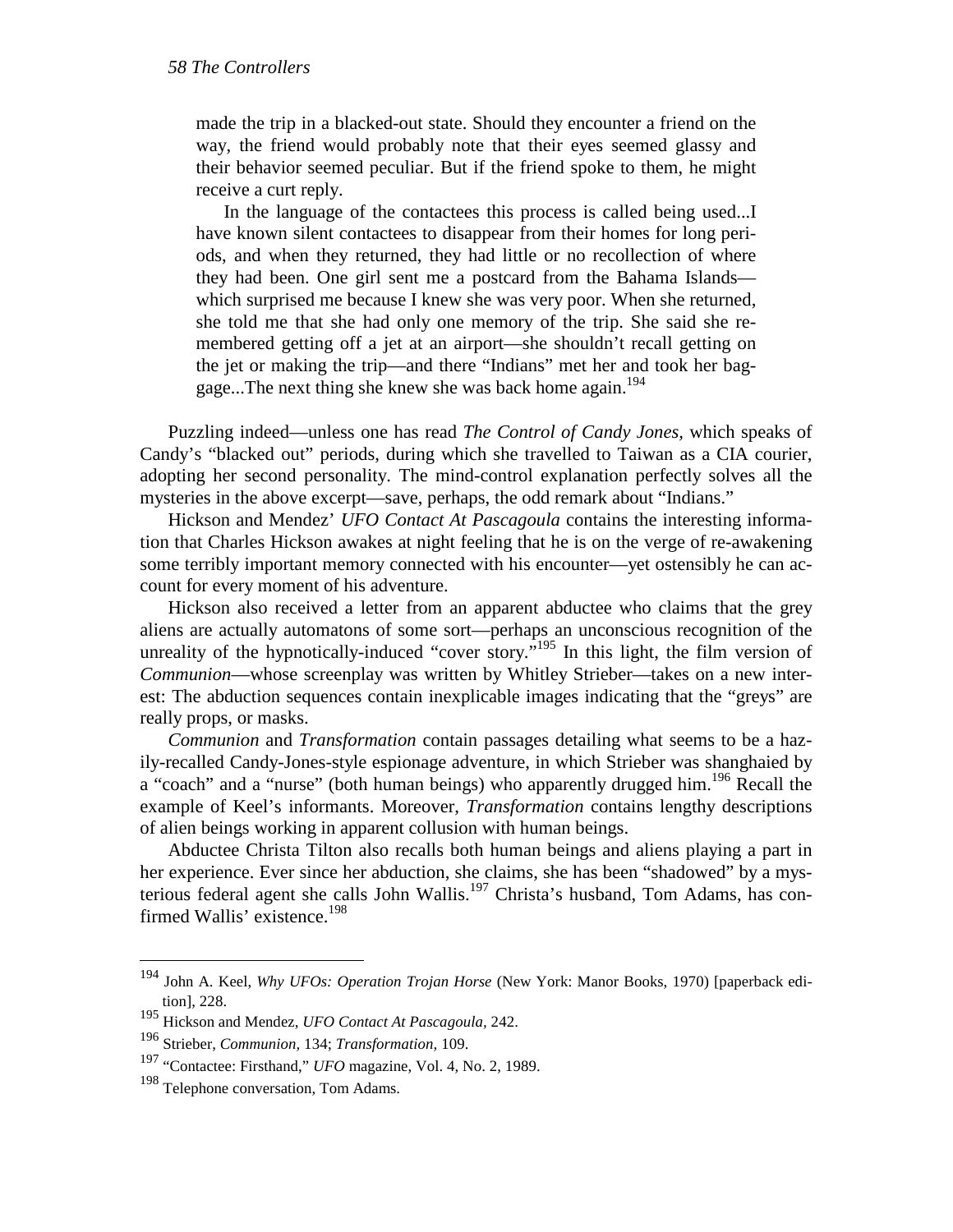In his *Report On Communion,* Ed Conroy—who seems to have become a participant in, and not merely an observer of, the phenomenon—describes harassment by helicopters, which as we have already noted, seems to be quite a common occurrence in abductee situations.<sup>199</sup> Researchers blithely assume that these incidents represent governmental attempts to spy on UFO percipients. But this assertion is ridiculous. Helicopters are extremely expensive to operate, and the engines of espionage have perfected numerous alternative methods to gather information. After all, we now have a fairly extensive bibliography of FBI, CIA, and military efforts to spy on numerous movements favoring domestic social change. Why have no veterans of CHAOS or COINTELPRO (either victim or victimizer) spoken of helicopters? Obviously the choppers serve some other purpose beyond mere surveillance. One possibility might be the propagation of electromagnetic waves which might affect the perceptions/ behaviors of an implanted individual. (Indeed, I have heard rumors of helicopters being used in electronic "crowd control" operations in Vietnam and elsewhere; alas, the information is far from hard.)

Contactee Eldon Kerfoot has written of his suspicions that human manipulators, not aliens, may be the ultimate puppeteers engineering his experiences. He describes a sudden compulsion to kill a fellow veteran of the Korean conflict—a man Kerfoot had no logical reason to distrust or dislike, yet whom he "sensed" to have been a traitor to his country. Fortunately, the assassination never materialized.<sup>200</sup> But the situation exactly parallels incidents described in released ARTICHOKE documents concerning the remote hypnotic induction of anti-social behavior.

One last speculation:

Renato Vesco's *Intercept But Don't Shoot*<sup>201</sup> outlines a fascinating scenario for the "secret weapon" hypothesis of UFOs. Vesco points out that if these devices are one day to be used in a superpower conflict, the attacking power would be well-served by the myth of the UFO as an extra-terrestrial craft, for the besieged nation would not know the true nature of its opponent. Perhaps, then, one purpose of the UFO abductions is to engender and maintain the legend of the little grey aliens. For the hidden manipulators, the abductions could be, in and of themselves, a propaganda coup.

## Final Thoughts

<u>.</u>

I do not insist dogmatically on the scenario that I have outlined. I do not wish to dissuade abduction researchers from exploring other avenues—indeed, I strongly encourage such work to continue. Nor can I easily account for some aspects of the abduction narratives—for example, any suggestions I could offer concerning the reports of genetic experimentation would be extremely speculative.

But I *do* insist on a fair hearing of this hypothesis. Criticism is encouraged; that which does not destroy my thesis will make it stronger. I ask only that my critics refrain from

<sup>199</sup> Ed Conroy, *Report On Communion* (New York: William Morrow, 1989), 365-385.

<sup>200</sup> "Contactee: Firsthand," *UFO* magazine, Vol. 3, No. 3.

<sup>201</sup> New York: Zebra, 1971. See especially note 2, Chap. 9.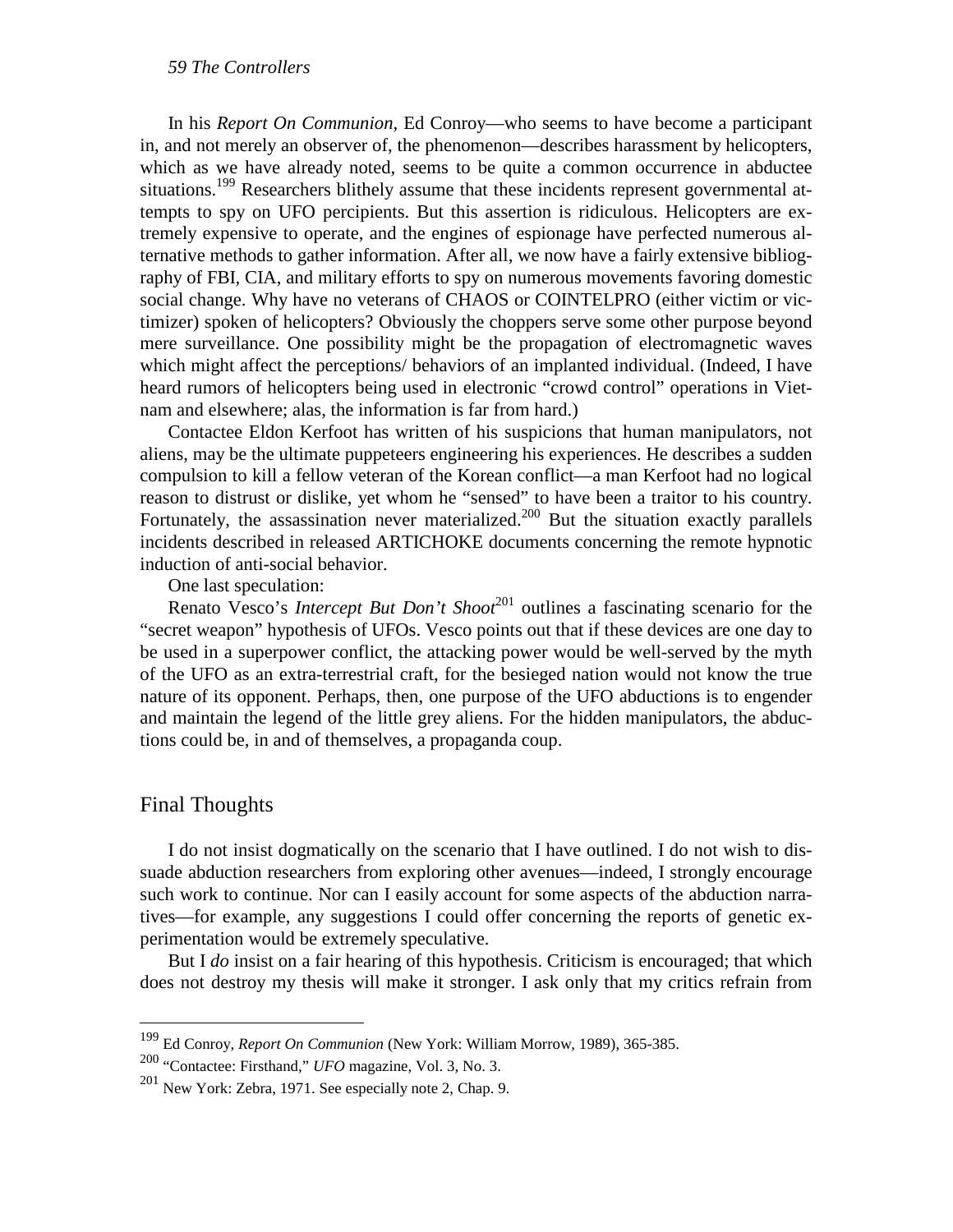intellectual laziness; mere differences in world-view do not constitute a valid attack. God is found in the details.

I recognize the dangers inherent in making this thesis public. New and distressing abductee confabulations may result. I would prefer that the audience for this paper be restricted to abduction *researchers,* not victims, who might be unduly influenced. However, in a society that prides itself on its ostensibly free press, such restrictions are unthinkable. Therefore, I can only beg any abduction victims who might read this paper to attempt a superhuman objectivity. The thesis I have outlined is promising, and (should trepanation ever provide us with an example of an actual abductee implant) susceptible of proof. But mine is not the only hypothesis. The abductee's unrewarding task is to report what he or she has experienced as truthfully as possible, untainted by outside speculation.

Whether or not future investigation proves UFO abductions to be a product of mindcontrol experimentation, I feel that this paper has, at least, provided evidence of a serious danger facing those who hold fast to the ideals of individual freedom. We cannot long ignore this menace.

A spectre haunts the democratic nations—the spectre of *technofascism*. All the powers of the espionage empire and the scientific establishment have entered into an unholy alliance to evoke this spectre: Psychiatrist and spy, Dulles and Delgado, microwave specialists and clandestine operators.

A mind is a terrible thing to waste—and a worse thing to commandeer.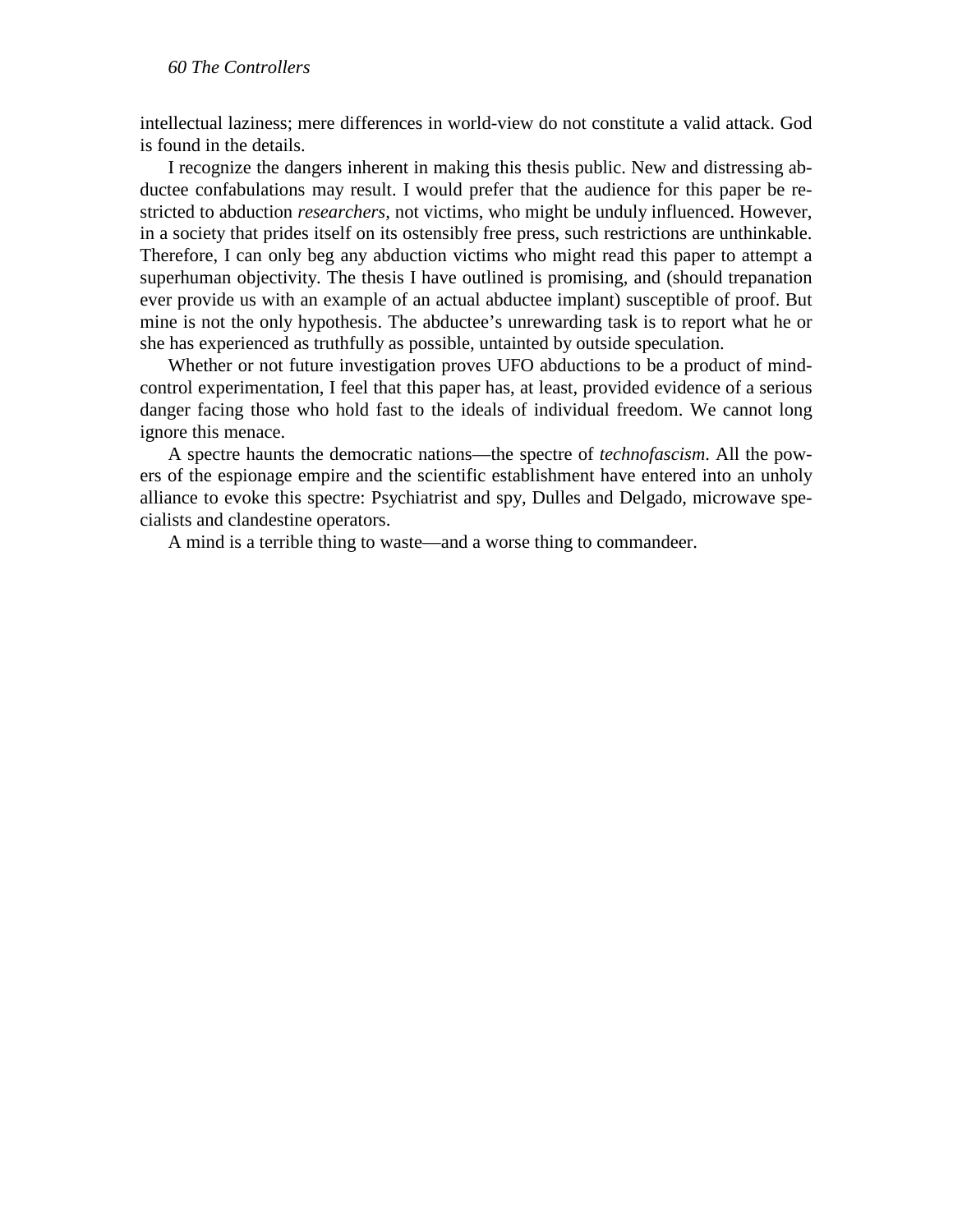# Selected Bibliography on Mind Control

*Acid Dreams,* by Martin A. Lee and Bruce Shlain (Grove, 1985). Outstanding work on MKULTRA and drugs.

*The Body Electric,* by Robert Becker (Morrow, 1985). Important.

*The Brain Changers,* by Maya Pines (Signet, 1973). Outdated, but an excellent chapter on the stimoceiver and related technologies.

*Brain Control,* by Elliot Valenstein (John Wiley and Sons, 1973). Highly conservative; outdated; still worth reading.

*CIA Papers,* compiled by the Capitol Information Associates (POB 8275, Ann Arbor, Michigan, 48107). Interesting selection of MKULTRA documents.

*The Control of Candy Jones,* by Donald Bain (Playboy Press, 1976). Mandatory reading.

*Human Drug Testing By the CIA,* hearings before the Subcommittee on Health and Scientific Research of the Committee On Human Resources, United States Senate (Government Printing Office, 1977).

*Hypnotism,* by George Estabrooks (Dutton, 1957). See especially the chapters on hypnosis in warfare and crime. Some modern experts in clinical hypnosis decry Estabrooks' work. These "experts" tend to have a history of funding by CIA cut-outs and military intelligence. I suspect they denounce Estabrooks not because his work was shoddy, but because he let the cat out of the bag.

*Individual Rights and the Federal Role in Behavior Modification,* by the Staff of the Subcommittee on Constitutional Rights of the Committee of the Judiciary, United States Senate (Government Printing Office, 1974).

*Megabrain,* by Michael Hutchison (Ballantine, 1986). The only popular book on modern mind machines.

*Messengers of Deception,* by Jacques Vallee (And/Or, 1979). Vallee has been criticized, correctly, for including in this book invented "conversations" with a composite character he calls Major Murphy. But the section on cults in this book bears a haunting resemblance to stories I have heard in my own investigations.

*The Mind Manipulators,* by Opton and Scheflin (Paddington Press, 1978). Conservative, but extremely useful as a reference work.

*Mind Wars,* by Ronald McCrae (St. Martin's Press, 1984).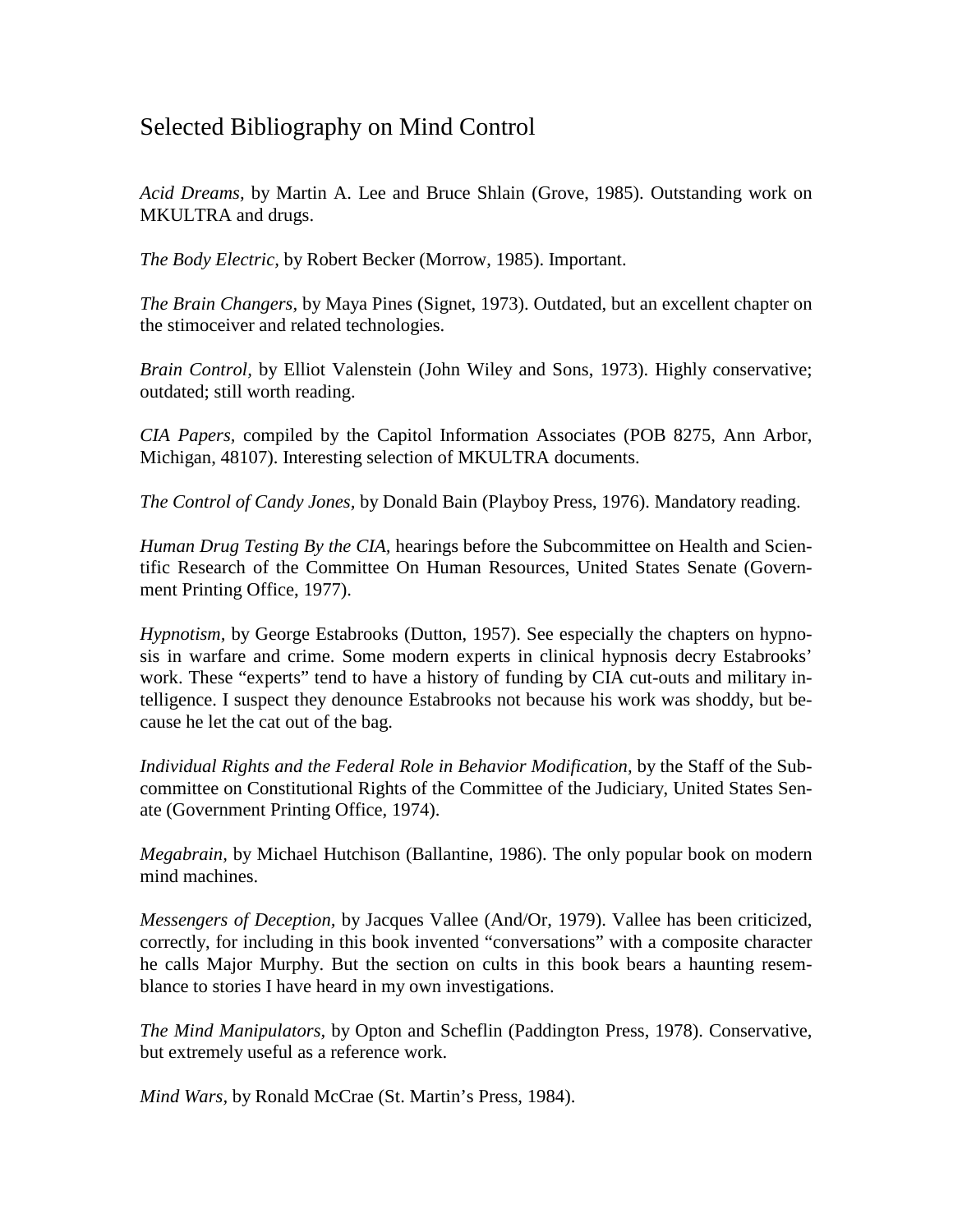*Operation Mind Control,* by Walter Bowart (Dell, 1978). The best single volume on the subject. Difficult to find; indeed, this book's rapid disappearance from bookstores and libraries has aroused the suspicions of some researchers. (Tom Davis Books, POB 1107, Aptos, CA 95001, carries this work.)

*Physical Control of the Mind,* by Jose Delgado (Harper and Row, 1969). Outdated; still essential.

*Project MKULTRA*, joint hearing before the Select Committee On Health and Scientific Research of the Committee On Human Resources, United States Senate (Government Printing Office, 1977).

*Psychic Warfare: Fact or Fiction?* edited by John White (Aquarian, 1988). See especially Michael Rossman's contribution.

*Psychotechnology,* Robert L. Schwitzgebel and Ralph K. Schwitzgebel (Holt, Rhinehart and Winston, 1973).

*The Scientist,* by John Lilly (expanded edition: Ronin, 1988). Bizarre—Lilly is an ex- "brainwashing" specialist who claims to be in contact with aliens. Is he controlled or controlling?

*The Search for the "Manchurian Candidate",* by John Marks (Bantam, 1978). An invaluable book. However, many people have made the mistake of assuming it tells the full story. It does not.

*Were We Controlled?* by Lincoln Lawrence (University Books, 1967). Explores possible connections to the JFK assassination. Dr. Petter Lindstrom's endorsement of this work makes it mandatory reading.

*Who Killed John Lennon?* by Fenton Bresler (St. Martin's Press, 1989). Interesting thesis concerning the possible use of mind control on Mark David Chapman. Better in its analysis of Chapman than in its history of mind control. In my own work, I have encountered data which may help confirm Bresler's theory.

*The Zapping of America,* by Paul Brodeur. (MacLeod [Canadian edition] 1976). Contains a good chapter on microwave mind-control technology.

The important stories of Martti Koski and Robert Naeslund can be obtained by sending three dollars to: Martti Koski, Kiilinpellontie 2, 21290 Rusko, FINLAND. Koski's description of his "programming" sessions should not be taken at face value: We cannot always trust the perception of someone whose perception has been altered. His research into the technology of mind control is solid.